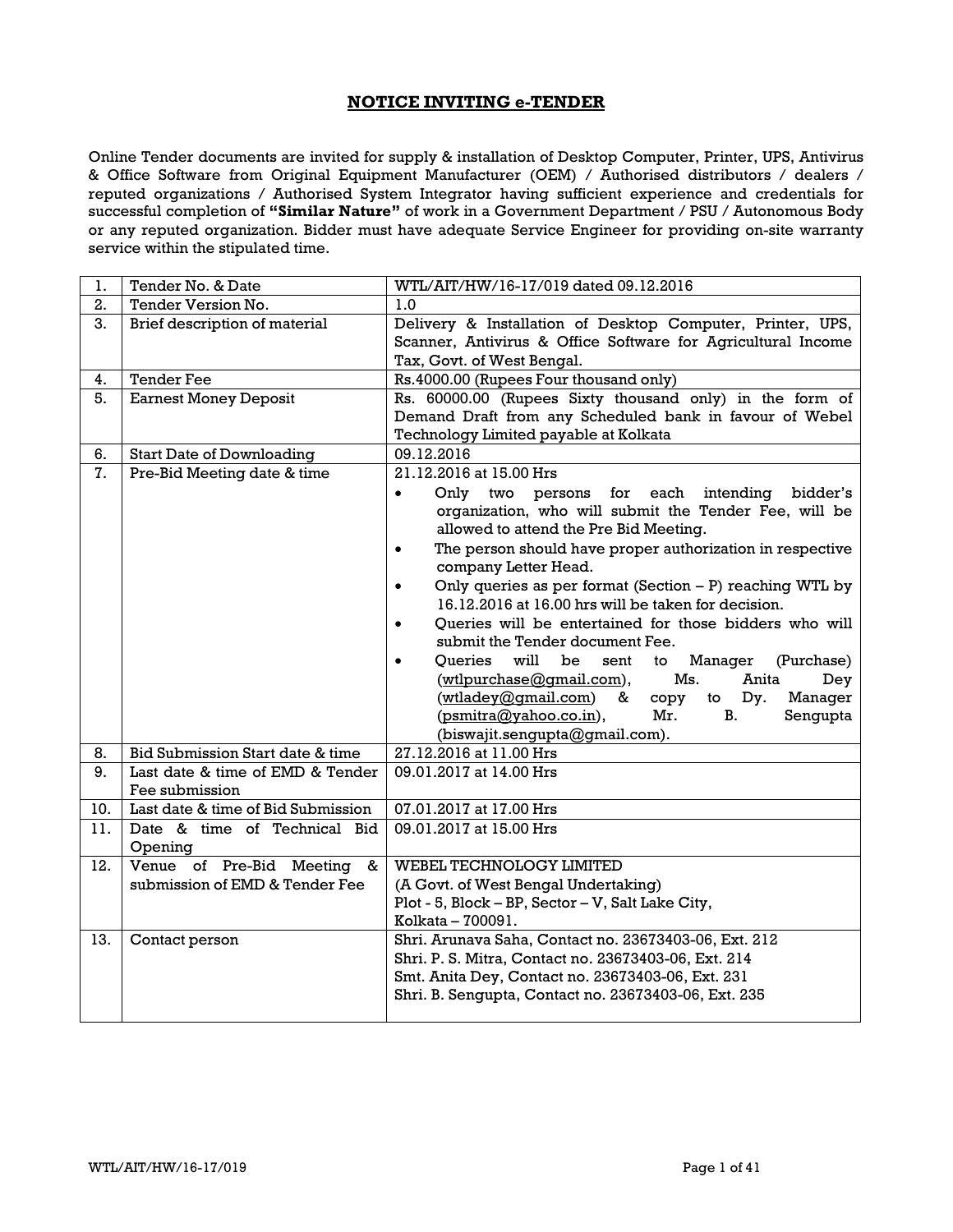- 1. Intending bidder may download the tender documents from the website **https://wbtenders.gov.in** directly with the help of Digital Signature Certificate. Necessary cost of tender documents (tender application fee) may be remitted through Demand Draft issued from any Scheduled Bank in favour of "Webel Technology Limited", payable at Kolkata and also to be documented through e-filling. Cost of Earnest Money Deposit (EMD) may be submitted through Demand Draft issued from any Scheduled Bank in favour of "Webel Technology Limited", payable at Kolkata and also to be documented through e-filling. The original Demand Draft against tender fees & Earnest Money Deposit (EMD) should be submitted physically to the Smt. Anita Dey/Manager (Finance)/Manager (Purchase), Webel Technology Limited, Plot – 5, Block – BP, Sector-V, Salt Lake City, Kolkata-700 091 on or before 14.00 Hrs of 09.01.2017.
- **2.** Both Techno Commercial Bid and Financial Bid are to be submitted concurrently duly digitally signed in the website **https://wbtenders.gov.in**
- 3. Tender documents may be downloaded from website and submission of Techno Commercial Bid and Financial Bid will be done as per Time Schedule stated in Section – B of this Tender Document.
- 4. The Financial Bid of the prospective Bidder will be considered only if the Techno Commercial Bid of the bidder is found qualified by the Tender Committee. The decision of the 'Tender Committee' will be final and absolute in this respect. The list of Qualified Bidders will be displayed in the website.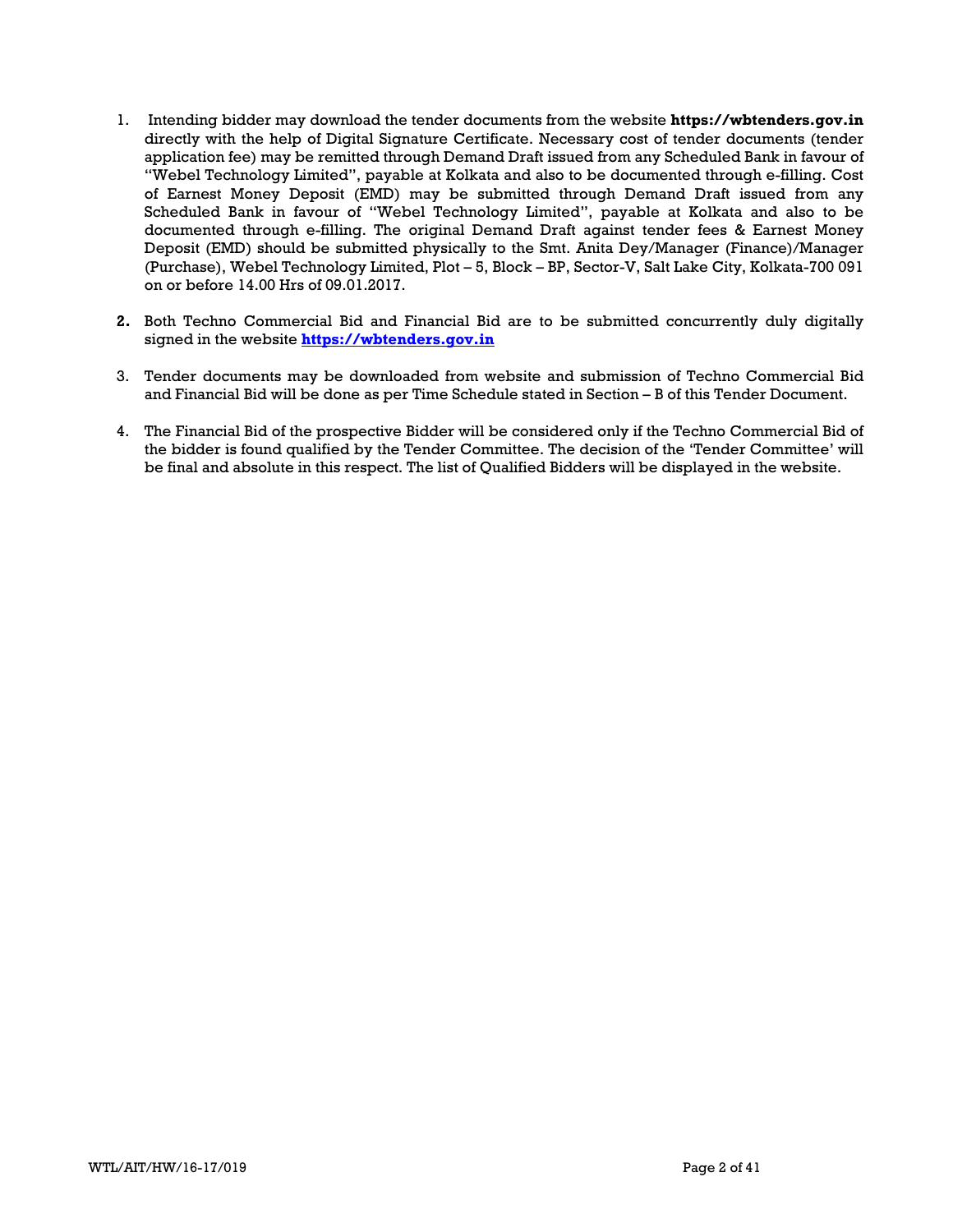# **CONTENTS OF THE TENDER DOCUMENT**

The Tender document comprises of the following:

| <b>SECTION - A</b> | ELIGIBILITY CRITERIA                               |
|--------------------|----------------------------------------------------|
| SECTION – B        | DATE & TIME SCHEDULE                               |
| SECTION – C        | <b>INSTRUCTION TO BIDDER</b>                       |
| SECTION - D        | TECHNO COMMERCIAL EVALUATION FOR AWARD OF CONTRACT |
| SECTION - E        | <b>BID FORM</b>                                    |
| SECTION-F          | <b>GUIDANCE OF E-TENDERING</b>                     |
| SECTION – G        | <b>BILL OF MATERIALS</b>                           |
| <b>SECTION – H</b> | TECHNICAL SPECIFICATION & COMPLIANCE SHEET         |
| SECTION-I          | MANUFACTURER'S AUTHORISATION FORM (MAF)            |
| SECTION-J          | SERVICE SUPPORT CENTER WITH MANPOWER               |
| SECTION - K        | LIST OF CLIENTS OF SIMILAR ORDER                   |
| SECTION-L          | FINANCIAL CAPABILITY OF BIDDER                     |
| SECTION - M        | <b>BIDDER DETAILS</b>                              |
| SECTION - N        | PRE-BID QUERIES                                    |
| SECTION - O        | LIST OF LOCATIONS FOR DELIVERY & INSTALLATION      |
| SECTION - P        | PROFORMA FOR PERFORMANCE BANK GUARANTEE            |
| SECTION – Q        | DECLARATION OF ELIGIBILITY CRITERIA                |
| SECTION – R        | NIT DECLARATION                                    |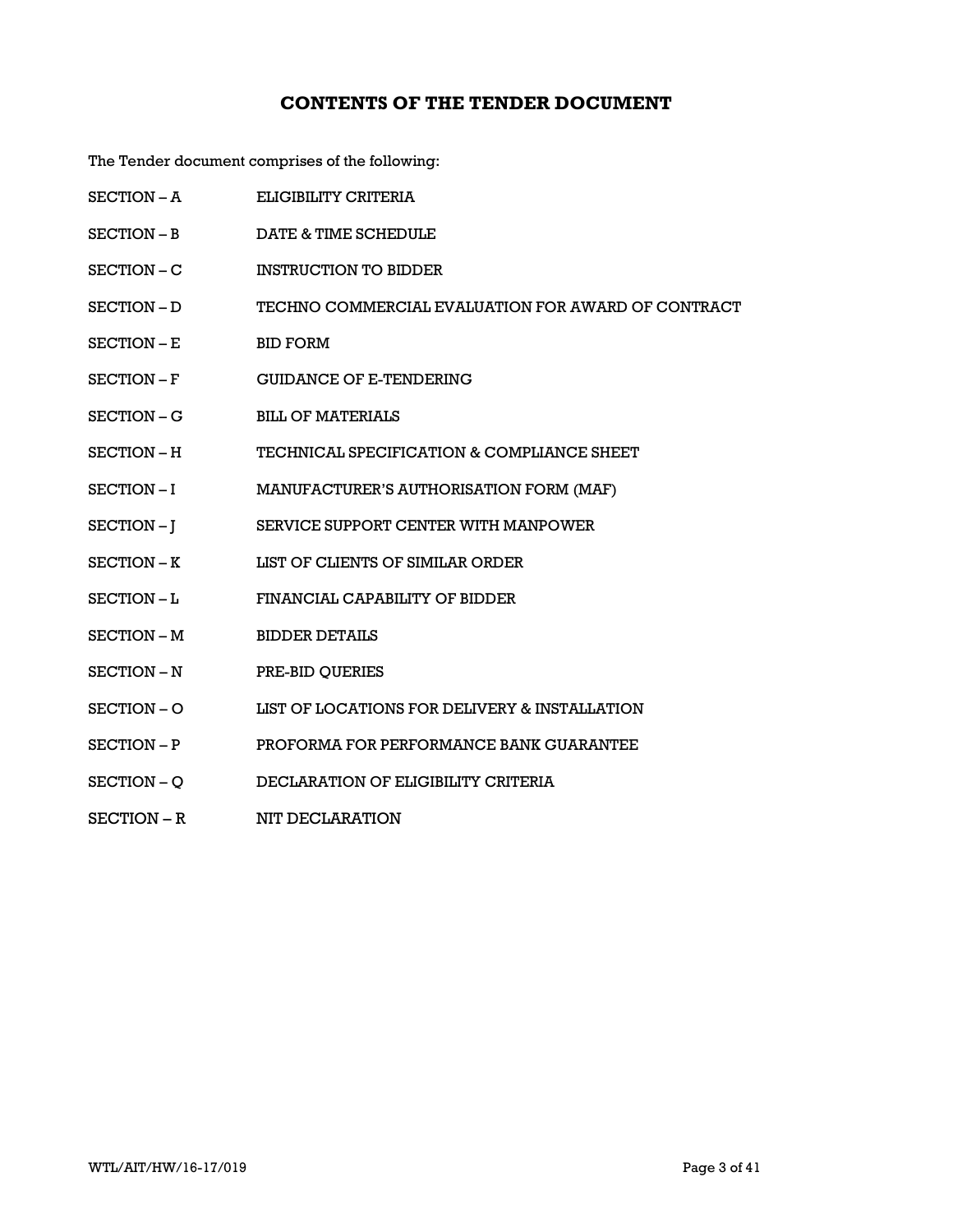## **SECTION – A**

## **ELIGIBILITY CRITERIA**

- 1. The bidder must be a company registered under Companies Act, 1956/2013 or Partnership or LLP or OPC or Proprietary Firm. Documentary (Certificate of incorporation/Relevant document) evidence to be submitted.
- 2. The bidder should have their presence in Kolkata with own office. Valid proof should be submitted along with the bid.
- 3. The bidder should have valid VAT/CST Registration Certificate, Service Tax Registration Certificate, & PAN. Bidder shall have to submit photocopy of the documents.
- 4. The bidder shall have execute "Similar Nature" of single order an amount not less than Rs.10.00 Lakhs in last three financial years (considering FY - 2013-14, 2014-15 & 2015-16) in Government Department/PSU/Autonomous Body any reputed organization. References order copy for the project to be provided.
- 5. The bidder should have a Call Centre operational on all days of the year except Sundays & National holidays. Call Center details with number & detailed escalation matrix to be submitted.
- 6. The bidder should have an annual turnover of not less than Rs.150.00 Lacs each year in the last three financial years (FY –2013-14, 2014-15 & 2015-16). Bidder shall have to submit Audited Accounts / Auditor Certificate in support of their claim.
- 7. Bidder should submit Earnest Money Deposit (EMD) of Rs. 60000.00 (Rupees Sixty thousand only) in the form of Demand Draft from any Scheduled Bank in favour of Webel Technology Limited payable at Kolkata.
- 8. Bidder should submit Tender Fee of of Rs. 4000.00 (Rupees Four thousand only) in the form of Demand Draft from any Scheduled Bank in favour of Webel Technology Limited payable at Kolkata.
- 9. Tender specific Manufacturer's Authorizations for Desktop Computer, Printer & UPS must be submitted as per format (Section - I), without which the offer will be treated as non-responsive and summarily rejected.
- 10. The bidder shall have Quality Certificate (ISO 9001:2008). Copy of valid Certificate to be submitted.
- 11. The bidder shall submit Bid Form (Section E) duly signed by the authorized signatory of the company as per the format enclosed. Deviation in format may not be accepted.
- 12. The Bidder/OEM must have Support Service Center with manpower in Kolkata and so that any call reported is attended within the response time. The detailed Support Service with manpower for bidder & OEM should be submitted as per format (Section – J).
- 13. The bidder shall not have been blacklisted by any State/Central Government or PSU Organization or bilateral/multilateral funding agencies for breach of ethical conduct or fraudulent practices as on date of submission of the proposal (as per DIT guidance note issued on 26-Dec-2011). Declaration on bidder's letter head to be submitted.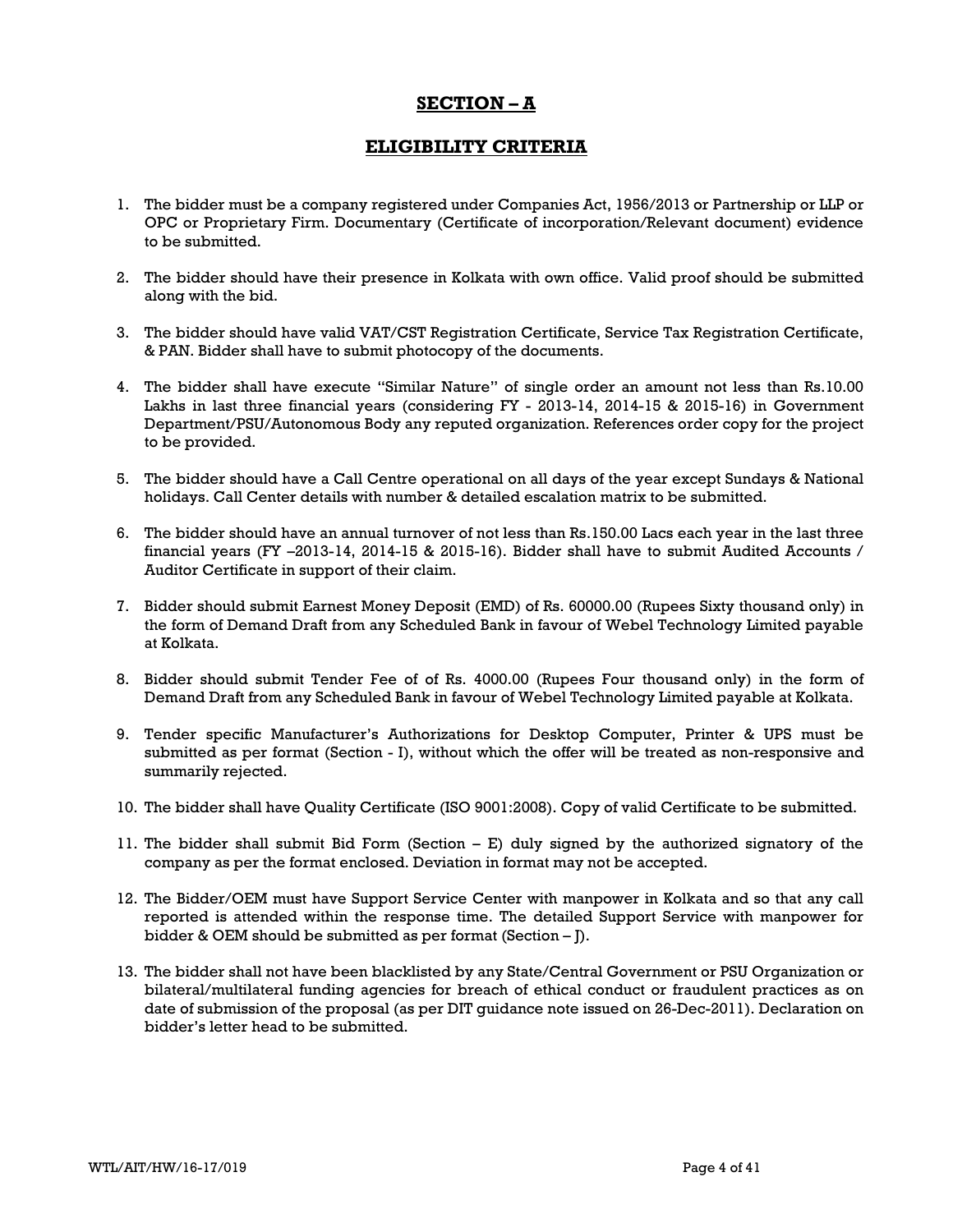# **SECTION – B**

## **DATE AND TIME SCHEDULE**

| <b>Sl. No.</b> | <b>Particulars</b>                                                                                                                                       | Date & Time            |
|----------------|----------------------------------------------------------------------------------------------------------------------------------------------------------|------------------------|
| 1.             | Date of uploading of N.I.T. & other Documents (online)<br>(Publishing Date)                                                                              | 09.12.2016             |
| $\mathbf{2}$   | Documents download/sale start date (Online)                                                                                                              | 09.12.2016             |
| 3              | Last Date and time of sending the queries (Offline)                                                                                                      | 16.12.2016 & 16.00 hrs |
| 4              | Pre Bid Meeting at WTL Office (Off Line)                                                                                                                 | 21.12.2016 & 15.00 hrs |
| 5              | Corrigendum, if any will be published (On Line)                                                                                                          |                        |
| 6              | Bid Submission start date & time (On line)                                                                                                               | 27.12.2016 & 11.00 hrs |
| 7              | Last Date & time of submission of original Demand<br>Draft/Pay Order for cost of Earnest Money Deposit (Off<br>line)                                     | 09.01.2017 & 14.00 hrs |
| 8              | Last Date & time of submission of original Demand<br>Draft/Pay Order for Tender Fee, in case the bidder did<br>not attend the Pre Bid Meeting (Off line) | 09.01.2017 & 14.00 hrs |
| 9              | Bid Submission closing date & time (On line)                                                                                                             | 07.01.2017 & 17.00 hrs |
| 10             | Bid opening date & time for Technical Proposals<br>(Online)                                                                                              | 09.01.2016 & 15.00 hrs |
| 11             | Date of uploading the final list of Technically Qualified<br>Bidder (online) after disposal of appeals, if any                                           |                        |
| 12             | Date for opening of Financial Bid (Online)                                                                                                               |                        |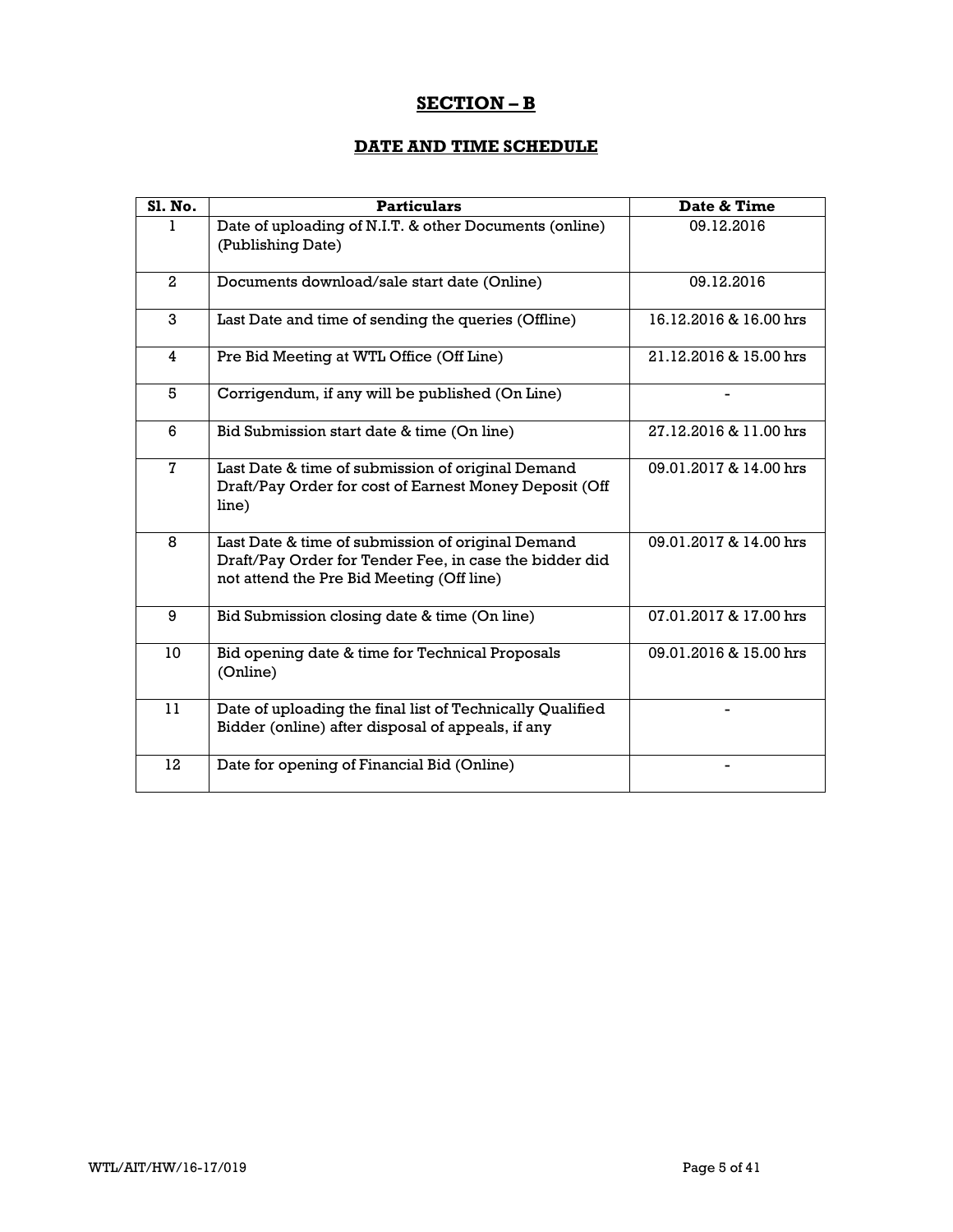## **SECTION – C**

## **INSTRUCTIONS TO BIDDER**

### **1. Definitions**

In this document, the following terms shall have following respective meanings:

"**Acceptance Test Document"** means a document, which defines procedures for testing the functioning of installed system. The document will be finalized with the contractor within 7 days of issuance of the Order.

"**Agreement**" means the Agreement to be signed between the successful bidder and Webel Technology Ltd. (WTL) including all attachments, appendices, all documents incorporated by reference thereto together with any subsequent modifications, the RFP, the bid offer, the acceptance and all related correspondences, clarifications, presentations.

"**Bidder**" means any firm offering the solution(s), service(s) and /or materials required in the RFP. The word Bidder when used in the pre award period shall be synonymous with Bidder, and when used after award of the Contract shall mean the successful Bidder with whom Agricultural Income Tax may signs the agreement for supply, install, and render services for the materials.

"**Contract**" is used synonymously with Agreement.

"**Contract Price"** means the price to be paid to the Contractor for providing the Solution, in accordance with the payment terms.

"**Contractor**" means the Bidder whose bid to perform the Contract has been accepted by Tender Committee and is named as such in the Letter of Award.

"**Default Notice**" shall mean the written notice of Default of the Agreement issued by one Party to the other.

"**Fraudulent Practice**" means a misrepresentation of facts in order to influence a procurement process or the execution of a Contract and includes collusive practice among Bidders (prior to or after Bid submission) designed to establish Bid prices at artificial non-competitive levels and to deprive the Agricultural Income Tax and eventually Gov. of W. Bengal of the benefits of free and open competition.

"**Good Industry Practice**" shall mean the exercise of that degree of skill, diligence and prudence which would reasonably and ordinarily be expected from a reasonably skilled and experienced Operator engaged in the same type of undertaking under the same or similar circumstances.

**"Similar Nature"** means Supply & Installation of Desktop Computer, Printer, UPS, Antivirus & Office Software for Agricultural Income Tax, Gov. of W. Bengal at required locations.

 **"Government"** / "**Gov. of W. Bengal / GoWB**" means the Government of West Bengal.

"**GoI**" shall stand for the Government of India.

**"Installation"** means that the laying down and installation of the items in accordance with this Contract.

**"Personnel"** means persons hired by the Bidder as employees and assigned to the performance of the Infrastructure Solution or any part thereof.

**"Project"** Supply & Installation of Desktop Computer, Printer, UPS, Antivirus & Office Software for Agricultural Income Tax, Govt. of West Bengal

"**Implementation Period**" shall mean the period from the date of signing of the Agreement and up to the issuance of Final Acceptance Certificate for the project.

**"Services"** means the work to be performed by the Bidder pursuant to this Contract.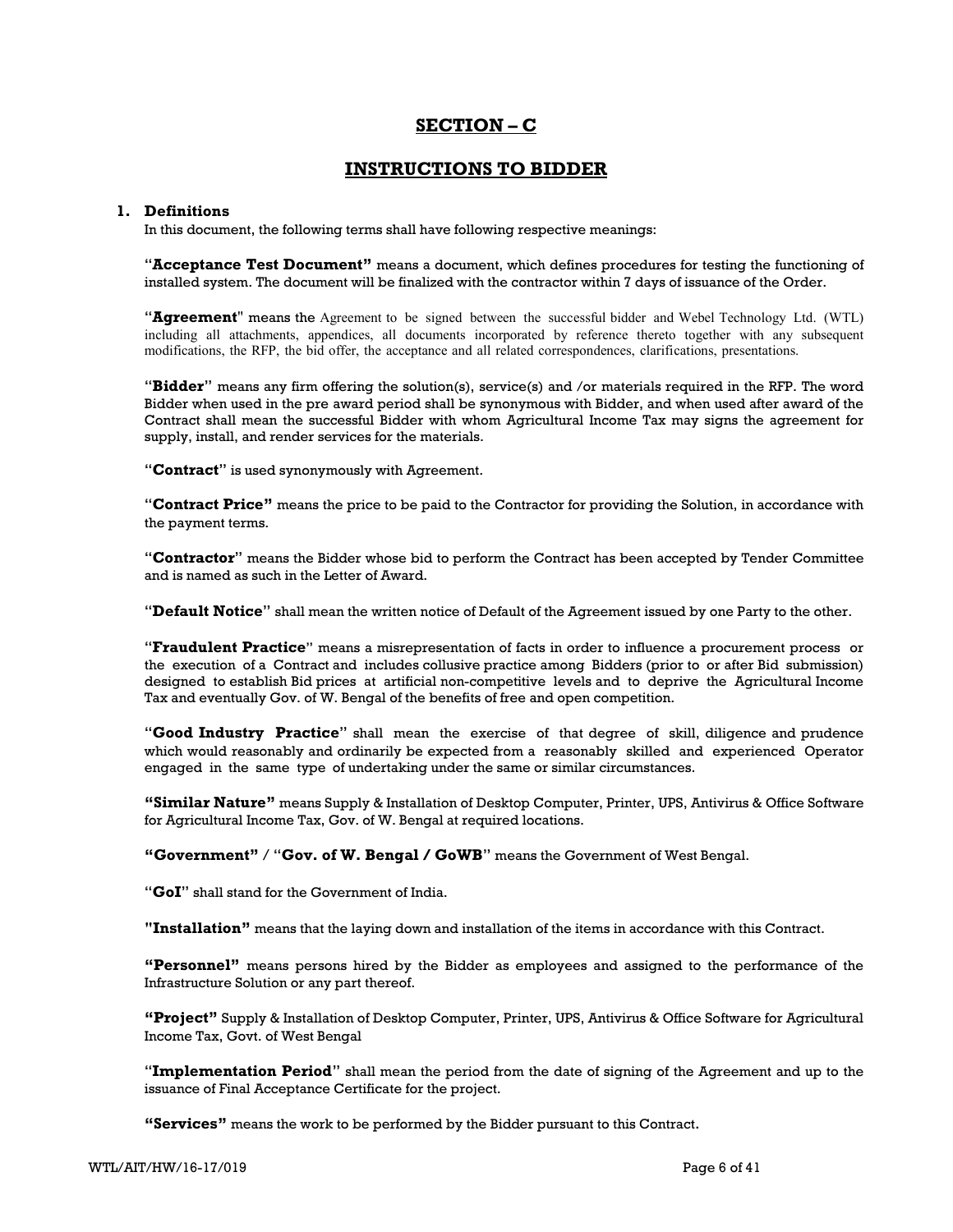"**Interest rate**" means 364 days Government of India (GoI) Treasury Bills" rate.

"**Law**" shall mean any Act, notification, by law, rules and regulations, directive, ordinance, order or instruction having the force of law enacted or issued by the Central Government and/ or the Government of West Bengal or any other Government or regulatory authority or political subdivision of government agency.

**"LOI"** means issuing of Letter of Intent shall constitute the intention of the WTL to place the Purchase Order with the successful bidder.

"**Operator**" means the company providing the services under Agreement.

"**Period of Agreement**" means 3 years from the date of delivery or installation plus six months.

"**Requirements**" shall mean and include schedules, details, description, statement of technical data, performance characteristics, standards (Indian as well as International) as applicable and specified in the Contract.

"**AIT**" shall mean Agricultural Income Tax, Govt. of West Bengal.

**"Service**" means provision of Contracted service viz., operation, maintenance and associated services for DEPLOYED SYSTEMS."

**"Termination Notice**" means the written notice of termination of the Agreement issued by WTL

**"Uptime"** means the time period when specified services are available with specified technical and service standards as mentioned in section titled WARRANTY SUPPORT"

**"%Uptime"** means ratio of 'up time' (in minutes) as mentioned in section titled "Warranty support"

"**Service Down Time**" (SDT) means the time period when specified services with specified technical and operational requirements as mentioned in section titled "WARRANTY SUPPORT"" are not available to Gov. of W. Bengal and its user departments and organizations.

**"WTL"** means Webel Technology Limited a Gov. of W. Bengal undertaking.

#### **2. Pre Bid Meeting**

Pre Bid Meeting will be held on 21.12.2016 at 15.00 hrs at premises of WTL. Bidder can send their queries as per format (Section - N) to Manager (Purchase)/Ms. Anita Dey & copy to Dy. Manager/Mr. B. Sengupta. Only the queries received within the stipulated date prior to the Pre Bid Meeting will be answered. The entrance to the Pre Bid Meeting will be limited to two persons per bidder who will submit Tender Fee before the Pre Bid Meeting and carrying valid authorization letter on official letter head bearing company seal.

#### **3. Cost of Bidding**

The bidder shall bear all costs associated with the preparation and submission of the bid and WTL will no case be responsible for those costs regardless of the conduct or outcome of the bidding process.

#### **4. Bid Document**

Bidder is expected to examine all instructions, forms, terms and requirement in the bid document. The invitation to bid together with all its attachment thereto shall be considered to be read, understood and accepted by the bidder unless deviations are specifically stated in the seriatim by the bidder. Failure to furnish all information required by the bid document or a bid not substantially responsive to the bid document in every respect may result of the bid being summarily rejected.

#### **5. Amendment of Bid Document**

At any time prior to the deadline for submission of proposals, WTL reserves the right to add/modify/delete any portion of this document by issuance of an Corrigendum, which would be published on the website and will also be made available to the all the Bidder who have been issued the tender document. The Corrigendum shall be binding on all bidders and will form part of the bid documents.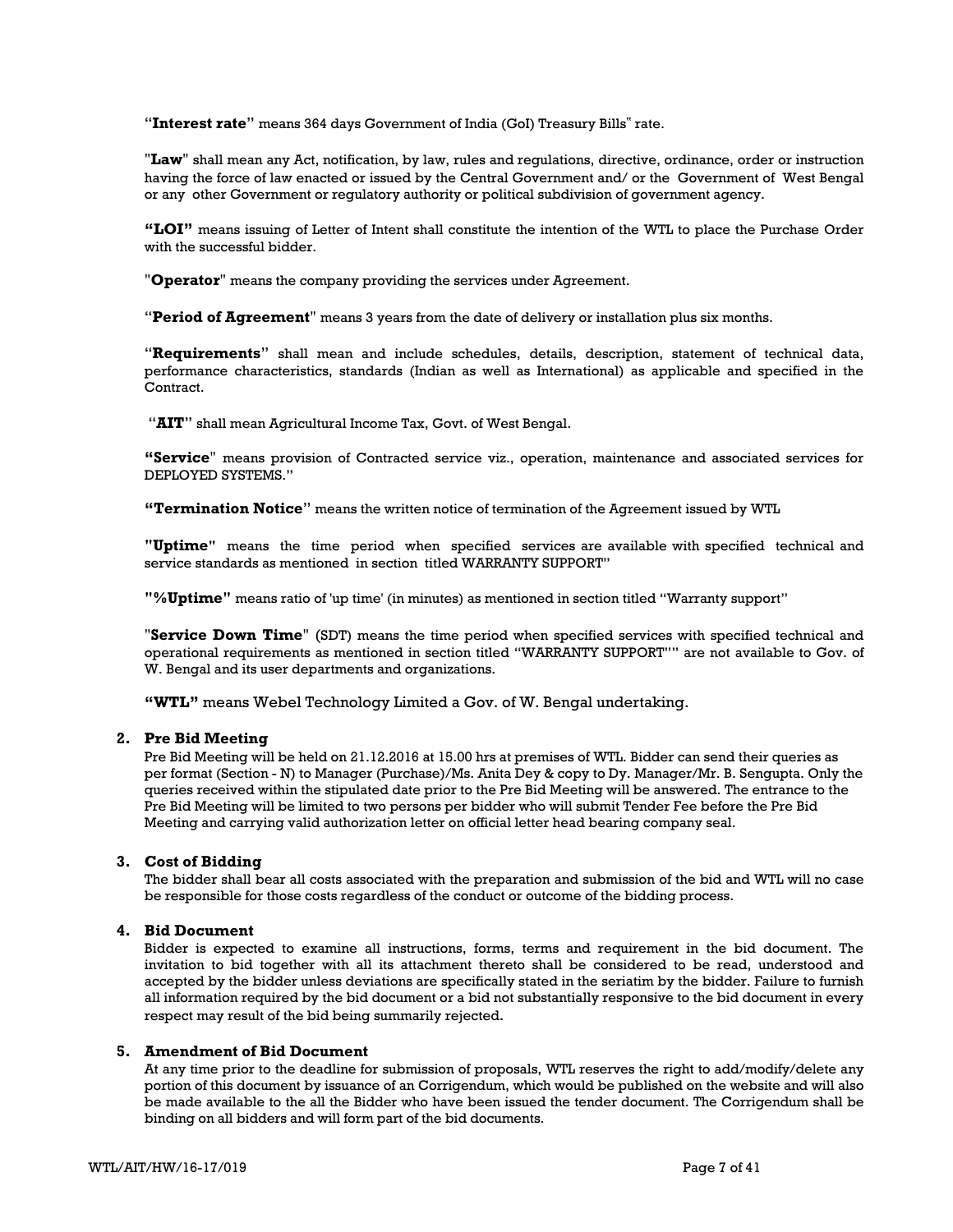### **6. Modification and Withdrawal of Bids**

As per the bidding process available in the tender.

#### **7. Language of Bid & Correspondence**

The proposal will be prepared by the Bidder in English language only. All the documents relating to the proposal (including brochures) supplied by the firm should also be in English, and the correspondence between the Bidder & WTL will be in English language only. The correspondence by fax/E-mail must be subsequently confirmed by a duly signed formal copy.

## **8. Bidder's Solution**

The bidders are requested to study the Bill of Material supplied with this document carefully. While working out the solution the bidder has to work with the broad minimum specification provided in the tender documents, conforming to the model, make and Part number (wherever provided). While submitting the bid the bidder has to detail out all components needed to complete the system BOM. The bidder is required quote for each item retaining all major components/sub system detailed and specified. As the contractor will be responsible fro smooth functioning of the system, availability of spares during the tenure of the warranty period and have to be taken care by the contractor to maintain the guaranteed uptime.

#### **9. Earnest Money Deposit (EMD)**

The firm shall furnish an EMD of Rs. 60000.00 (Rupees Sixty Thousand only) in the form of a demand draft from a Scheduled Bank payable at Kolkata and in favour of Webel Technology Limited. Any bid not accompanied with the EMD shall be rejected.

#### **10. Forfeiture of EMD**

EMD made by Bidder may be forfeited under the following conditions:

If Bidder withdraws the proposal before the expiry of validity period.

During the evaluation process, if a Bidder indulges in any such activity as would jeopardize the process, the decision of WTL regarding forfeiture of EMD shall be final and shall not be called upon question under any circumstances.

If Bidder violates any of the provisions of the terms and conditions of the proposal.

In the case of a successful Bidder, if Bidder fails to:

- a) Accept the work order along with the terms and conditions
- b) Furnish performance security.

c) Violates any of the work conditions of this proposal or indulges in any such activities as would jeopardize the work.

d) Submitting false/misleading information/declaration/documents/proof etc.

The decision of WTL regarding forfeiture of EMD shall be final and shall not be called upon to question under any circumstances, besides, forfeiture of EMD even the Bidder will be deferred from participating in any job for a period of one year.

#### **11. Forms And Formats**

The various inputs for the Techno Commercial as Financial Bids are to be submitted in the format specified. The bidder shall use the form, wherever specified, to provide relevant information. If form does not provide space for any required information, space at the end of the form or additional sheets shall be used to convey the said information. For all other cases, the bidder shall design a form to hold the required information.

#### **12. Lack of Information to Bidder**

The bidder shall be deemed to have carefully examined the Bid document to his entire satisfaction. Any lack of information shall no in any relieve the bidder of his responsibility to fulfill his obligation under the bid. If bidder has any queries relating to bid document then he can send the queries before the Pre Bid Meeting.

### **13. Contract Execution**

On receipt of the Letter of Award/Purchase Order the contractor should submit a Performance Bank Guarantee (PBG) equivalent to 10% of the total contract value within three weeks from the date of receipt of Letter of Award/Purchase Order. The PBG should be valid for six month more than the warranty period. All delivery of the material will have to be completed within 45 days from the date of acceptance of contract and the contractor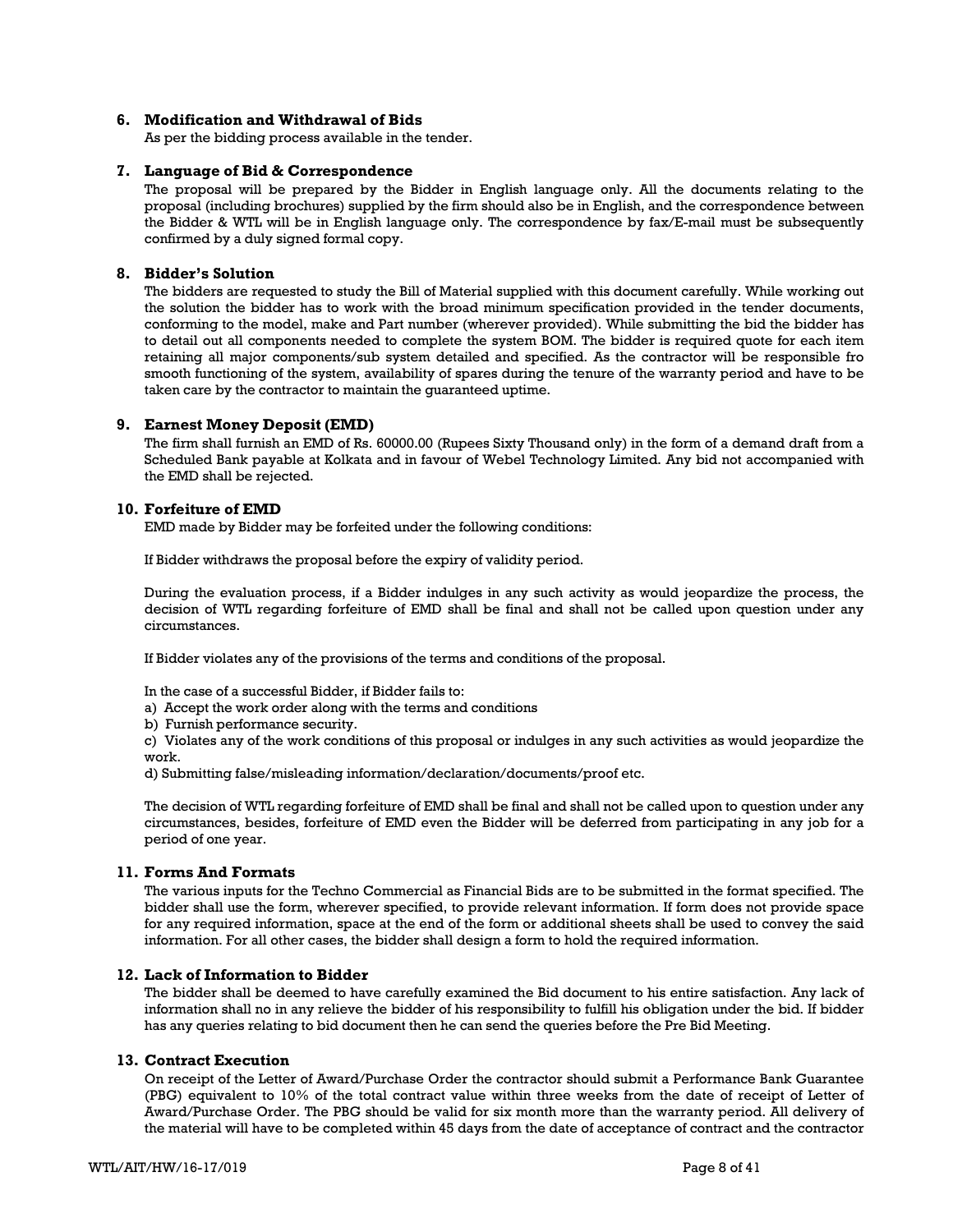has to ensure all activities leading to the commissioning of the contract to be completed within 75 days from the date of award. Subsequent to the award of contract, the contractor will have to arrange for the requisite material as per BOM.

### **14. Time Schedule for Delivery**

The material shall be delivered within six weeks from the date of placement of order. All materials to be delivered and installed at the locations given in Section – O.

#### **15. Liquidated Damage / Penalty**

In the event of failure to meet the job completion in stipulated date/time liquidated damage may be imposed on the contractor for sum not less than 0.5% of the contract value for undelivered/installed items, each week or part thereof, subject to a ceiling of 10% of the total contract value (including all taxes & duties and other charges). In the event of LD exceeds 10% of the order value, WTL reserves the right to terminate the contract and WTL will get the job completed by any other competent party. The difference of cost incurred by WTL will be recovered from the contractor and PBG will be invoked.

#### **16. Liability**

In case of a default on bidder's part or other liability, WTL shall be entitled to recover damages from the Contractor. In each such instance, regardless of the basis on which WTL is entitled to claim damages from the Contractor (including fundamental breach, negligence, misrepresentation, or other contract or tort claim), Contractor shall be liable for no more than:

- Payment referred to in the Patents and Copyrights clause
- Liability for bodily injury (including death) or damage to real property and tangible personal property limited to that cause by the Contractor's negligence
- As to any other actual damage arising in any situation involving nonperformance by Contractor pursuant to or in any way related to the subject of this Agreement, the charge paid by WTL for the individual product or Service that is the subject of the claim However, the Contractor shall not be liable for
- For any indirect, consequential loss or damage, lost profits, third party loss or damage to property or loss of or damage to data
- For any direct loss or damage that exceeds the total payment for Contract Price made or expected to be made to the Contractor hereunder.

#### **17. Patents & Copyright**

If a third party claims that a product delivered by the Contractor to WTL infringes that party's patent or copyright, the Contractor shall defend WTL against that claim at Contractor's expense and pay all costs, damages, and attorney's fees that a court finally awards or that are included in a settlement approved by the Contractor, provided that WTL

- Promptly notifies Contractor in writing of the claim
- Allows Contractor to control and co-operate with Contractor in the defense and any related settlement negotiations

Remedies: If such a claim is made or appears likely to be made, WTL would permit Contractor to enable WTL to continue to use the product, or to modify it, or replace it with one that is at least functionally equivalent. If Contractor determines that none of these alternatives is reasonably available, WTL agrees to return the product to Contractor on Contractor's written request. Contractor will then give WTL a credit equal to for a machine. WTL's net book value (provided WTL has followed generally accepted accounting principles for a generally available software product produced by Contractor (Program) the amount paid by WTL or 12 months charges (whichever is lesser) and for materials the amount paid by WTL for the materials. These will be Contractor's entire obligation regarding any claim of infringement.

#### **18. Suspension of Work**

WTL shall have the power at any time and from time to time by notice to the Contractor to delay or suspend the progress of the work or any part of the work due to any other adequate reasons and on receipt of such notice the contractor shall forthwith suspend further progress of the work until further notice from WTL. The Contractor shall recommence work immediately after receiving a notice to do so from WTL. The whole or any part of the time lost for such delay or suspension shall, if WTL in its absolute discretion thinks fit, but not otherwise, be added to the time allowed for completion.

### **19. Terms of Payment**

Payment terms will be on back-to-back basis and upon completion of work order, i.e., payment will be made after 15 days upon receipt of payment from relevant customer, i.e., Agricultural Income Tax, Government of West Bengal.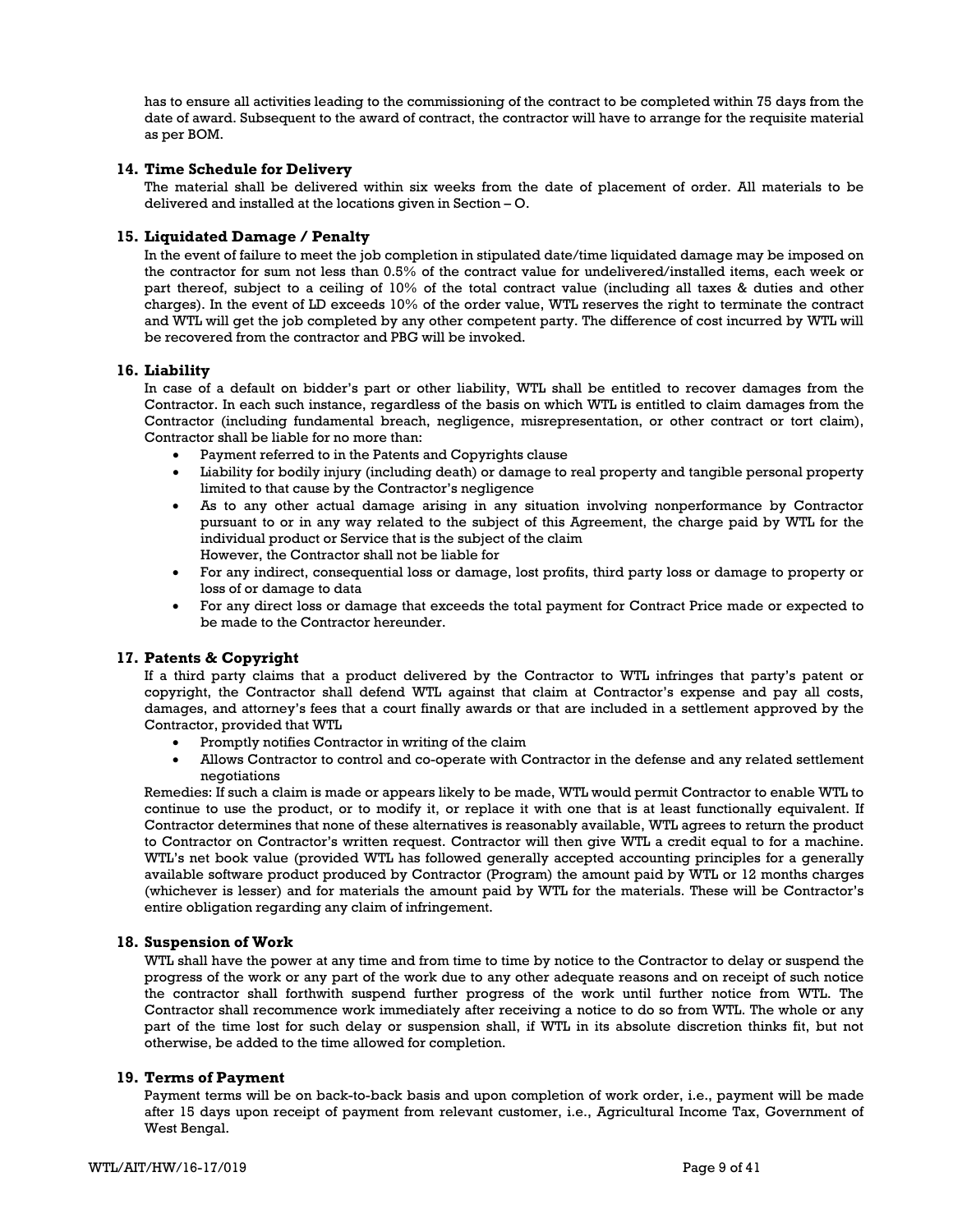#### **20. Governing Laws**

This contract should be governed by and interpreted by Arbitration clause in accordance with Laws in force in India. The courts at Kolkata shall have exclusive jurisdiction in all matters arising under the contract. The selected vendor shall keep himself fully informed of all current national, state and municipal law and ordinances. The selected vendor shall at their own expense, obtain all necessary permits and license and pay all fees and taxes required by law. These will be selected vendor's entire obligation regarding any claim of infringement. The selected vendor hereto agrees that it shall comply with all applicable union, state and local laws, ordinances, regulations and codes in performing its obligations hereunder, including the procurement of licenses, permits certificates and payment of taxes where required. The selected vendor shall establish and maintain all proper records (particularly, but without limitation, accounting records) required by any law, code/practice of corporate policy applicable to it from time to time including records and returns as applicable under labor legislation.

#### **21. Corrupt or Fraudulent Practices**

The Tender Committee requires that the bidders under this Tender observe the highest standards of ethics during the execution of such contracts. For this purpose the definition of corrupt and fraudulent practices will follow the provisions of the relevant laws in force. The Tender Committee will reject a proposal for award if it detects that the bidder has engaged in corrupt or fraudulent practices in competing for the contract in question. The Tender Committee will declare a firm ineligible, either indefinitely or for a stated period of time, if it at any time determines that the firm has engaged in corrupt and fraudulent practices in competing for, or in executing, a contract.

#### **22. Binding Clause**

All decisions taken by the Tender Committee regarding the processing of this tender and award of contract shall be final and binding on all parties concerned. The Tender Committee reserves the right:

- To vary, modify, revise, amend or change any of the terms and conditions mentioned above and,
- To reject any or all the Tender/s without assigning any reason whatsoever thereof or to annul the bidding process and reject all bids at any time prior to award of contract, without thereby incurring any liability to the affected bidder(s) or any obligation to inform the affected bidder(s) of the grounds for such decision.

#### **23. Workmen's Compensation**

In every case in which by virtue of the provision of the workmen's compensation Act 1923 or any other relevant acts and rules, compensation to a workmen employed by the contractor, is payable, then this should be done by the Contractor. If WTL is obliged to make any compensation under the said rules and acts, then the amount shall be recovered without prejudice, from the bills and due of the Contractor. WTL shall not be bound to contest any claim made against the Contractor in respect of workmen's compensation.

#### **24. Contractor's Employees**

The Contractor shall comply with the provision of all labour legislation including the requirement of the payment of Wage Act 1936 and the rules framed there under and modifications thereof in respect of men employed by him in carrying out the contract. The Contractor must ensure that he complies with PF, ESI regulation for all his deployed employees. The Contractor shall see that all authorized Sub Contractors under him similarly complied with the above requirement.

#### **25. Safety Measures**

The Contractor only shall in the course of execution of the work take all necessary precaution for the protection of all persons and property. The Contractor shall take adequate measures to protect the work and prevent accident during the work. In the event of any accident to any person or persons or damage or injury of any description to any person or property due to failure on the part of the contractor in taking proper precautionary measures the contractor shall be responsible for and must make good the loss the damage at his own cost to the satisfaction of the department and employees of the department shall be indemnified from all claims or liabilities arising there from or any expenses incurred on account thereof.

#### **26. Equipment**

All tools & tackles necessary for the work shall have to be procured by the contractor unless otherwise specified elsewhere in these tender documents. The equipment used by the contractor for a particular work must be appropriate for the type of work. The contractor shall maintain the equipment used on the work properly so that they are in good working condition. In no case shall the contractor use defective or imperfect equipment in the work. The contractor shall arrange to replace or repair all defective equipment so that the progress of the work is not hampered. No defective equipment should be left at the site of work and the department shall not be responsible for any loss or damage to any of these equipments during the course of the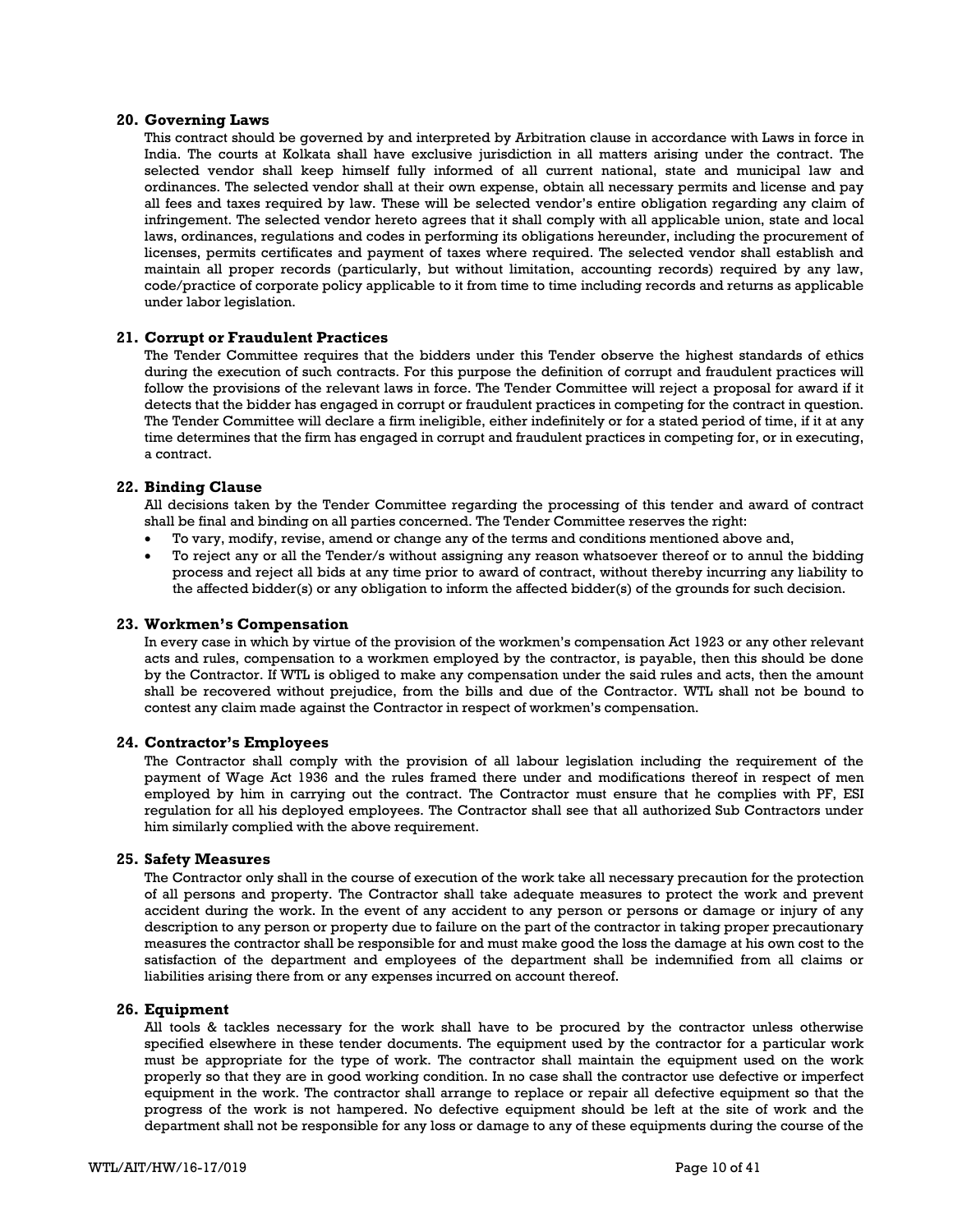execution of the work.

#### **27. Sub-Contract**

The purchaser (WTL) does not recognize the existence of Sub-Contractors. The Contractor's responsibilities are not transferable.

### **28. Termination for Default**

WTL may without prejudice to any other remedy or right of claim for breach of contract by giving not less than 30 days written notice of default sent to the contractor, terminate the order in whole or in part. If the contractor materially fails to render any or all the services within the time period specified in the contract or any extension thereof granted by WTL in writing and fails to remedy its failure within a period of thirty days after receipt of default notice from WTL. If the project (delivery, installation as well as warranty maintenance support) is not carried out according to specification due to deficiency in service as per terms of the contract. In such case WTL will invoke the amount held back from the contractor as PBG.

#### **29. Bankruptcy**

If the contractor becomes bankrupt or have a receiving order made against him or compound with his creditors or being a corporation commence to be wound up, not being a voluntary winding up for the purpose only or amalgamation or reconstruction, or carry on their business under a receiver for the benefit of their creditors or any of them, WTL shall be at liberty to terminate the engagement forthwith without any notice in writing to the contractor or to the liquidator or receiver or to any person in whom the contractor may become vested and without any compensation to give such liquidator or receiver or other person the option of carrying out the engagement subject to their providing a guarantee for the due and faithful performance of the engagement up to an amount to be determined by WTL.

#### **30. Force Majeure**

It is hereby defined as any cause, which is beyond the control of the Contractor or WTL as the case may be, which such party could not foresee or with a reasonable amount of diligence could not have foreseen and which substantially affect the performance of the contract, such as

- War, Hostilities or warlike operations (whether a state of war be declared or not), invasion, act of foreign enemy and civil war
- Rebellion, revolution, insurrection, mutiny, usurpation of civil or military, government, conspiracy, riot, civil commotion and terrorist area
- Confiscation, nationalization, mobilization, commandeering or requisition by or under the order of any government or de facto authority or ruler, or any other act or failure to act of any local state or national government authority
- Strike, sabotage, lockout, embargo, import restriction, port congestion, lack of usual means of public transportation and communication, industrial dispute, shipwreck, shortage of power supply epidemics, quarantine and plague
- Earthquake, landslide, volcanic activity, fire flood or inundation, tidal wave, typhoon or cyclone, hurricane, nuclear and pressure waves or other natural or physical disaster

If either party is prevented, hindered or delayed from or in performing any of its obligations under the Contract by an event of Force Majeure, then it shall notify the other in writing of the occurrence of such event and the circumstances of the event of Force Majeure within fourteen days after the occurrence of such event. The party who has given such notice shall be excused from the performance or punctual performance of its obligations under the Contract for so long as the relevant event of Force Majeure continues and to the extent that such party's performance is prevented, hindered or delayed.

The party or parties affected by the event of Force Majeure shall use reasonable efforts to mitigate the effect of the event of Force Majeure upto its or their performance of the Contract and to fulfill its or their obligation under the Contract but without prejudice to either party's right to terminate the Contract.

No delay or nonperformance by either party to this Contract caused by the occurrence of any event of Force Majeure shall

- Constitute a default or breach of the contract.
- Give rise to any claim fro damages or additional cost or expense occurred by the delay or nonperformance

If, and to the extent, that such delay or nonperformance is caused by the occurrence of an event of Force Majeure.

#### **31. Insurance Coverage**

Appropriate insurance to cover all solution components for the transit period and until the time of its acceptance at the respective site is to be taken by the contractor. As the contractor will carry the risk for the material in his books during transit, the contractor should arrange insurance for the total system as period from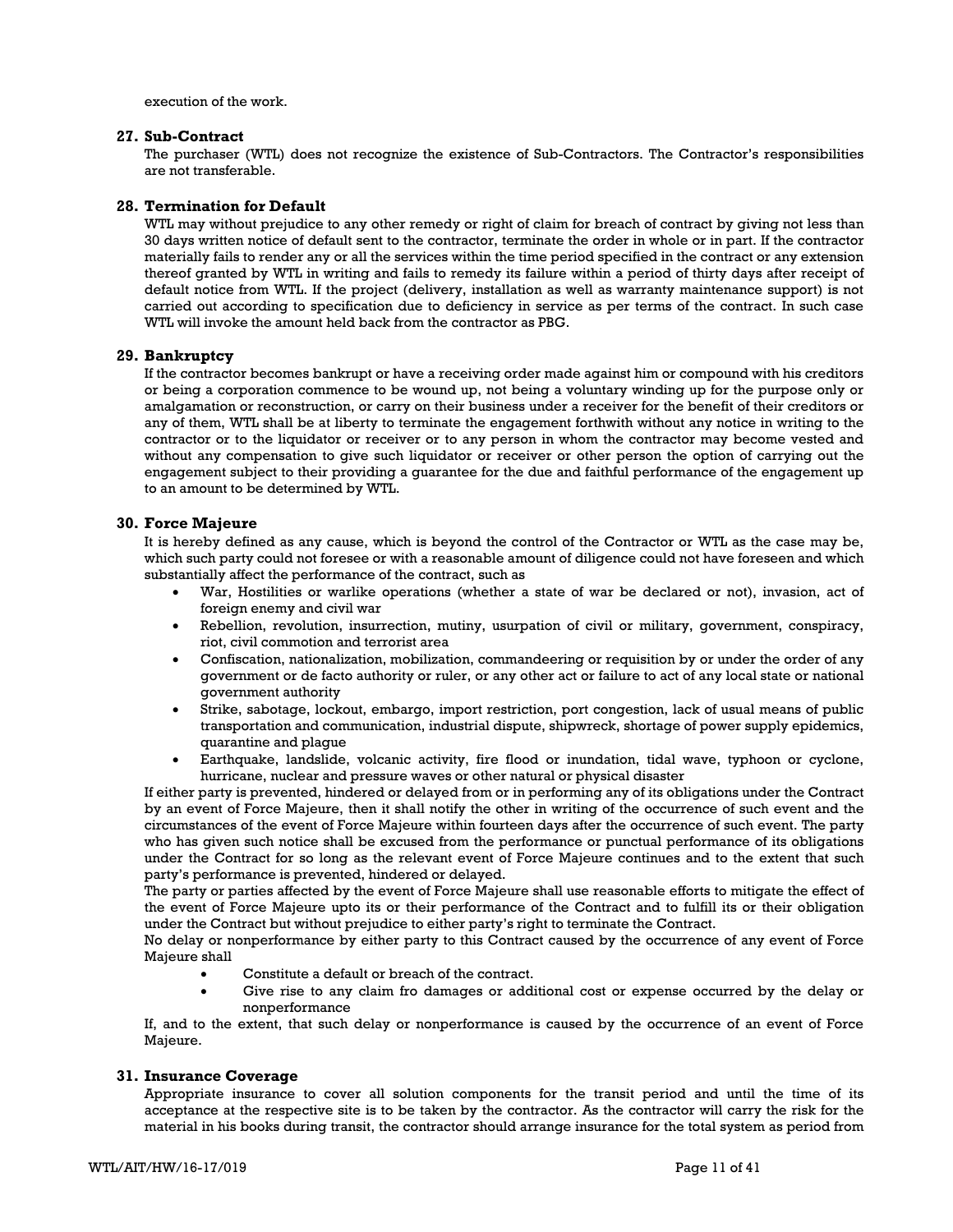the dispatch till Acceptance Test is successfully achieved. Further the contractor is to take all required insurance coverage in respect of all its personnel who shall be working on this engagement.

### **32. Warranty**

The Contractor will warranty that products supplied under the contract are newly made and are free from defects in the design, engineering and workmanship. The Contractor would be responsible for the up keep and maintenance of the deliverables under the scope of work during the entire warranty period, i.e., 36 months from the date of final acceptance of the deliverables by the customer. The Contractor shall not, without the express prior written consent of WTL, assign to any third party of the contract or part thereof. Service support for the entire warranty period will be on site and comprehensive (including spares) and free of cost for the entire warranty period.

#### **33. Warranty Support**

The equipment supplied will be warranted against bad workmanship and manufacturing defects, as mentioned in Bill of Material, from the date of acceptance of the system whole or part. Service support for the entire warranty period will be on site and comprehensive (including spares and all software support) and free of cost for the entire warranty period.

On successful installation bidder to get installed equipments with actual serial no. duly certified by respective OEM for three years warranty coverage. Any change in equipment serial no. should be reflected in due course. Bills will be submitted after completion of this activity.

The bidder should have a call centre working from at least 10 AM to 6 PM in Kolkata. The contact details of the call centre must be furnished along with the bid. Any call logged with the service centre must be given a running docket number to the person reporting the call.

The call log as well as resolution details have to be submitted to WTL on a fortnightly basis.

#### **Service Level**

| The average uptime averaged over each quarter should be as follows: |                    |                   |        |  |
|---------------------------------------------------------------------|--------------------|-------------------|--------|--|
| Category                                                            | Uptime Requirement | Response Time     | М      |  |
|                                                                     |                    | <b>Pomiromont</b> | $\sim$ |  |

| Category                                           | <b>Uptime Requirement</b> | Response Time | Maximum Downtime       |
|----------------------------------------------------|---------------------------|---------------|------------------------|
|                                                    |                           | Requirement   | permitted per instance |
| Machine<br>located<br>in                           | 99.0%                     | 4 Hours       | 8 Hours                |
| Kolkata/Howrah                                     |                           |               |                        |
| Machine located in<br>outside of<br>Kolkata/Howrah | 96.0%                     | 24 Hours      | 48 Hours               |

The bidder should locate his service personnel at strategic location so that any call reported is attended within the response time specified.

#### **34. Performance Bank Guarantee (PBG)**

As a guarantee for timely delivery, installation and commissioning of equipment as well as performance of onsite warranty support, as mentioned in Bill of Material, from the date of final acceptance of systems and pertaining to proper running of the systems, the bidder will have to submit 10% of the contract value as security in the form of Performance Bank Guarantee from any nationalized bank as per format enclosed (Section – P) for 180 days beyond the final completion period. PBG to be submitted within 15 days from the date of issuance of order.

#### **35. Contractor's Responsibilities**

The contractor shall conduct all contracted activities with due care and diligence, in accordance with the contract and with the skill and care expected of a competent provider of Infrastructure Solution facility creator, subsystems and other related services or in accordance with best industry practices.

The contractor confirms that it has entered into this contract on the basis of a proper examination of the data relating to the facility provided by WTL and on the basis of information that the contractor could have obtained from a visual inspection of the site. The contractor acknowledges that any failure to acquaint itself with all such data and information shall not relieve its responsibility for properly estimating the difficulty or cost of successfully performing the contract.

The contractor shall be responsible for onsite delivery, timely provision of all resources, information and decision making under its control that are necessary to reach a mutually agreed and finalized project within the time schedule. The contractor shall acquire in its name all permits, approvals and/or licenses from all local, state or national government authorities or public service undertakings that are necessary for the performance of the contract.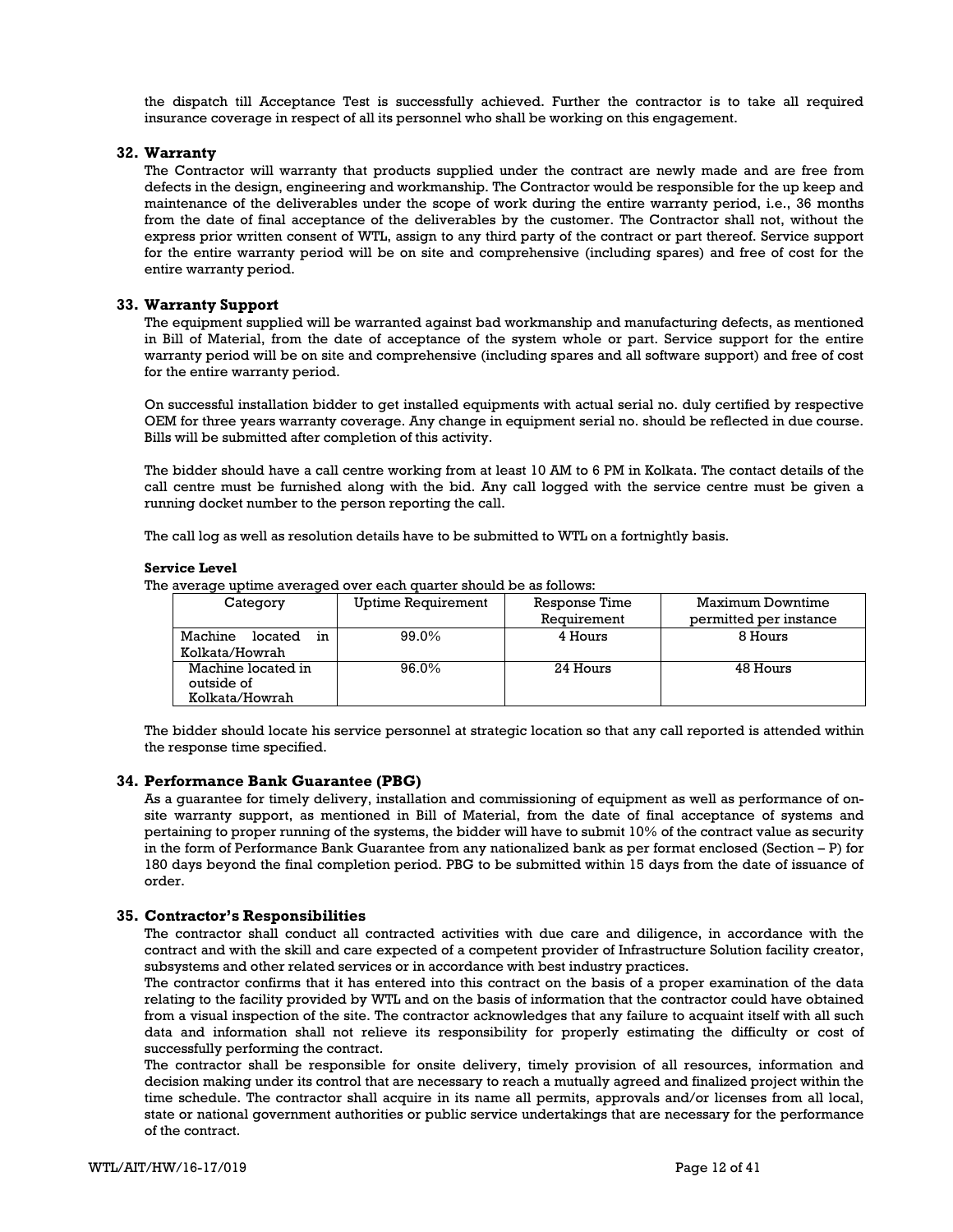The contractor shall comply with all relevant laws in force in India. In particular, the contractors shall provide and employ only such personnel who are skilled and experienced in their respective callings and supervisory staff who are competent to adequately supervise the work at hand.

The contractor assumes primary responsibility for all the testing for the Infrastructure Solution, in accordance with relevant provision of this tender.

To achieve the above deliverables the contractor on receipt would:

- Designated a single point of contact within seven days from the award of contract
- Submit detailed Implementation Plan. This should also indicate expected dates of the events
- Submit a mutually approved Acceptance Test Procedure in consultation with WTL
- Offering of equipment for pre-delivery inspection
- Delivery of equipment
- Installation and commissioning
- Set up central monitoring facility
- Final Acceptance of deployed systems

#### **36. Purchaser's Responsibilities**

WTL shall be responsible for provision of all resources, access and information under its control that are necessary during implementation of work relating to this job. The confidentiality of the data being shared shall be maintained.

The following facilities shall be provided for working on the assignment:

- WTL will work with the Directorate of Registration & Stamp Revenue to identify the site needed for installation of equipment
- Once the vendor receives all the scheduled material at their Kolkata warehouse, the vendor should inform WTL its readiness to offer the material for conducting the pre-delivery inspection
- WTL would depute its representative within seven days from the receipt of the intimation from the vendor, to conduct the pre-despatch inspection.
- WTL or its representative will supervise the Installation and commissioning Test of equipment and services including Partial Acceptance/Final Acceptance Test as per laid down criteria. The contractor to conduct such test shall provide all assistance.

#### **37. No waiver of Rights**

Neither the inspection by WTL or any of their agents nor any order by WTL for payment of money or any payment for or acceptance of the whole or any part of the works by WTL, nor any extension of time, nor any possession taken by WTL shall operate as a waiver of any provision of the contract or of any power reserved to WTL, or any right to damages here in provided, nor shall any waiver of any breach in the contract be held to be a waiver of any other subsequent breach.

#### **38. Grafts, Commissions, Gifts, etc.**

It is the Purchaser's policy to require that bidders, suppliers, contractors and consultants under contracts, observe the highest standard of ethics during the procurement and execution of such contracts. Any graft, commission, gift or advantage given, promised or offered by or on behalf of the contractor or his partner, agent, officers, director, employee or servant or any one on his or their behalf in relation to the obtaining or to the execution of this or any other contract with WTL shall in addition to any criminal liability which it may incur, subject the contractor to the cancellation of this and all other contracts and also to payment of any loss or damage to WTL resulting from any cancellation. WTL shall then be entitled to deduct the amount so payable from any monies otherwise due to the contractor under contract.

#### **39. Enforcement of Terms**

The failure of either party to enforce at any time any of the provision of this contract or any rights in respect thereto or to exercise any option here in provided shall in no way be construed to be a waiver to such provisions, rights or options or in any way to affect the validity of the contract. The exercise by either party of any of its rights herein shall not preclude or prejudice either party from exercising the same or any other right it may have hereunder.

#### **40. Period of Validity of Offer**

For the purpose of placing the order, the proposals shall remain valid till 180 days. During the period of validity of proposals, the rates quoted shall not change. In exceptional circumstances, WTL may ask for extension of the period of validity and such a request shall be binding on Bidders. WTL's request and the response to such a request by various Bidders shall be in writing. A Bidder agreeing to such an extension will not be permitted to increase its rates.

#### **41. Taxes & Duties**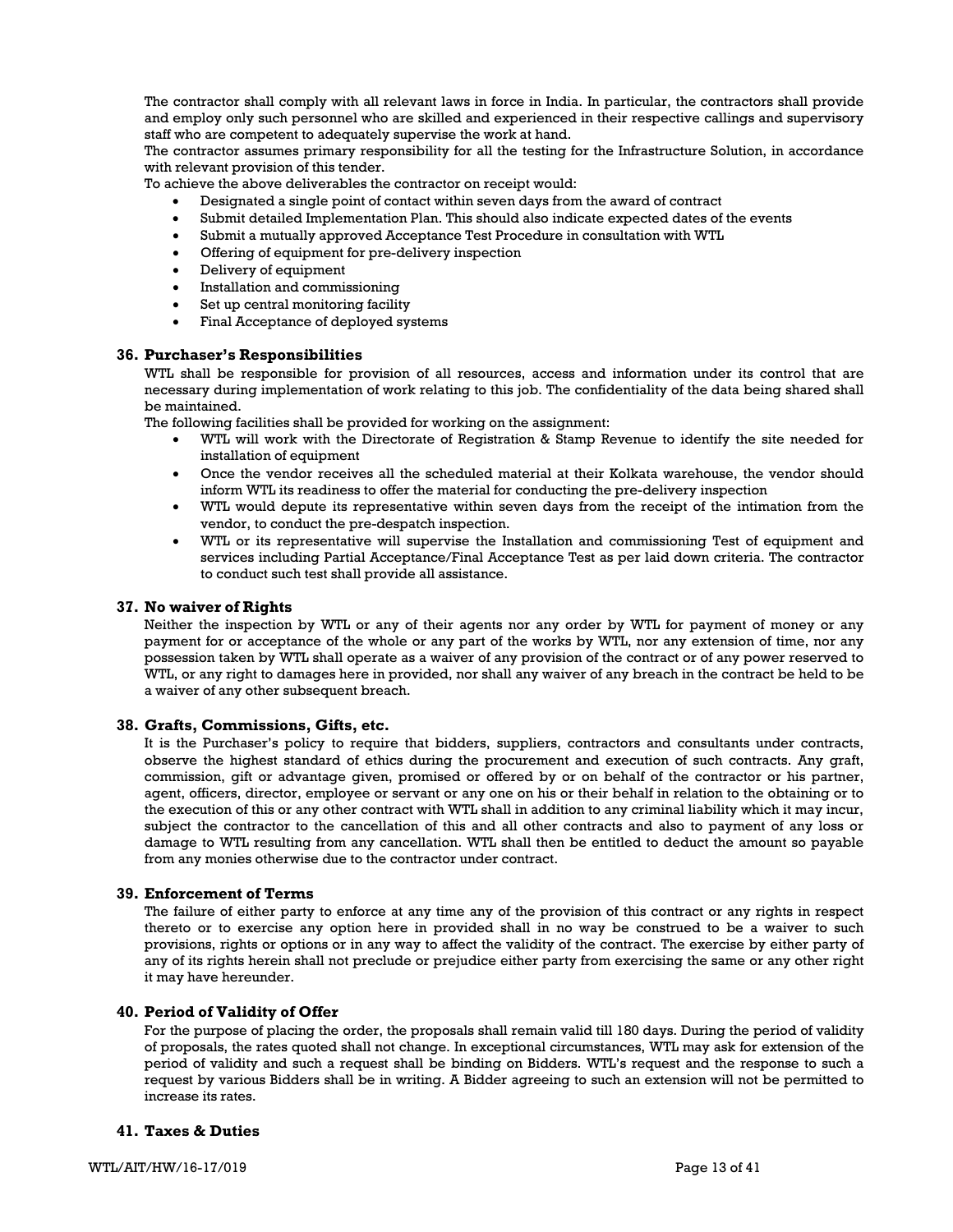- The prices shall be inclusive of all taxes & levies including VAT/Service Tax. However the rate and quantum of taxes should be indicated separately in the Financial Bid / bill. The Purchaser shall reimburse taxes and levies at actual as applicable at the time of delivery.
- The Purchaser shall be authorized to deduct any tax as applicable from the bidder from the bidder's payment.
- For the purpose of the Contract, it is agreed that Contract Price specified in Financial Bid, is based on the taxes & duties and charges prevailing at the date one day prior to the last date of Bid submission date. If any rate of tax changes and new tax rate is introduced then it will be accessed on the Bidder in connection with the performance of the Contract, an equitable adjustment of the Contract Price or deduction there from as the case may be.
- Deduction of all statutory and necessary Tax from each bill will be made as per Act/Government Order prevailing at the time of payment. Necessary tax deduction certificate will be issued on demand by the Company.
- Bidder submitting a tender shall produce up to date VAT, Income Tax and Professional Tax Certificate in the standard form from the Tax Authority or a Certificate that the assessment is under consideration. All such clearance certificates shall remain valid on the last date of permission.
- In case of CST billing WTL will provide "Waybill" and "C Form". Entry Tax/Octroi will be borne by the bidder.

### **42. Discrepancies in Bid**

- Discrepancy between description in words and figures, the rate which corresponds to the words quoted by the bidder shall be taken as correct.
- Discrepancy in the amount quoted by the bidder due to calculation mistake of the unit rate then the unit rate shall be regarded as firm.
- Discrepancy in totaling or carry forward in the amount quoted by the bidder shall be corrected.

#### **43. Bid Due Date**

The tender shall be submitted not later than the due date and time specified in the Important Dates Sheet. WTL may as its discretion on giving reasonable notice by fax/mail, or any other written communication to all prospective bidders who have been issued the bid documents, extend the bid due date, in which case all rights and obligations of the WTL and the bidders, previously subject to the bid due date, shall thereafter be subject to the new bid due date as extended.

#### **44. Late Bid**

Any proposal received by WTL after the deadline for submission of proposals shall not be accepted.

#### **45. Opening of Bid by WTL**

Bids shall be opened and downloaded electronically through operation of the process in the e-Tender portal in presence of Tender Committee. Bidders interested to remain present during electronic bid opening may attend the bid opening session at WTL premises at scheduled date & time.

#### **46. Contacting WTL**

Bidder shall not approach WTL officers beyond office hours and/or outside WTL office premises from the time of the Bid opening to the time of finalization of successful bidder. Any effort by bidder to influence WTL office in the decision on Bid evaluation, Bid comparison or finalization may result in rejection of the Bidder's offer. If the bidder wishes to bring additional information to the notice of WTL, it should be in writing following the procedure mentioned hereinabove.

#### **47. WTL's Right to Reject any or all Bids**

WTL reserves the right to reject any bid without providing any reason and to annul the bidding process and reject all bids at any time prior to award of Contract, without thereby incurring any liability to the affected bidder(s) or any obligation to inform the affected bidder(s) of the grounds for such decision.

#### **48. Bid Currencies**

Prices shall be quoted in Indian Rupees, inclusive of all prevailing taxes, levies, duties, cess etc.

### **49. Price**

• Price should be quoted in the Financial Bid format only. No deviation in any form in the Financial Bid is acceptable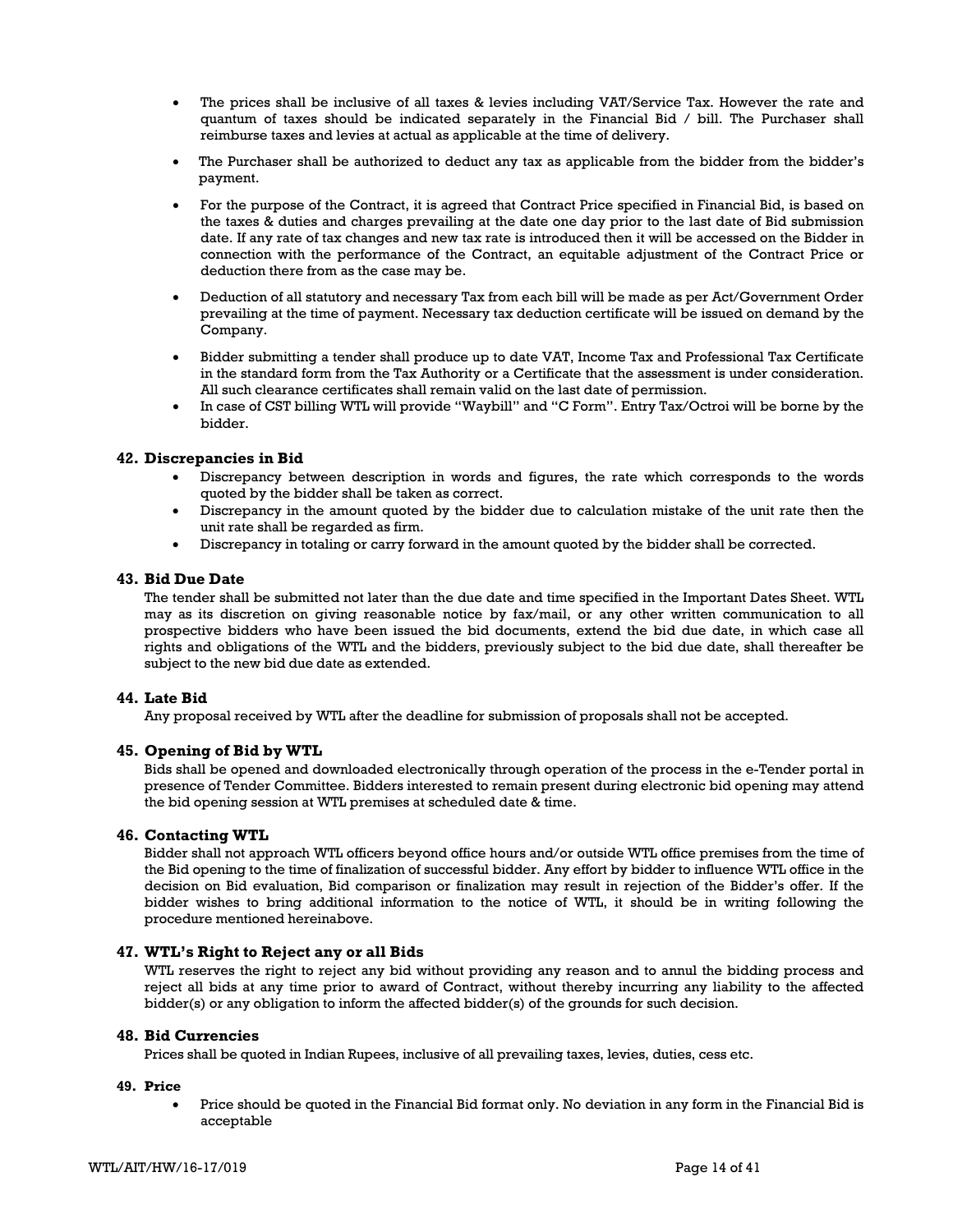- Price quoted should be firm, inclusive of packing, forwarding, insurance and freight charges.
- Percentage/specified amount of taxes & duties should be clearly mentioned otherwise WTL reserves the right to reject such vague offer.
- Price to be quoted inclusive of Delivery, Installation & other charges.

#### **50. Canvassing**

Canvassing or support in any form for the acceptance of any tender is strictly prohibited. Any bidder doing so will render him liable to penalties, which may include removal of this name from the register of approved Contractors.

### **51. Non-Transferability of Tender**

This tender document is not transferable.

#### **52. Formats and Signing of Bid**

The original and all copies of the proposals shall be neatly typed and shall be signed by an authorized signatory (ies) on behalf of the Bidder. The authorization shall be provided by written Power of Attorney accompanying the proposal. All pages of the proposal, except for un-amended printed literature, shall be initialed by the person or persons signing the proposal. The proposal shall contain no interlineations, erase or overwriting. In order to correct errors made by the Bidder, all corrections shall be done & initialed with date by the authorized signatory after striking out the original words/figures completely.

#### **53. Withdrawal of Bid**

Bid cannot be withdrawn during the interval between their submission and expiry of Bid's validity period. Fresh Bid may be called from eligible vendors for any additional item(s) of work not mentioned herein, if so required.

#### **54. Interpretation of documents**

If any bidder should find discrepancies or omission in the specifications or other tender documents, or if he should be in doubt as to the true meaning of any part thereof, he shall make a written request to the tender inviting authority for correction/clarification or interpretation or can put in a separate sheet along with the bid document.

#### **55. Splitting of the Contract and Curtailment of Work**

WTL reserves the right to split up and distribute the order among the successful bidders and to curtail any item of work in the schedule partly or fully.

#### **56. Preparation of Tender**

Tender shall be submitted in accordance with the following instructions:

- (i) Tenders shall be submitted in the prescribed forms. Digital signatures shall be used. Where there is conflict between the words and the figures, the words shall govern.
- (ii) All notations must be in ink or type written. No erasing or overwriting will be permitted. Mistakes may be crossed out and corrections typed or written with ink adjacent thereto and must be initialed in ink by the person or persons signing the tender.
- (iii) Tenders shall not contain any recapitulation of the work to be done. Alternative proposals will not be considered unless called for. No written, oral or telephonic proposals for modifications will be acceptable.
- (iv) Tenders shall be uploaded as notified on or before the date and time set for the opening of tenders in the Notice Inviting Tenders.
- (v) Tenders subject to any conditions or stipulations imposed by the bidder are liable to be rejected.
- (vi) Each and every page of the tender document must be signed with company seal by the bidder.
- (vii) Any bidder may withdraw his tender by written request at any time prior to the scheduled closing time for receipt of tenders and not thereafter.

#### **57. Final Inspection**

Final inspection will be carried by the authorized representative from WTL/AIT.

#### **58. Installation Location Details**

As mentioned in Section - O

#### **59. Erasures or Alternations**

The offers with overwriting and erasures may make the tender liable for rejection if each of such overwriting/erasures/manuscript ions is not only signed by the authorized signatory of the bidder. There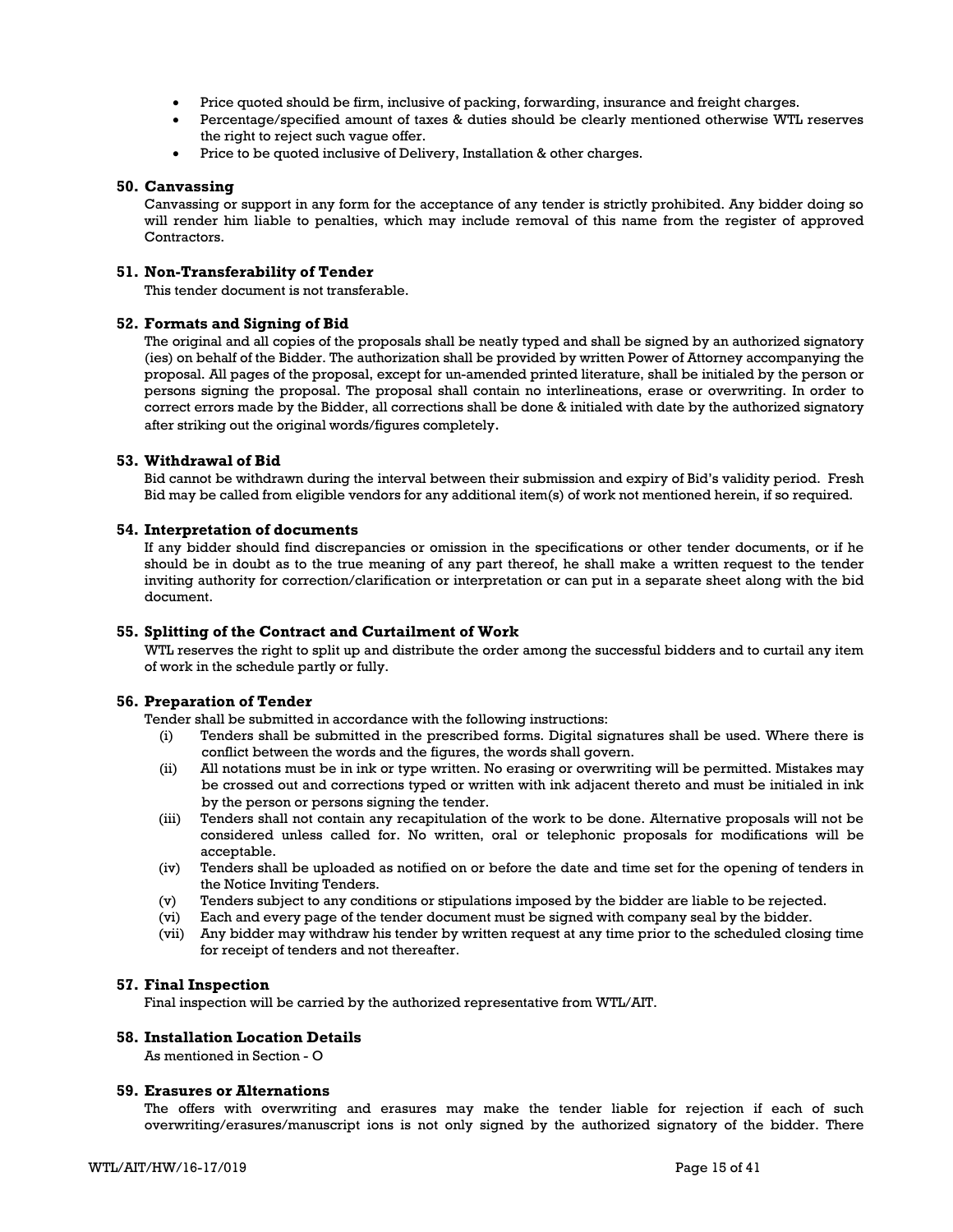should be no hand-written material, corrections or alterations in the offer. Technical details must be completely filled up. Correct technical information of the product being offered must be filled in. Filling up of the information using terms such as "OK", "accepted", "noted", "as given in brochure/manual" is not acceptable. The Customer may treat offers not adhering to these guidelines as unacceptable. The Customer may, at its discretion, waive any minor non-conformity or any minor irregularity in the offer. This shall be binding on all bidders and the Tender Committee reserves the right for such waivers.

#### **60. Compliance with Law**

The contractor hereto agrees that it shall comply with all applicable union, state and local laws, ordinances, regulations and codes in performing its obligations hereunder, including the procurement of licenses, permits certificates and payment of taxes where required. The contractor shall establish and maintain all proper records (particularly, but without limitation, accounting records) required by any law, code/practice of corporate policy applicable to it from time to time including records and returns as applicable under labor legislation.

#### **61. Clarification of Bid**

During evaluation of the bids, the Customer/Tender Committee, at its discretion may ask the bidder for clarification of its bid. The request for the clarification and the response shall be in writing (fax/email). No change in the quoted bid price is permitted.

#### **62. Deemed Acceptance**

Deliverables will be deemed to be fully and finally accepted by Department in the event Department has not submitted such Deliverable Review Statement to Bidder/Implementation Partner before the expiration of the 30-days review period, or when Department uses the deliverable in its business, whichever occurs earlier ("Deemed Acceptance").

#### **63. Quality Control**

- The contractor is obliged to work closely with WTL and/or AIT staff, act within its authority and abide by directive issued by them on implementation activities.
- The contractor will abide by the safety measures and free WTL and AIT from all demands or responsibilities arising from accident/loss of life, the cause of which is due to their negligence. The bidder will pay all indemnities arising from such incidents and will not hold WTL and AIT responsible.
- The contractor will treat as confidential all data and information about the system, obtained in the execution of its responsibilities in strict confidence and will not reveal such information to any party without the prior written approval of WTL/AIT.
- AIT/WTL reserves the right to inspect all phases of contractor's operation to ensure conformity to the specifications. WTL shall have engineers, inspectors or other duly authorized representatives made known to the contractor, present during the progress of the work and such representatives shall have free access to the work at all times. The presence or absence of representatives of WTL does not relieve the contractor of the responsibility for quality control in all phases.
- The Court of Kolkata only will have the jurisdiction to deal with and decide any legal matters or dispute whatsoever arising out of the contract.

#### **64. General Terms**

- a) All the pages of the bid document including documents submitted therein must be duly signed and stamped failing which the offer shall be liable to be rejected.
- b) All the documents to be submitted by the bidder along with their offer should be duly authenticated by the person signing the offer and if at any point of time during procurement process or subsequently it is detected that documents submitted are forged/tampered/manipulated in any way, the total responsibility lies with the bidder and WTL reserves the full right to take action as may be deemed fit including rejection of the offer and such case is to be kept recorded for any future dealing with them.
- c) No Technical/Commercial clarification will be entertained after opening of the tender.
- d) Overwriting and erasures may make the tender liable for rejection if each of such overwriting/erasures/manuscription is not only signed by the authorized signatory of the bidder. All overwriting should be separately written and signed by the authorized signatory of the bidder.
- e) Quantity mentioned in the tender document is indicative only and orders shall be placed subject to actual requirement. WTL reserve the right to increase or decrease the quantity specified in the tender.
- f) WTL reserve the right to reject or accept or withdraw the tender in full or part as the case may be without assigning the reasons thereof. No dispute of any kind can be raised the right of buyer in any court of law or elsewhere.
- g) WTL reserve the right to ask for clarification in the bid documents submitted by the bidder. Documents may be taken if decided by the committee.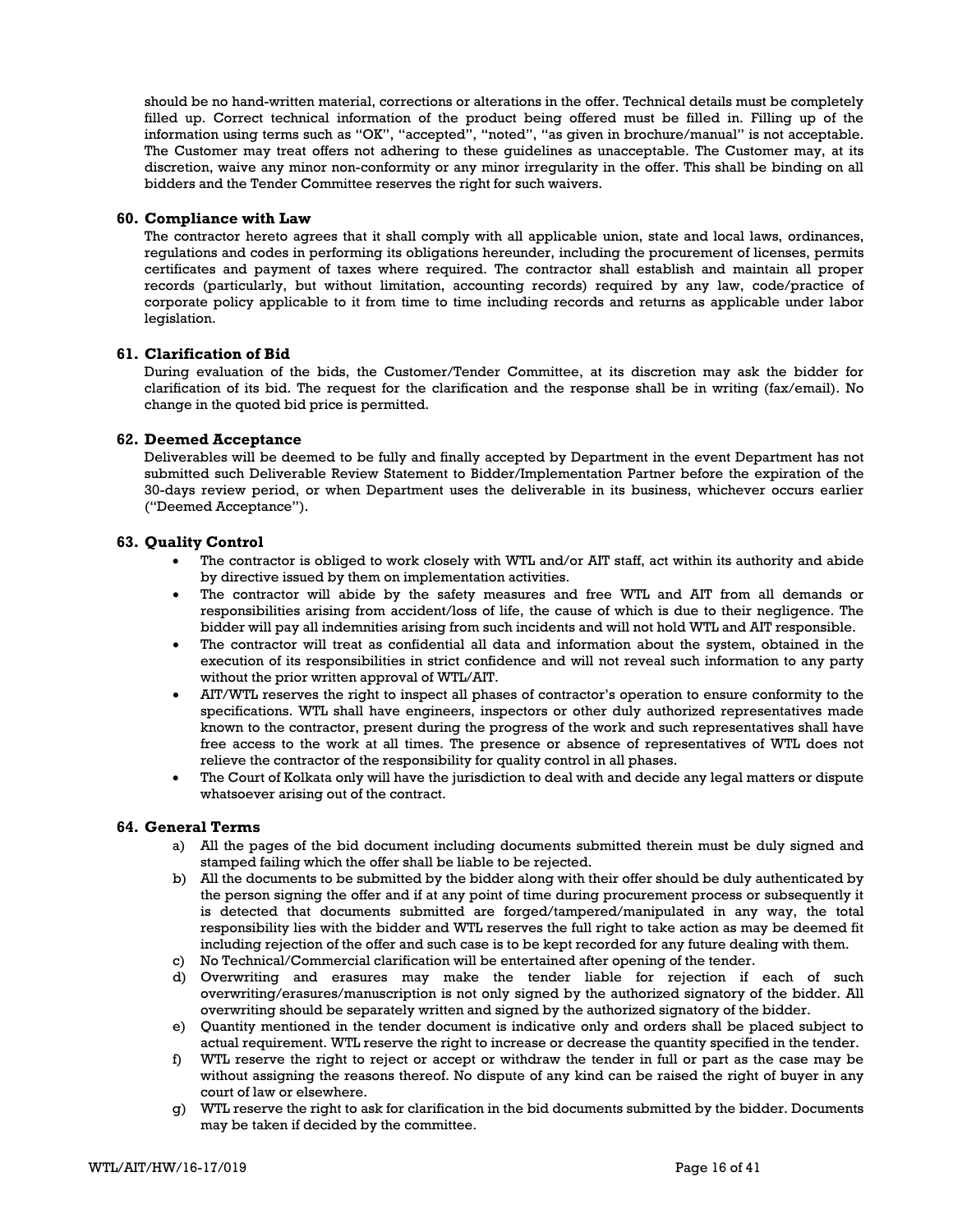- h) Supporting technical brochures/catalogues indicating each feature in respect of offered model and make must be submitted along with the offer, in absence of which the offer is liable to be ignored.
- i) No dispute by the bidders in regard to Technical/Commercial points will be entertained by WTL and decision taken by the Tender Committee will be final.
- j) Discrepancy in the amount quoted by the bidder due to calculation mistake, the unit rate shall be regarded as firm and the totaling or carry in the amount quoted by the bidder shall be corrected accordingly.
- k) The price offered shall remain firm within the currency of contract and no escalation of price will be allowed.
- l) The acceptance of the tender will rest with the accepting authority who is not bound to accept the lowest or any tender and reserves the right to reject in part or in full any or all tender(s) received and to split up the work among participants without assigning any reason thereof.
- m) The customer/WTL at its discretion may extend the deadline for the submission of Bids.
- n) The Court of Kolkata only will have the jurisdiction to deal with and decide any legal matters or dispute whatsoever arising out of the contract.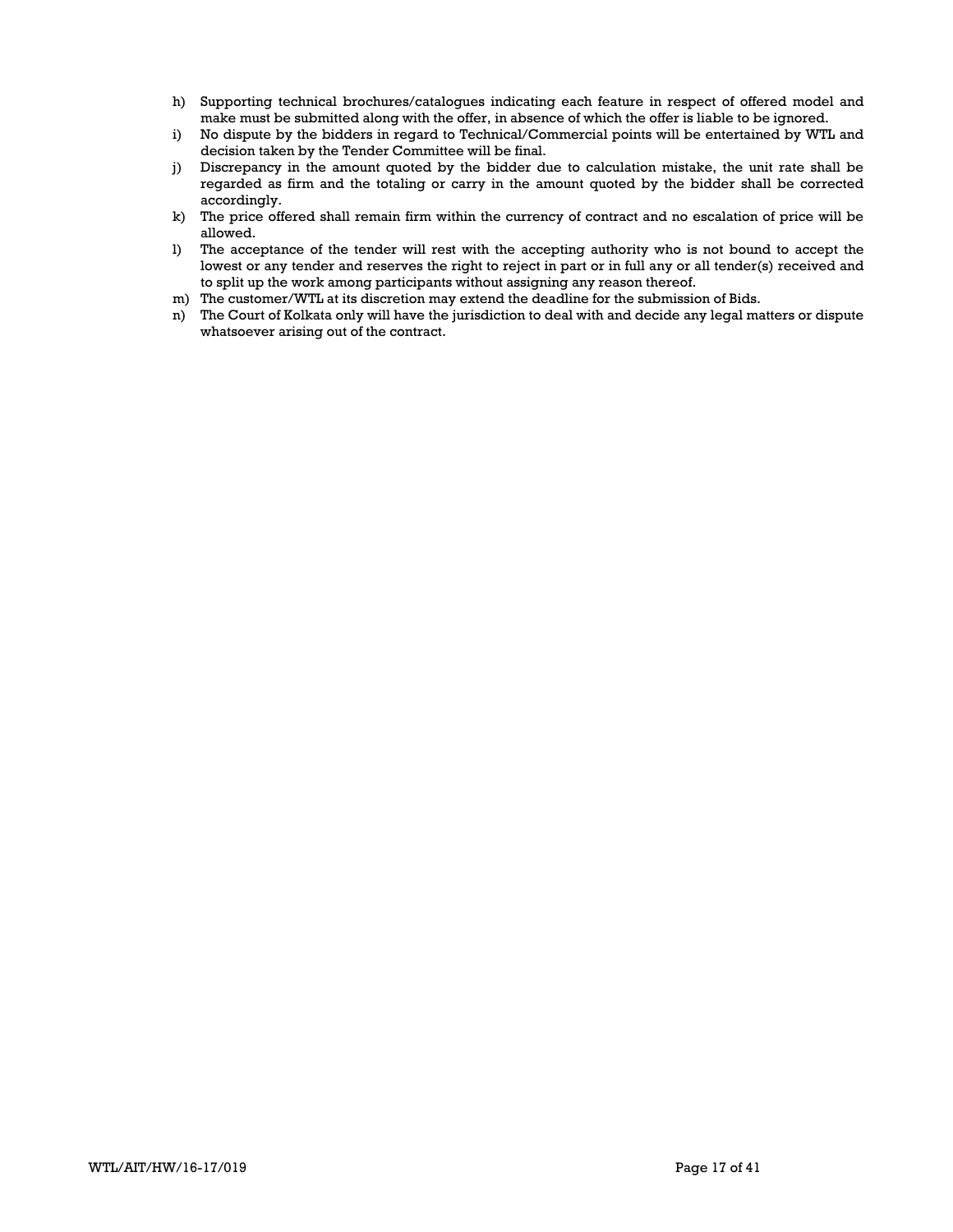# **SECTION – D**

## **TECHNO COMMERCIAL EVALUATION & AWARDING OF CONTRACT**

### **1. EVALUATION PROCEDURE**

- The Eligibility Criteria (Section A) will be evaluated by Tender Committee and those qualify will be considered for further evaluation.
- The Tender Committee shall verify the Technical Specification (Technical Specification & Compliance Statement (Section – H). Deviation in specification shall not be allowed. Bidder qualified in Technical Specification shall be considered for further evaluation.
- After qualifying in Technical Specification, qualified bidders will only be considered for Financial Bid evaluation.

### **2. FINAL EVALUATION**

Financial Proposal of the bidders qualifying in the evaluation of Technical specification will be evaluated. The bidder who has qualified in the Technical Specification evaluation and returns with lowest quote (L1) in financial bid would normally be awarded the contract subject to Post Qualification.

### **3. AWARDING OF CONTRACT**

An affirmative Post Qualification determination will be prerequisite for award of the contract to the lowest quoted bidder. A negative determination will result in rejection of bidder's bid, in which event the WTL will proceed to the next lowest evaluated bidder to make a similar determination of that bidder's capability to perform satisfactorily. The successful bidder (s) will have to give security deposit in the form of Performance Bank Guarantee.

### **4. POST QUALIFICATION**

The determination will evaluate the Bidder's financial, technical, design, integration, customization, production, management and support capabilities and will be based on an examination of the documentary evidence of the Bidder's qualification, as well as other information WTL deems necessary and appropriate. This determination may include visits or interviews with the Bidder's client's reference in its bid, site inspection, and any other measures. At the time of post-qualification, Directorate of es may also carry out tests to determine that the performance or functionality of the Information System offered meets those stated in the detailed Technical Specification.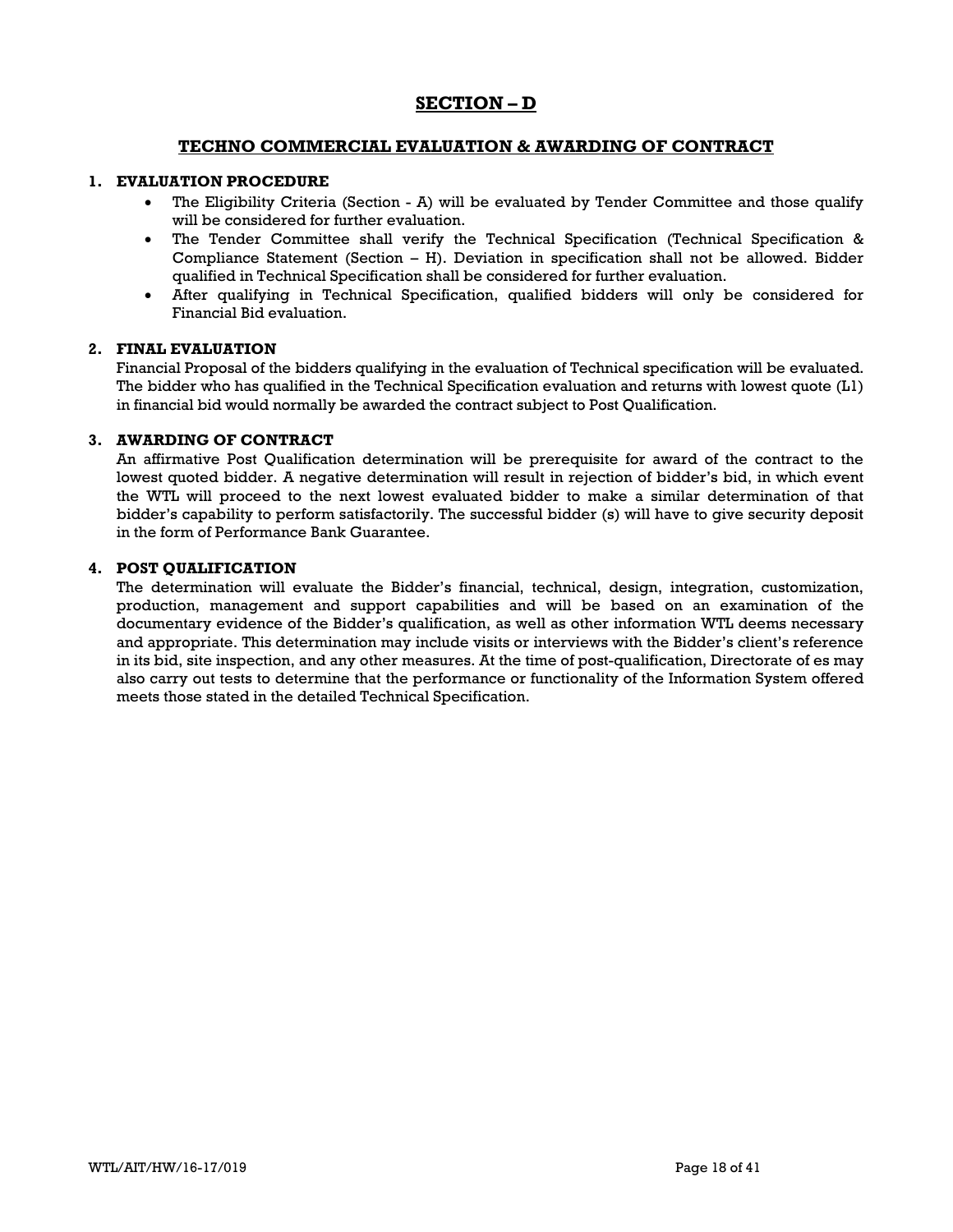## **SECTION – E**

## **BID FORM**

(Bidders are requested to furnish the Bid Form in the Format given in this section, filling the entire Blank and to be submitted on Letter Head)

**To, Webel Technology Limited Plot – 5, Block – BP, Sector – V, Salt Lake City, Kolkata – 700091.**

## **Sub: Delivery & Installation of Desktop Computer, Printer, UPS, Scanner, Antivirus & Office Software for Agricultural Income Tax, Govt. of West Bengal**

Dear Sirs,

- 1. We the undersigned bidder/(s), having read and examined in details the specifications and other documents of the subject tender no. WTL/AIT/HW/16-17/019 dated 09.12.2016 do hereby propose to execute the job as per specification as set forth in your Bid documents.
- 2. The price quoted are firm during the entire period of execution irrespective of date of completion and not subject to any price adjustment as per in line with the Bid documents. The price and others terms & conditions will remain valid for a period of 180 (One hundred eighty) days from the date of price bid opening and it shall remain binding upon us for acceptance at any time before the expiry of the period. We further declare those prices quoted in our proposal are in accordance with Bid document.
- 3. We confirm that our bid prices include all other taxes and duties and levies applicable on bought out components, materials, equipments and other items and confirm that any such taxes, duties and levies additionally payable shall be to our account.
- 4. Earnest Money Deposit: We have enclosed EMD in the form of Demand draft for a sum of Rs. 60000.00 (Demand Draft no. \_\_\_\_\_\_\_\_\_\_\_\_ dated \_\_\_\_\_\_\_\_\_\_\_\_\_\_\_\_\_\_\_ drawn on \_\_\_\_\_\_\_\_\_\_\_\_\_\_\_\_\_\_\_\_\_\_\_)
- 5. We declare that items shall be executed strictly in accordance with the specifications and documents irrespective of whatever has been stated to the contrary anywhere else in our proposal. Further, we agree that additional conditions, deviations, if any, found in the proposal documents other than those stated in our deviation schedule, save that pertaining to any rebates offered shall not be given effect to.
- 6. If this proposal is accepted by you, we agree to provide services and complete the entire work, in accordance with schedule indicated in the proposal. We fully understand that the work completion schedule stipulated in the proposal is the essence of the job, if awarded.
- 7. We further agree that if our proposal is accepted, we shall provide a Performance Bank Guarantee of the value equivalent to ten percent (10%) of the Order value as stipulated in Financial Bid.
- 8. We agree that WTL reserves the right to accept in full/part or reject any or all the bids received or split order within successful bidders without any explanation to bidders and his decision on the subject will be final and binding on Bidder.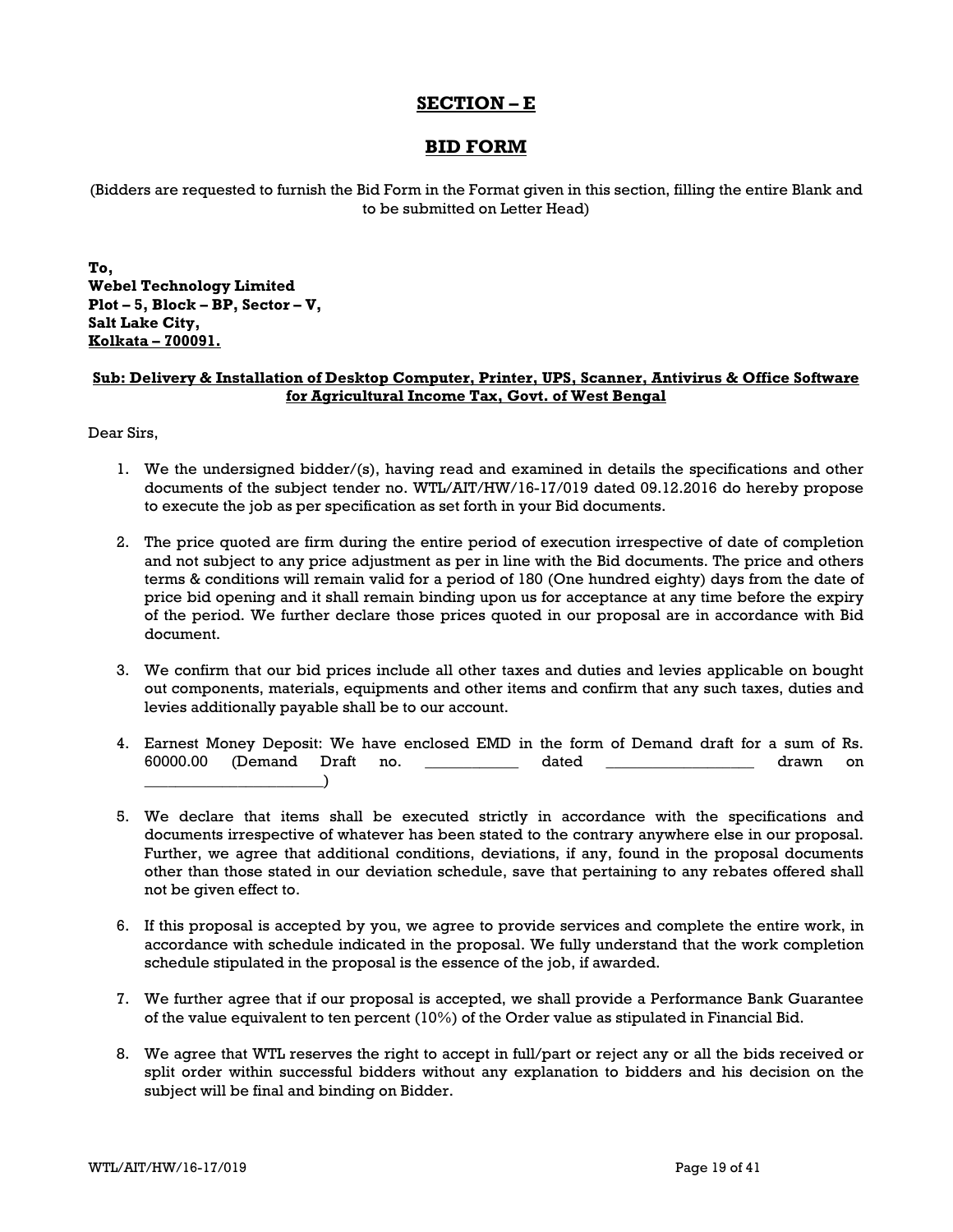Dated, this …………………..day of ……………………2016/2017

………………………………………………… Signature

……………………………………………………….. Name in full

……………………………………………………….. Designation

Signature Verified by Head of Institution

……………………………………………………….. Name & Designation

………………………………………………………..

Full Signature & Stamp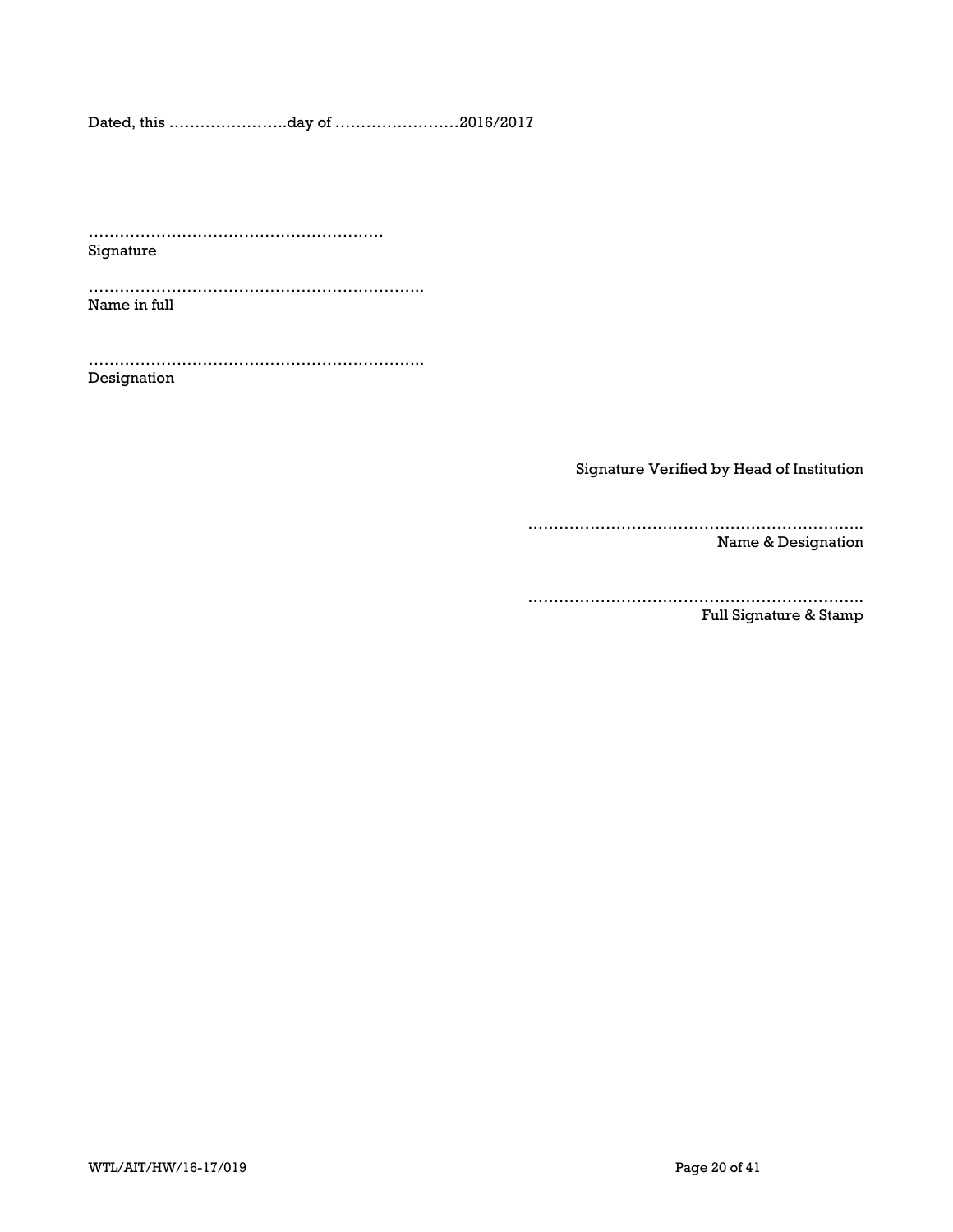## **SECTION – F**

## **GUIDANCE FOR E-TENDERING**

Instructions / Guidelines for electronic submission of the tenders have been annexed for assisting the Bidders to participate in e-Tendering.

### • **Registration of Bidder:**

Any Bidder willing to take part in the process of e-Tendering will have to be enrolled & registered with the Government e-Procurement System through logging on to **https://wbtenders.gov.in.** The Bidder is to click on the link for e-Tendering site as given on the web portal.

## • **Digital Signature Certificate (DSC):**

Each Bidder is required to obtain a Class-II or Class-III Digital Signature Certificate (DSC) for submission of tenders from the approved service provider of the National Informatics Centre (NIC) on payment of requisite amount. Details are available at the Web Site stated above. DSC is given as a USB e-Token.

• The Bidder can search & download N.I.T. & BOQ electronically from computer once he logs on to the website mentioned above using the Digital Signature Certificate. This is the only mode of collection of Tender Documents.

## • **Participation in more than one work:**

A prospective bidder shall be allowed to participate in the job either in the capacity of individual or as a partner of a firm. If, found to be applied severally in a single job all the applications will be rejected.

### • **Submission of Tenders:**

Tenders are to be submitted through online to the website stated above in two folders at a time, one in Techno Commercial Proposal & the other is Financial Proposal before the prescribed date & time using the Digital Signature Certificate (DSC). The documents are to be uploaded virus scanned copy duly Digitally Signed. The documents will get encrypted (transformed into non readable formats)

The proposal should contain scanned copies of the following in two covers (folders).

#### **Techno Commercial Cover:**

### **Technical Document1**

- 1. Copy of Demand Draft of Earnest Money Deposit (EMD)
- 2. Copy of Demand Draft of Tender Fee
- 3. Bid Form as per format (Section  $E$ )

#### **Technical Document2**

- 1. N I T Declaration duly stamped & signed in letter head, Section R
- 2. Declaration of Eligibility Criteria, Section Q

#### **Technical Compliance**

- 1. Technical Specification With Compliance Statement (Section H)
- 2. Manufacturer Authorisation Form (Section I)

## **Financial Cover:**

BOQ will be downloaded and same will be uploaded with quoted rates. While uploading BOQ file name shall remain unchanged. Absence of this document shall lead to summary rejection of the bid.

#### **NON-STATUTARY COVER (MY SPACE) CONTAIN FOLLOWING DOCUMENT:**

**(In each folder, scanned coy will be uploaded with single file having multiple pages)**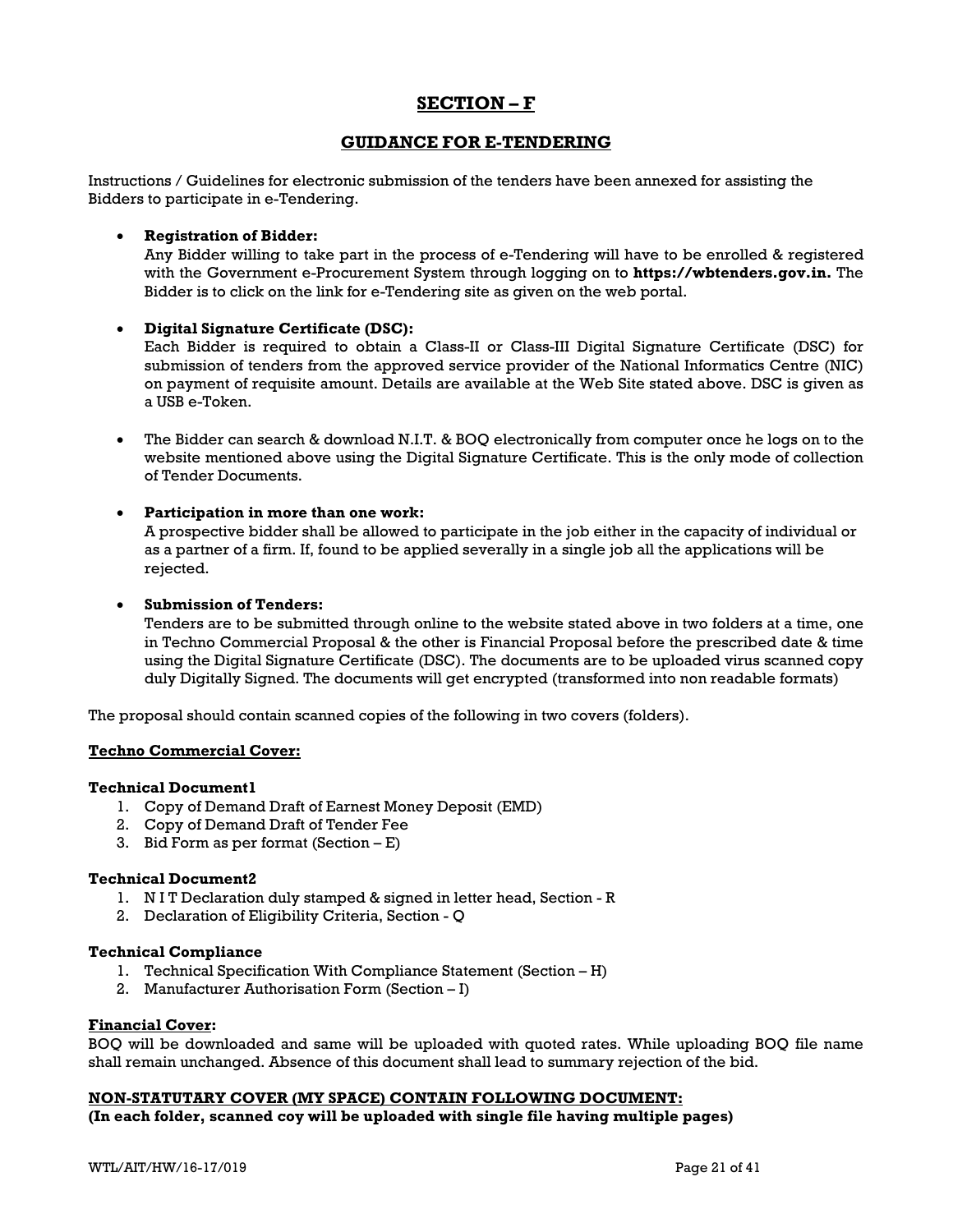| S1.<br>No.     | <b>Category Name</b>   | <b>Sub Category Name</b>         | <b>Sub Category Description</b>                                                                                                             |
|----------------|------------------------|----------------------------------|---------------------------------------------------------------------------------------------------------------------------------------------|
| $\overline{A}$ | <b>CERTIFICATES</b>    | A1. CERTIFICATES                 | <b>VAT Registration Certificate</b><br>٠<br>Service Tax Registration Certificate<br>PAN Card<br>Document as per Clause no. 2 of Section - A |
| B              | <b>COMPANY DETAILS</b> | <b>B1. COMPANY DETAILS 1</b>     | Document as per Clause - 1 of Section - A<br>$\bullet$<br>Declaration as per Clause no. 5 of Section - A                                    |
|                |                        | <b>B2. COMPANY DETAILS 2</b>     | Company Profile (Not more than 3 pages)<br>$\bullet$<br>ISO Certificate as per Clause no. 10 of Section -<br>A                              |
| $\mathbf C$    | <b>CREDENTIAL</b>      | <b>CREDENTIAL 1</b>              | Order copies as per Clause no. 4 of Section - A                                                                                             |
|                |                        | <b>CREDENTIAL 2</b>              | Product brochure<br>$\bullet$<br>Other documents, if any                                                                                    |
| D              | <b>DECLARATION</b>     | DECLARATION 1                    | List of Clients as per format $(Section - K)$                                                                                               |
|                |                        | DECLARATION 2                    | Financial Capability of Bidder as per format (Section - L)                                                                                  |
|                |                        | DECLARATION 3                    | Bidder's Details as per format (Section - M)                                                                                                |
|                |                        | DECLARATION 4                    | Service Support Center as per format (Section - J) as per<br>Clause no. 12 of Section $- A$                                                 |
|                |                        | DECLARATION 5                    | Declaration as per Clause no. 13 of Section - A                                                                                             |
| F              | <b>FINANCIAL INFO</b>  | P/L & BALANCE SHEET<br>2012-2013 | P/L & BALANCE SHEET 2013-2014                                                                                                               |
|                |                        | P/L & BALANCE SHEET<br>2013-2014 | P/L & BALANCE SHEET 2014-2015                                                                                                               |
|                |                        | P/L & BALANCE SHEET<br>2014-2015 | P/L & BALANCE SHEET 2015-2016                                                                                                               |

### **Note:**

**The hard copy of the total set of documents uploaded in e-Tender site except BOQ to be submitted in sealed envelope to Manager (Purchase), Webel Technology Ltd. before opening of Technical Bid. The envelope superscripted with words "Hard copy of document uploaded against Tender no. WTL/AIT/HW/16-17/019 except BOQ".**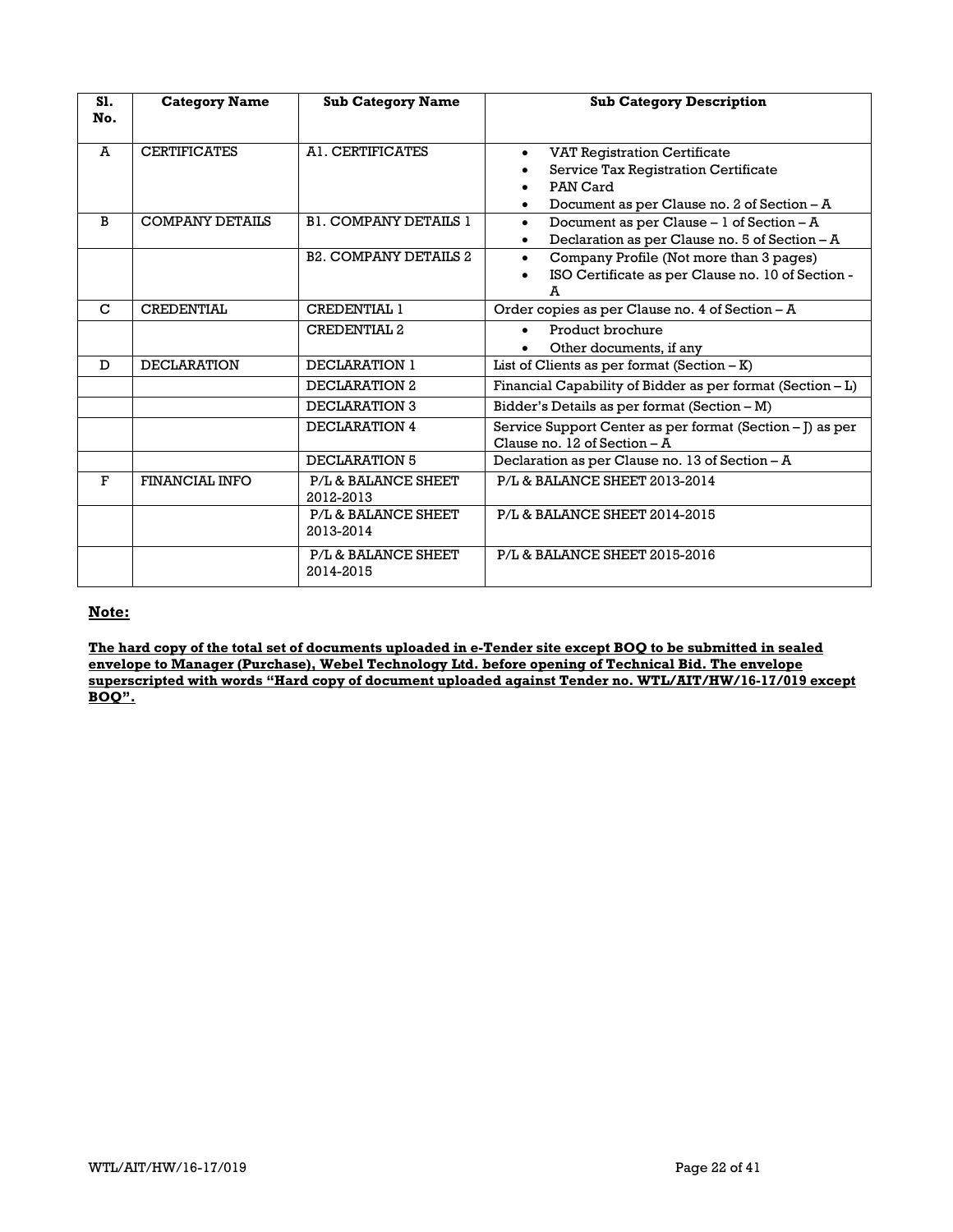# **SECTION – G**

# **BILL OF MATERIALS**

| <b>S1. No.</b> | Item, Description                               | Quantity |
|----------------|-------------------------------------------------|----------|
| T              | <b>Desktop Computer</b>                         | 28 Nos.  |
|                | (Specification details given in Section – H)    |          |
| 2              | <b>Laserjet Multi Function Printer</b>          | 1 No.    |
|                | (Specification details given in Section – H)    |          |
| 3              | <b>Laserjet Printer (Mono)</b>                  | 27 Nos.  |
|                | (Specification details given in Section – H)    |          |
| 4              | <b>UPS, 600 VA</b>                              | 28 Nos.  |
|                | (Specification details given in Section $- H$ ) |          |
| 5              | <b>Antivirus</b>                                | 28 Nos.  |
|                | (Specification details given in Section - H)    |          |
| 6              | <b>Office Software</b>                          | 28 Nos.  |
|                | (Specification details given in Section – H)    |          |

**Bidders to ensure the product are quoted as per tender specifications. Supporting documents i.e., product brochure, OEM website & OEM documents etc. highlighting various features as asked for must be enclosed.**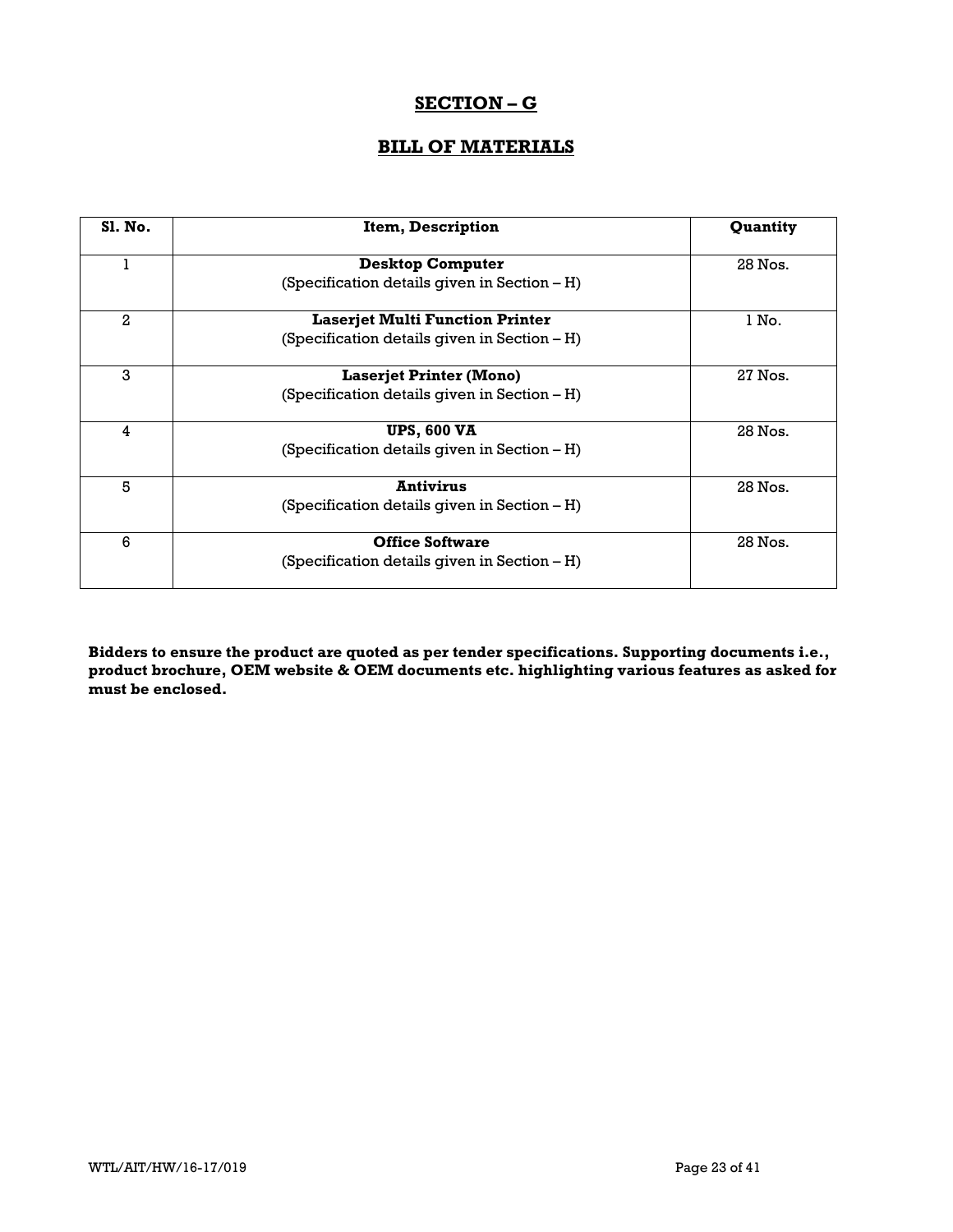# **SECTION – H**

# **TECHNICAL SPECIFICATION & COMPLIANCE SHEET**

(Tender No. WTL/AIT/HW/16-17/019)

| <b>Minimum Specification of Desktop Computer</b> |                                                                                                                                                                                                                            |                     |                      |
|--------------------------------------------------|----------------------------------------------------------------------------------------------------------------------------------------------------------------------------------------------------------------------------|---------------------|----------------------|
| 28 Nos.<br>Quantity                              |                                                                                                                                                                                                                            |                     |                      |
| Make                                             |                                                                                                                                                                                                                            |                     |                      |
| Model                                            |                                                                                                                                                                                                                            |                     |                      |
| Part No.                                         |                                                                                                                                                                                                                            |                     |                      |
|                                                  | <b>Item Description</b>                                                                                                                                                                                                    | <b>Offered Spec</b> | Complied<br>(Yes/No) |
| Processor                                        | Intel Core i5-6500 3.2G 6M 2133 4C CPU                                                                                                                                                                                     |                     |                      |
| Chipset                                          | Q Series Chipset, Motherboard<br>architecture should be 64 bit compatible.                                                                                                                                                 |                     |                      |
| Motherboard                                      | OEM LOGO Embossed                                                                                                                                                                                                          |                     |                      |
| Memory                                           | 1 x 4 GB DDR 4 RAM, expandable upto 64<br>GB, 4 DIMM Slots                                                                                                                                                                 |                     |                      |
| Hard Disk                                        | 1 TB 7200 rpm SATA IV                                                                                                                                                                                                      |                     |                      |
| <b>Optical Drive</b>                             | DVD RW                                                                                                                                                                                                                     |                     |                      |
| <b>Operating System</b>                          | Windows 10 Professional 32 Bit                                                                                                                                                                                             |                     |                      |
| Graphics                                         | Integrated                                                                                                                                                                                                                 |                     |                      |
| Security                                         | <b>TPM 1.2</b>                                                                                                                                                                                                             |                     |                      |
| Audio                                            | HD Audio with Internal Speaker                                                                                                                                                                                             |                     |                      |
| Certifications                                   | Energy Star, EPEAT India Certified, TCO<br>06 for TFT, ECO Declaration, Win 7,8 &<br>10 Certification, ROHS                                                                                                                |                     |                      |
| <b>PCI Slots</b>                                 | 1 PCIe x 16; 3 PCIe x 1 or higher.                                                                                                                                                                                         |                     |                      |
| Ports                                            | Front: Minimum 2 USB3.0; 2 USB 2 USB 2.0<br>(1 fast Charging); 1 audio line in; 1 audio<br>line out. Back: Minimum 4 USB 3.0; 2<br>USB 2.0; 1 Serial; 1 VGA; 2 Display port; 1<br>Audio line in; 1 Audio line Out. 1 RJ 45 |                     |                      |
| Bays                                             | 3 Bays (internal $3.5$ " and $2.5$ " + 1 x<br>5.25")                                                                                                                                                                       |                     |                      |
| Monitor                                          | 18.5 wide TFT TCO'06                                                                                                                                                                                                       |                     |                      |
| Keyboard                                         | OEM Standard Keyboard                                                                                                                                                                                                      |                     |                      |
| Mouse                                            | <b>OEM Standard Optical Mouse</b>                                                                                                                                                                                          |                     |                      |
| Support                                          | Drivers should be available for download<br>from OEM site for at least 3 years from<br>the date of purchase order                                                                                                          |                     |                      |
| <b>Information Accessibility</b>                 | Brochure and specification sheets of the<br>product to be available in public domain.                                                                                                                                      |                     |                      |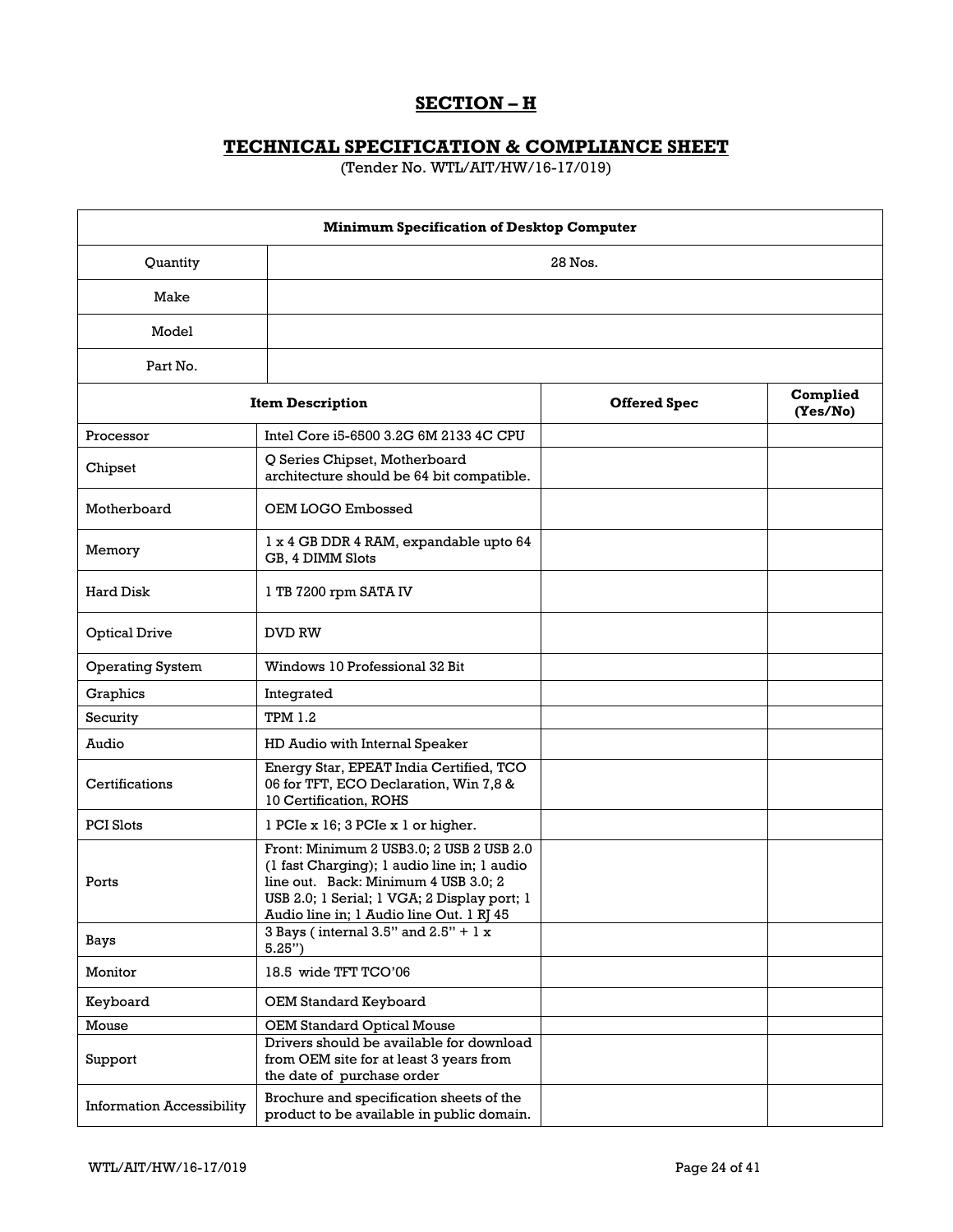| Profitability | OEM should have positive net worth for<br>last 3 financial years. |  |
|---------------|-------------------------------------------------------------------|--|
| Warranty      | (3) Three years on-site comprehensive<br>warranty from OEM        |  |

| Minimum Specification of Laserjet Multi Function Printer |                                                            |                     |                      |
|----------------------------------------------------------|------------------------------------------------------------|---------------------|----------------------|
| Quantity                                                 | 1 Nos.                                                     |                     |                      |
| Make                                                     |                                                            |                     |                      |
| Model                                                    |                                                            |                     |                      |
| Part No.                                                 |                                                            |                     |                      |
|                                                          | <b>Item Description</b>                                    | <b>Offered Spec</b> | Complied<br>(Yes/No) |
| Print Speed                                              | Up to 18ppm(A4)                                            |                     |                      |
| First Page Out                                           | As fast as 8.5 sec                                         |                     |                      |
| <b>Print Resolution</b>                                  | Up to 600 x 600 dpi (1200 dpi effective)                   |                     |                      |
| Processor                                                | 400 MHz                                                    |                     |                      |
| Memory                                                   | <b>8 MB</b>                                                |                     |                      |
| <b>Duty Cycle</b>                                        | Up to 8000 pages (A4)                                      |                     |                      |
| <b>Types</b>                                             | Laser                                                      |                     |                      |
| <b>Scanner Type</b>                                      | Flatbed                                                    |                     |                      |
| <b>Scan File Format</b>                                  | JPEG, TIF (Compressed and<br>uncompressed) ,PDF, GIF, BMP  |                     |                      |
| <b>Scan Resolution,</b><br><b>Optical</b>                | Up to 1200 Dpi.                                            |                     |                      |
| Copy Speed                                               | Up to 18 cpm                                               |                     |                      |
| <b>Copy Resolution Black</b>                             | Up to 600 x 400 dpi                                        |                     |                      |
| <b>Copy Resolution</b><br><b>Colour &amp; Graphics</b>   | Up to 600 x 400 dpi                                        |                     |                      |
| <b>Maximum Copies</b>                                    | 99 Copies                                                  |                     |                      |
| Warranty                                                 | (3) Three years on-site comprehensive<br>warranty from OEM |                     |                      |

| <b>Minimum Specification of Laserjet Printer (Mono)</b> |         |  |  |
|---------------------------------------------------------|---------|--|--|
| Quantity                                                | 27 Nos. |  |  |
| Make                                                    |         |  |  |
| Model                                                   |         |  |  |
| Part No.                                                |         |  |  |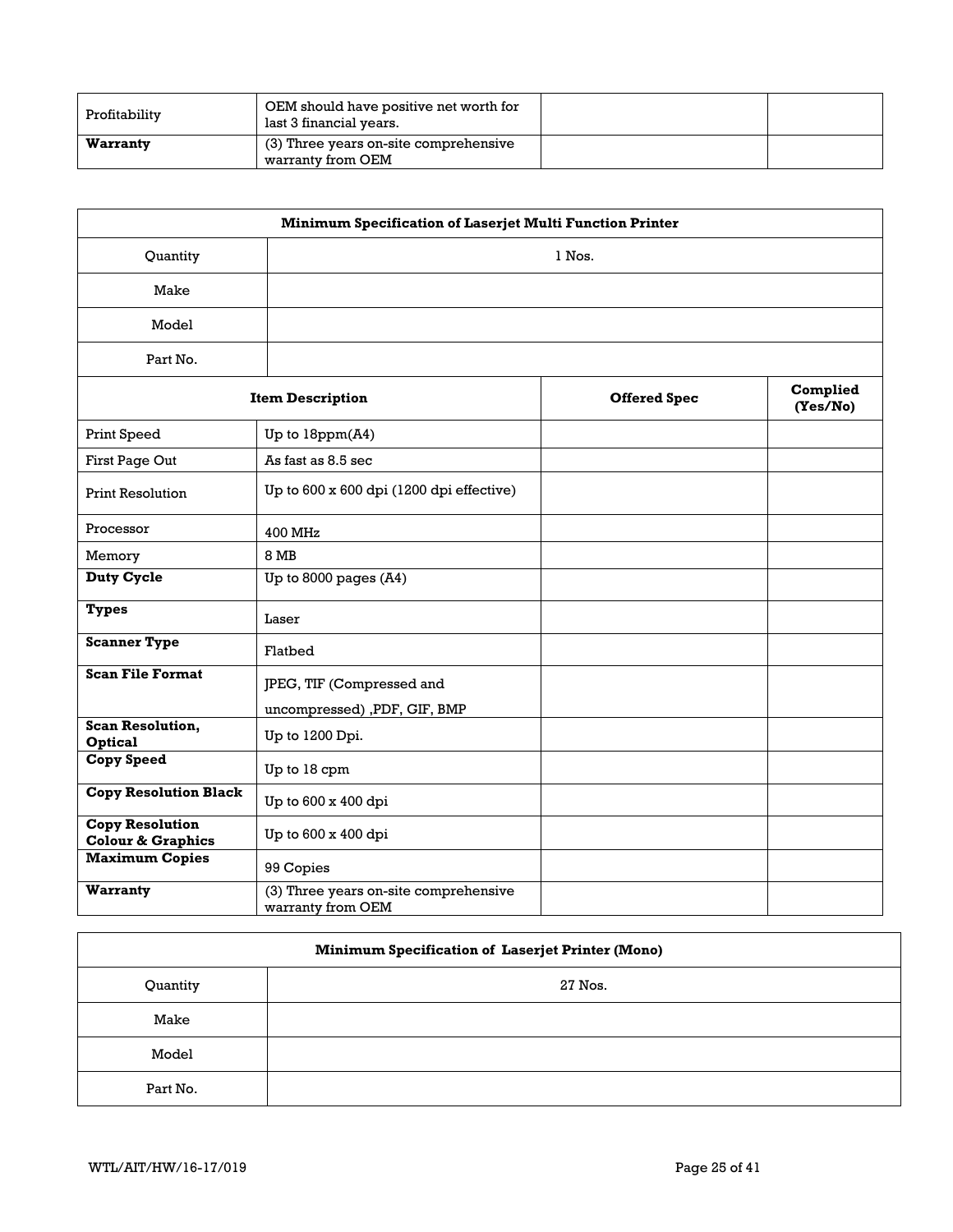|                         | <b>Item Description</b>                                                                          | <b>Offered Spec</b> | Complied<br>(Yes/No) |
|-------------------------|--------------------------------------------------------------------------------------------------|---------------------|----------------------|
| Print Speed             | Up to $18ppm(A4)$                                                                                |                     |                      |
| First Page Out          | Black: As fast as 8.5 sec                                                                        |                     |                      |
| <b>Print Resolution</b> | Up to 600x600x2 dpi(1200 dpi effective<br>output)                                                |                     |                      |
| Processor               | 266MHz                                                                                           |                     |                      |
| Memory                  | 2MB                                                                                              |                     |                      |
| Duty Cycle              | Up to 5000 pages                                                                                 |                     |                      |
| <b>Types</b>            | Paper (laser, plain, photo, rough)<br>envelopes, labels, cardstock,<br>transparencies, postcards |                     |                      |
| Warranty                | (3) Three years on-site comprehensive<br>warranty from OEM                                       |                     |                      |

| Minimum Specification of 600 VA Line Interactive UPS (Inbuilt Battery) |                                                                                                                                      |                     |                      |  |  |
|------------------------------------------------------------------------|--------------------------------------------------------------------------------------------------------------------------------------|---------------------|----------------------|--|--|
| Quantity                                                               | 28 Nos.                                                                                                                              |                     |                      |  |  |
| Make                                                                   |                                                                                                                                      |                     |                      |  |  |
| Model                                                                  |                                                                                                                                      |                     |                      |  |  |
| Part No.                                                               |                                                                                                                                      |                     |                      |  |  |
|                                                                        | <b>Item Description</b>                                                                                                              | <b>Offered Spec</b> | Complied<br>(Yes/No) |  |  |
| Rating: 600 VA / 360W Line Interactive                                 |                                                                                                                                      |                     |                      |  |  |
| Input Voltage Range: 150-290 VAC                                       |                                                                                                                                      |                     |                      |  |  |
| Cold Start facility: Should be available                               |                                                                                                                                      |                     |                      |  |  |
| Nominal frequency: 50Hz                                                |                                                                                                                                      |                     |                      |  |  |
| Input Frequency Range: 45-65Hz                                         |                                                                                                                                      |                     |                      |  |  |
|                                                                        | Protection: Settable Input Battery Protection for Deep Discharge<br>Surge Suppression for spikes and surges at AC Input              |                     |                      |  |  |
| Battery Back UP: 10 to 15 minutes on single PC full load               |                                                                                                                                      |                     |                      |  |  |
| Battery type: 12V7Ah Sealed Maintenance free                           |                                                                                                                                      |                     |                      |  |  |
| <b>Nominal Output Voltage:</b><br>230VAC Units                         |                                                                                                                                      |                     |                      |  |  |
| Output Voltage Waveform:<br>Stepped Sine-wave                          |                                                                                                                                      |                     |                      |  |  |
| Transfer Time: 4-6 ms typical,                                         |                                                                                                                                      |                     |                      |  |  |
| 10 ms max.<br>Output frequency: 50 Hz                                  |                                                                                                                                      |                     |                      |  |  |
| Power Outlets: 3 Nos. 5 Amp                                            |                                                                                                                                      |                     |                      |  |  |
| Short Circuit Protection Line Mode: Resettable circuit breaker         |                                                                                                                                      |                     |                      |  |  |
| TAC support toll free number                                           | Certification: Manufacturer Should be ISO 9001:2008 & ISO 14001<br>Certified, ISO 18001 and BIS Certification. The OEM have 24 hours |                     |                      |  |  |
| warranty on battery.                                                   | Warranty: Two years unit replacement warranty on ups and two years                                                                   |                     |                      |  |  |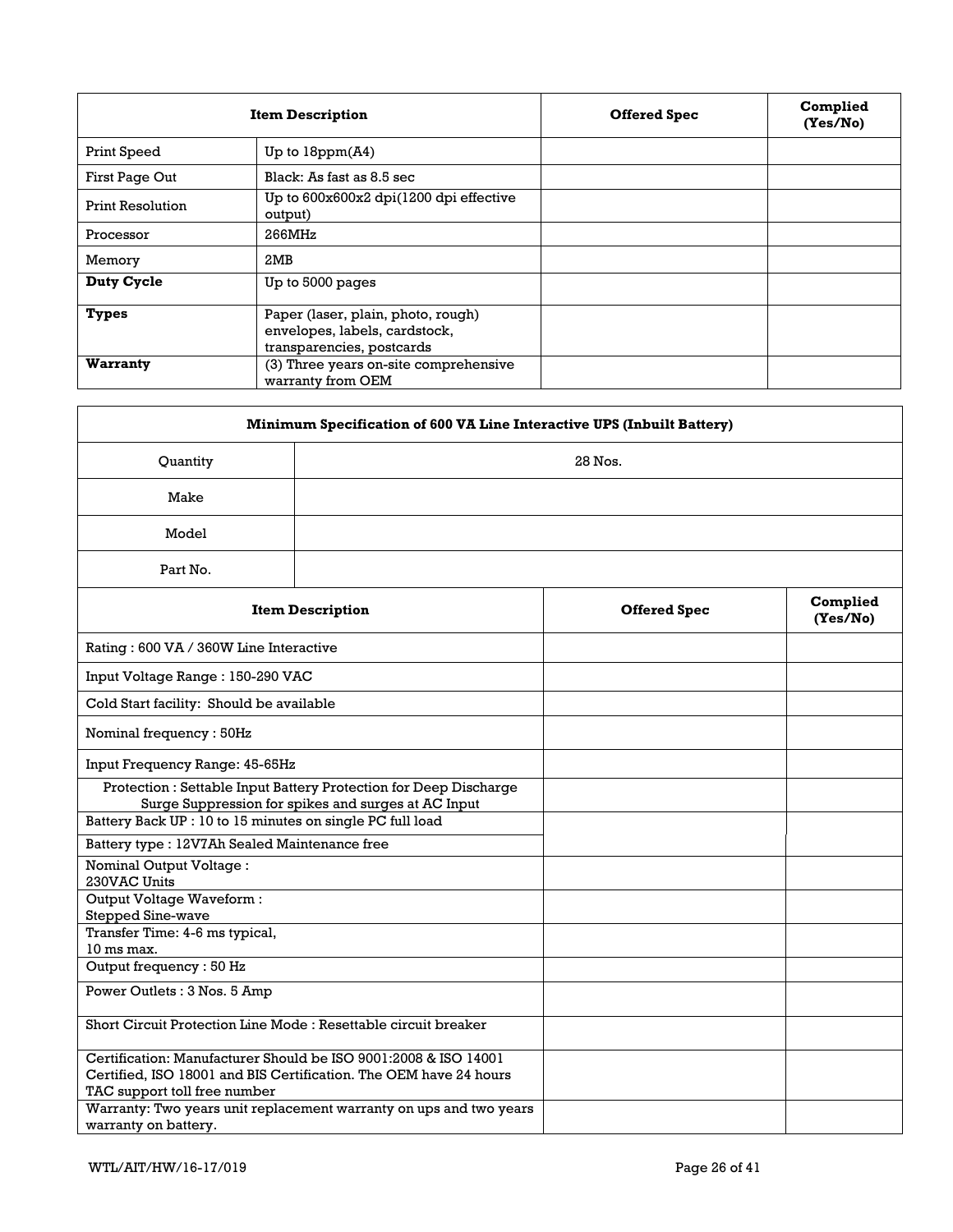| <b>Minimum Specification of Antivirus</b> |                            |                     |                      |  |  |
|-------------------------------------------|----------------------------|---------------------|----------------------|--|--|
| Quantity<br>28 Nos.                       |                            |                     |                      |  |  |
| Make                                      |                            |                     |                      |  |  |
| Model                                     |                            |                     |                      |  |  |
| Part No.                                  |                            |                     |                      |  |  |
|                                           | <b>Item Description</b>    | <b>Offered Spec</b> | Complied<br>(Yes/No) |  |  |
| Scan Type                                 | Advance                    |                     |                      |  |  |
| <b>Core Protection</b>                    | AntiRootkit                |                     |                      |  |  |
|                                           | <b>Browser Sandbox</b>     |                     |                      |  |  |
|                                           | Safe Banking               |                     |                      |  |  |
| <b>Internet Protection</b>                | <b>Phishing Protection</b> |                     |                      |  |  |
|                                           | Web Security               |                     |                      |  |  |
|                                           | <b>Parental Control</b>    |                     |                      |  |  |
| License Validity & update<br>facility     | 3 years from activation    |                     |                      |  |  |

| Minimum Specification of Office Software (MS Office(2016) Pro Plus SNGL OLP C) |         |  |  |  |  |
|--------------------------------------------------------------------------------|---------|--|--|--|--|
| Quantity                                                                       | 28 Nos. |  |  |  |  |
| Make                                                                           |         |  |  |  |  |
| Model                                                                          |         |  |  |  |  |
| Part No.                                                                       |         |  |  |  |  |

Authorized Signatory (Signature In full): \_\_\_\_\_\_\_\_\_\_\_\_\_\_\_\_\_\_\_\_\_\_\_\_\_\_\_\_\_\_\_\_\_

Name and title of Signatory: \_\_\_\_\_\_\_\_\_\_\_\_\_\_\_\_\_\_\_\_\_\_\_\_\_\_\_\_\_\_\_\_\_\_\_\_\_\_\_\_\_\_

Company Rubber Stamp: \_\_\_\_\_\_\_\_\_\_\_\_\_\_\_\_\_\_\_\_\_\_\_\_\_\_\_\_\_\_\_\_\_\_\_\_\_\_\_\_\_\_\_\_\_\_\_\_\_\_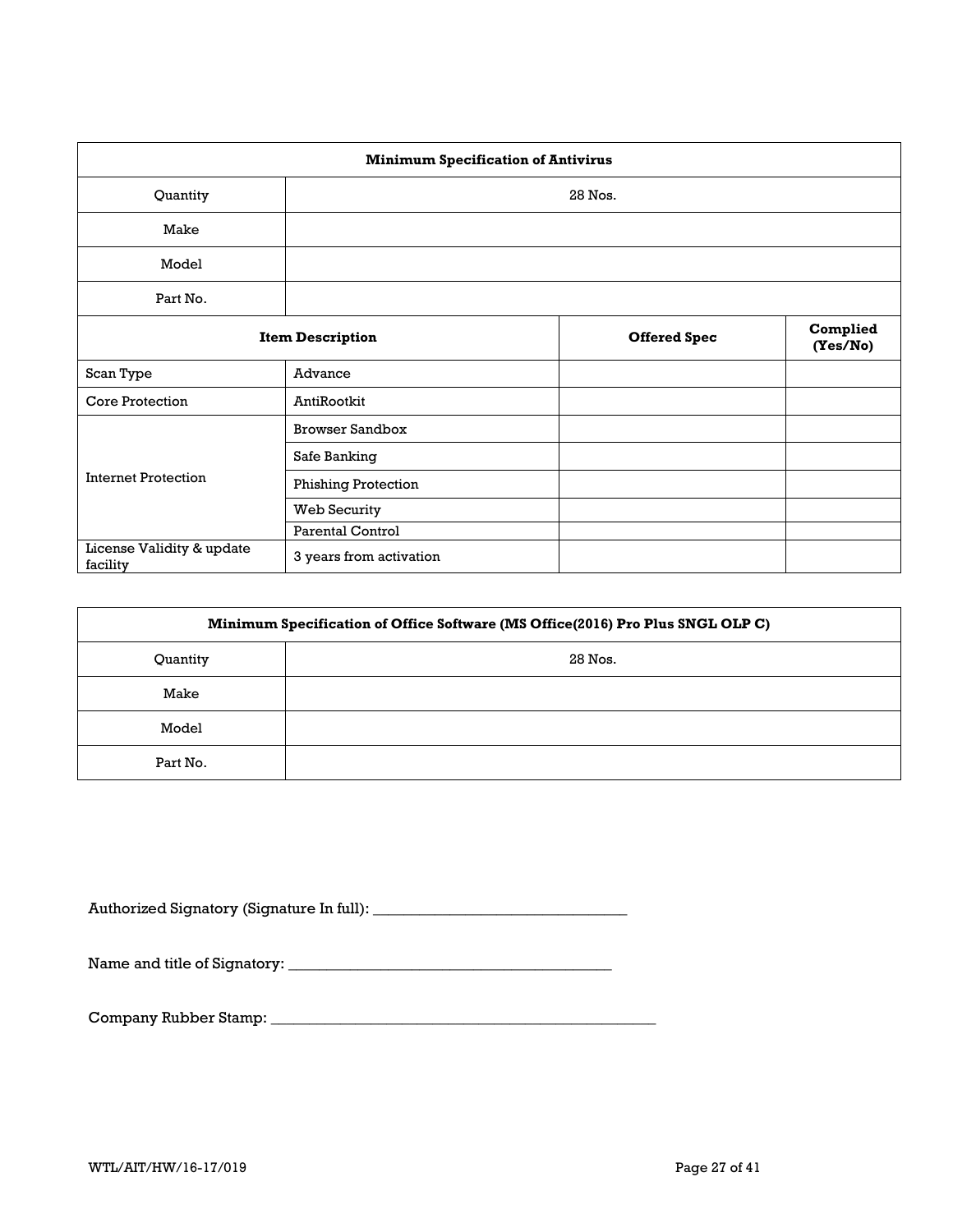# **SECTION – I**

## **MANUFACTURER'S AUTHORIZATION FORM**

Date:

**To Webel Technology limited Plot-5, Block-BP, Sector-V Salt Lake Kolkata-700 091**

Ref: Tender No.: WTL/AIT/HW/16-17/019 dated 09/12/2016

| WHEREAS |                                                                                                     |     | who    | are | official                                                     | producers  | of        |
|---------|-----------------------------------------------------------------------------------------------------|-----|--------|-----|--------------------------------------------------------------|------------|-----------|
|         |                                                                                                     | and | having |     | production                                                   | facilities | at        |
|         |                                                                                                     |     |        | do  | hereby                                                       |            | authorize |
|         |                                                                                                     |     |        |     | located                                                      |            | at        |
|         |                                                                                                     |     |        |     | (hereinafter, the "Bidder") to submit a bid of the following |            |           |
|         | Products produced by us, for the Supply Requirements associated with the above Invitation for Bids. |     |        |     |                                                              |            |           |
|         |                                                                                                     |     |        |     |                                                              |            |           |

When resold by \_\_\_\_\_\_\_\_\_\_\_\_\_\_\_\_\_\_\_\_\_\_\_\_, these products are subject to our applicable standard end user warranty terms.

We assure you that in the event of \_\_\_\_\_\_\_\_\_\_\_\_\_\_\_\_\_\_\_, not being able to fulfill its obligation as our Service Provider in respect of our standard Warranty Terms we would continue to meet our Warranty Terms through alternate arrangements.

We also confirm that \_\_\_\_\_\_\_\_\_\_\_\_\_\_\_\_\_\_\_\_\_\_\_\_\_\_\_\_\_\_\_is our authorized service provider/system integrator and can hence provide maintenance and upgrade support for our products.

We also confirm that the products quoted are on our current product list and are not likely to be discontinued within from the day of this letter. We assure availability of spares for the products for the next two years after three years warranty.

We also confirm that the material will be delivered within six weeks from the date of placement of confirmed order.

Name In the capacity of

Signed

Duly authorized to sign the authorization for and on behalf of \_\_\_\_\_\_\_\_\_\_\_\_\_\_\_\_\_\_

Dated on \_\_\_\_\_\_\_\_\_\_\_\_\_\_\_\_\_ day of\_\_\_\_\_\_\_\_\_\_\_\_\_2016/2017

**Note**: This letter of authority must be on the letterhead of the Manufacturer and duly signed by an authorized signatory.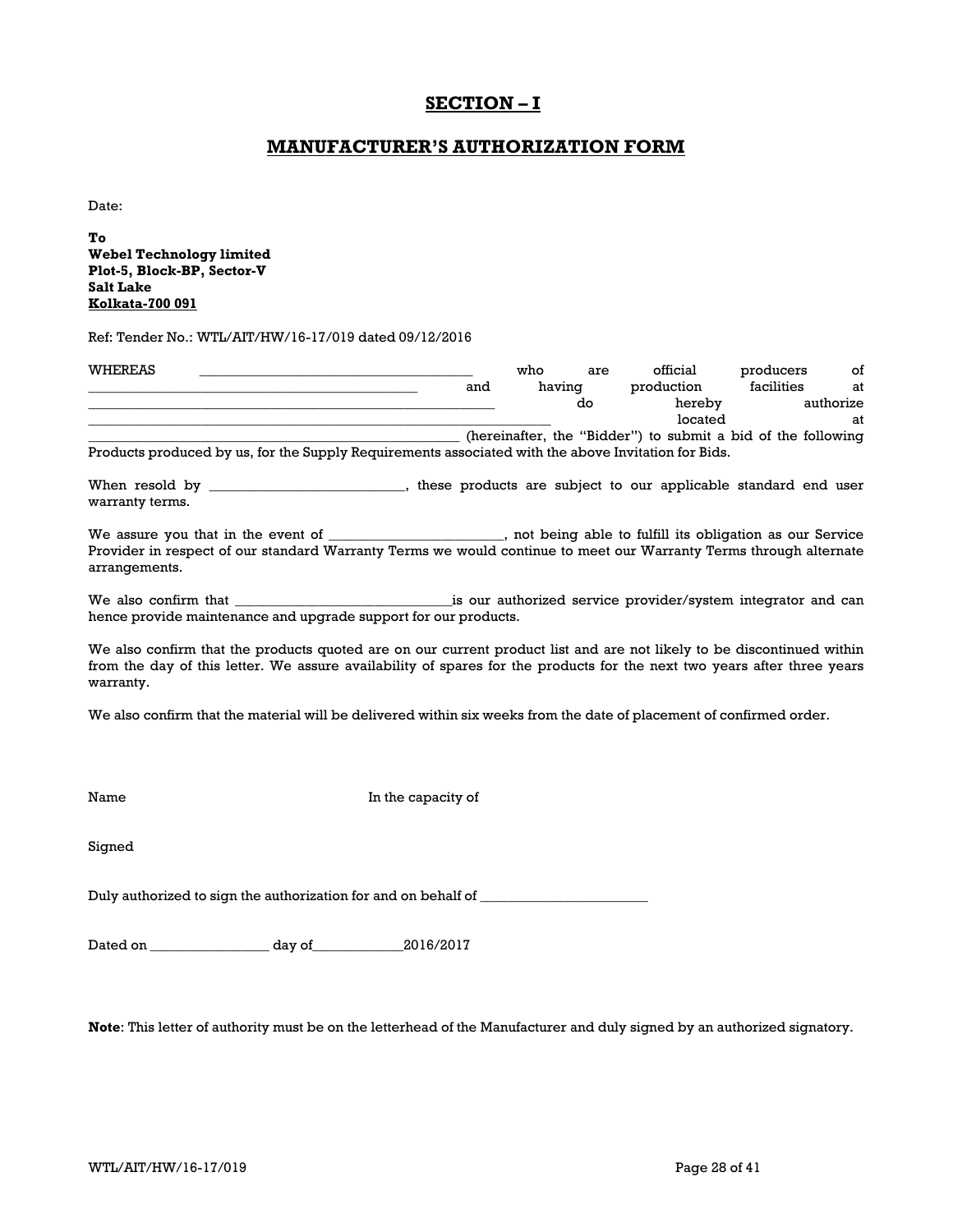# **SECTION - J**

## **SERVICE SUPPORT CENTER WITH MANPOWER**

(Tender No. WTL/AIT/HW/16-17/019)

## **BIDDER**

| <b>S1.</b><br>No. | <b>Service Support Centre Address</b> | <b>Name of Support Personnel</b> | <b>Contact Number</b> |
|-------------------|---------------------------------------|----------------------------------|-----------------------|
|                   |                                       |                                  |                       |
|                   |                                       |                                  |                       |
|                   |                                       |                                  |                       |
|                   |                                       |                                  |                       |
|                   |                                       |                                  |                       |
|                   |                                       |                                  |                       |

# **O E M**

| S1.<br>No. | <b>Service Support Centre Address</b> | <b>Name of Support Personnel</b> | <b>Contact Number</b> |
|------------|---------------------------------------|----------------------------------|-----------------------|
|            |                                       |                                  |                       |
|            |                                       |                                  |                       |
|            |                                       |                                  |                       |
|            |                                       |                                  |                       |
|            |                                       |                                  |                       |

Authorized Signatory (Signature In full): \_\_\_\_\_\_\_\_\_\_\_\_\_\_\_\_\_\_\_\_\_\_\_\_\_\_\_\_\_\_\_\_\_

Name and title of Signatory: \_\_\_\_\_\_\_\_\_\_\_\_\_\_\_\_\_\_\_\_\_\_\_\_\_\_\_\_\_\_\_\_\_\_\_\_\_\_\_\_\_\_

Company Rubber Stamp: \_\_\_\_\_\_\_\_\_\_\_\_\_\_\_\_\_\_\_\_\_\_\_\_\_\_\_\_\_\_\_\_\_\_\_\_\_\_\_\_\_\_\_\_\_\_\_\_\_\_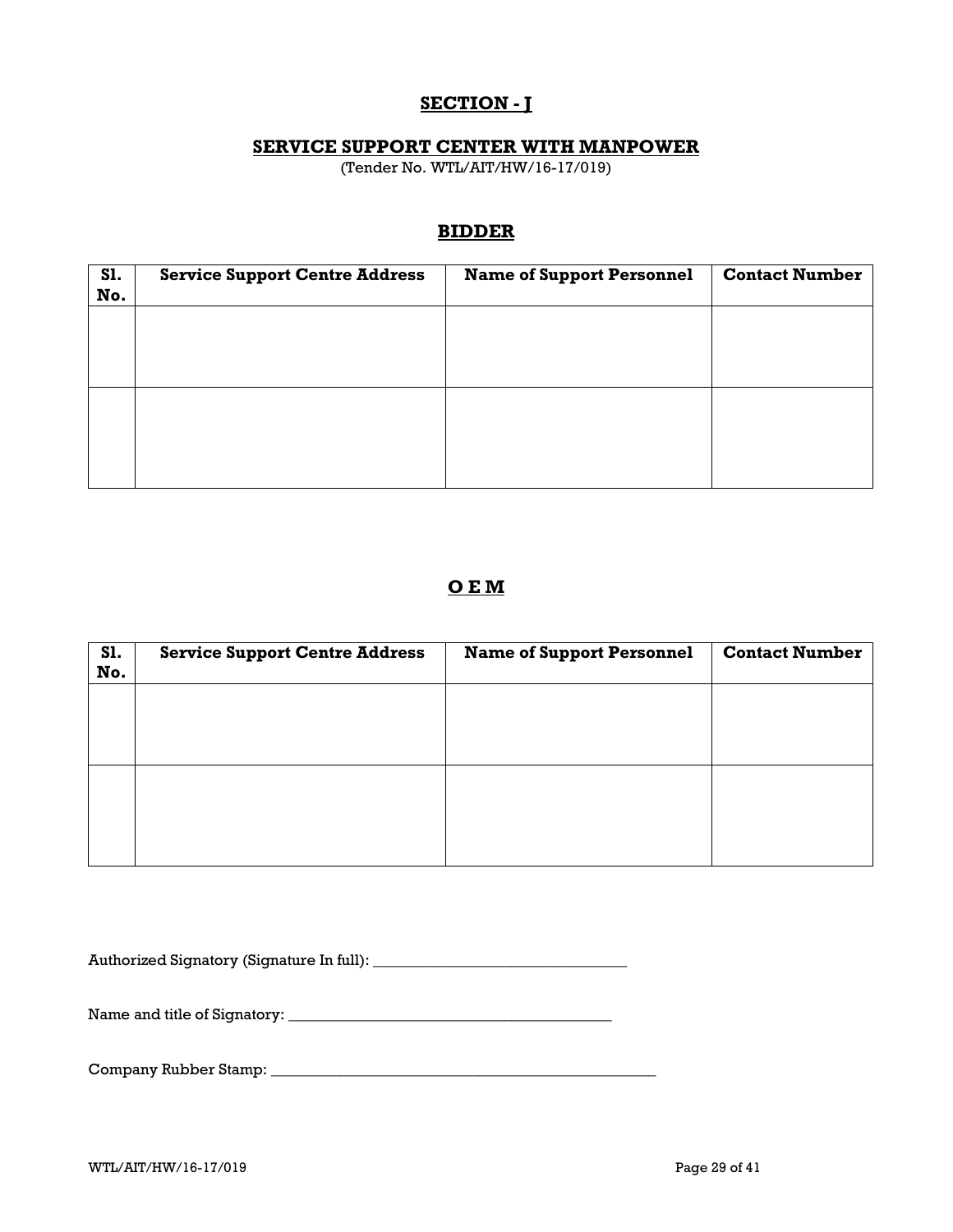# **SECTION – K**

## **LIST OF CLIENTS OF SIMILAR ORDERS**

(Tender No. WTL/AIT/HW/16-17/019)

| SI.<br>No. | <b>Name of the Client</b> | <b>Address</b> | Contact<br>Person | <b>Designation</b> | Contact<br><b>Numbers</b> |
|------------|---------------------------|----------------|-------------------|--------------------|---------------------------|
|            |                           |                |                   |                    |                           |
|            |                           |                |                   |                    |                           |
|            |                           |                |                   |                    |                           |
|            |                           |                |                   |                    |                           |
|            |                           |                |                   |                    |                           |
|            |                           |                |                   |                    |                           |
|            |                           |                |                   |                    |                           |
|            |                           |                |                   |                    |                           |
|            |                           |                |                   |                    |                           |
|            |                           |                |                   |                    |                           |
|            |                           |                |                   |                    |                           |
|            |                           |                |                   |                    |                           |
|            |                           |                |                   |                    |                           |
|            |                           |                |                   |                    |                           |
|            |                           |                |                   |                    |                           |
|            |                           |                |                   |                    |                           |
|            |                           |                |                   |                    |                           |
|            |                           |                |                   |                    |                           |
|            |                           |                |                   |                    |                           |
|            |                           |                |                   |                    |                           |
|            |                           |                |                   |                    |                           |
|            |                           |                |                   |                    |                           |

Authorized Signatory (Signature In full): \_\_\_\_\_\_\_\_\_\_\_\_\_\_\_\_\_\_\_\_\_\_\_\_\_\_\_\_\_\_\_\_\_

Name and title of Signatory: \_\_\_\_\_\_\_\_\_\_\_\_\_\_\_\_\_\_\_\_\_\_\_\_\_\_\_\_\_\_\_\_\_\_\_\_\_\_\_\_\_\_

Company Rubber Stamp: \_\_\_\_\_\_\_\_\_\_\_\_\_\_\_\_\_\_\_\_\_\_\_\_\_\_\_\_\_\_\_\_\_\_\_\_\_\_\_\_\_\_\_\_\_\_\_\_\_\_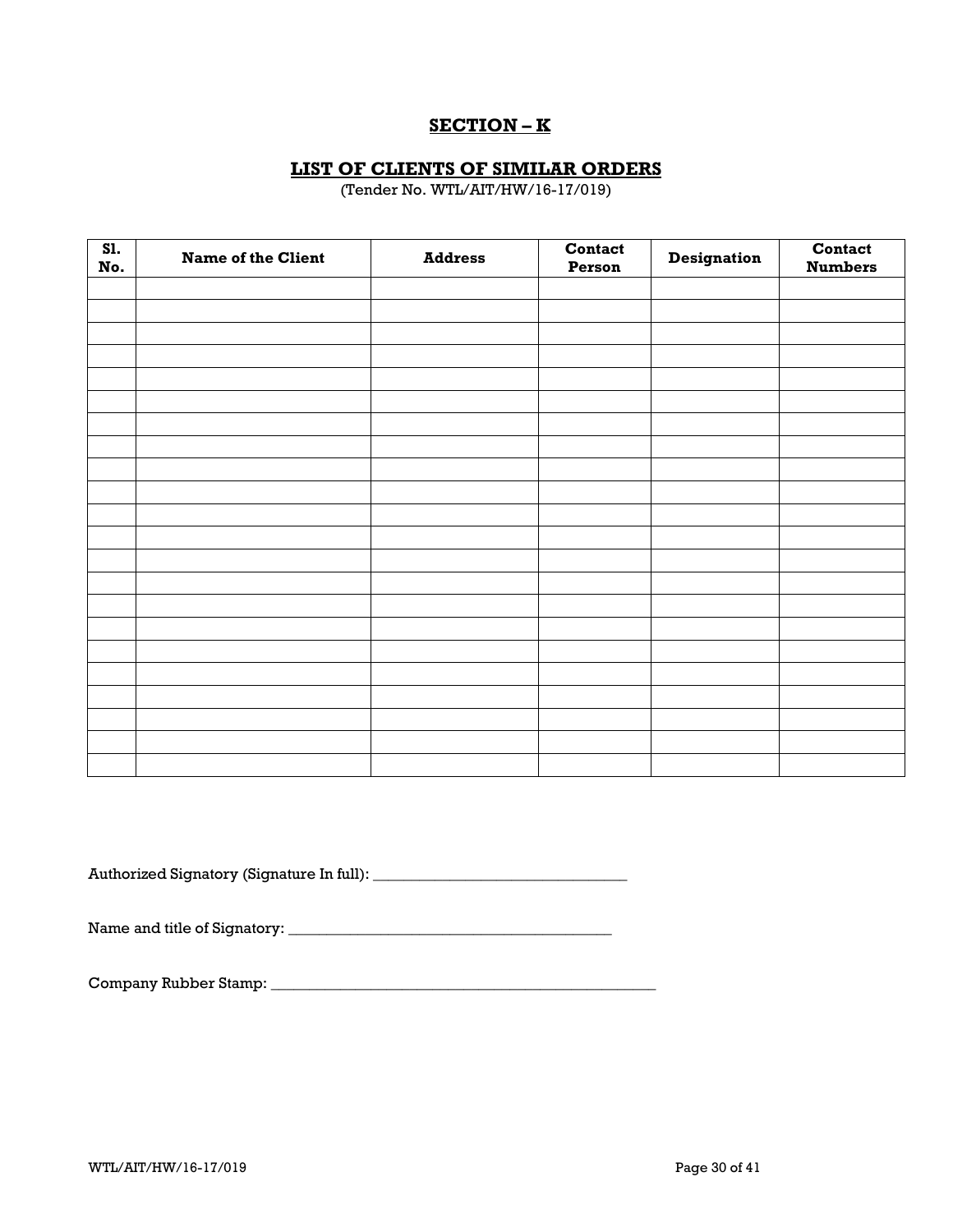# **SECTION - L**

## **FINANCIAL CAPABILITY OF BIDDER**

(Tender No. WTL/AIT/HW/16-17/019)

## **FINANCIAL INFORMATION**

| <b>S1. No.</b> | Name of the<br><b>Bidder</b> | <b>Turnover (Rs/Crores)</b> |         |          |  |
|----------------|------------------------------|-----------------------------|---------|----------|--|
|                |                              | 2013-14                     | 2014-15 | 20015-16 |  |
|                |                              |                             |         |          |  |

Authorized Signatory (Signature In full): \_\_\_\_\_\_\_\_\_\_\_\_\_\_\_\_\_\_\_\_\_\_\_\_\_\_\_\_\_\_\_\_\_

Name and title of Signatory: \_\_\_\_\_\_\_\_\_\_\_\_\_\_\_\_\_\_\_\_\_\_\_\_\_\_\_\_\_\_\_\_\_\_\_\_\_\_\_\_\_\_

Stamp of the Company: \_\_\_\_\_\_\_\_\_\_\_\_\_\_\_\_\_\_\_\_\_\_\_\_\_\_\_\_\_\_\_\_\_\_\_\_\_\_\_\_\_\_\_\_\_\_

**Note:** 

**Submit the audited financial statement/ audited annual report of the last three financial years.**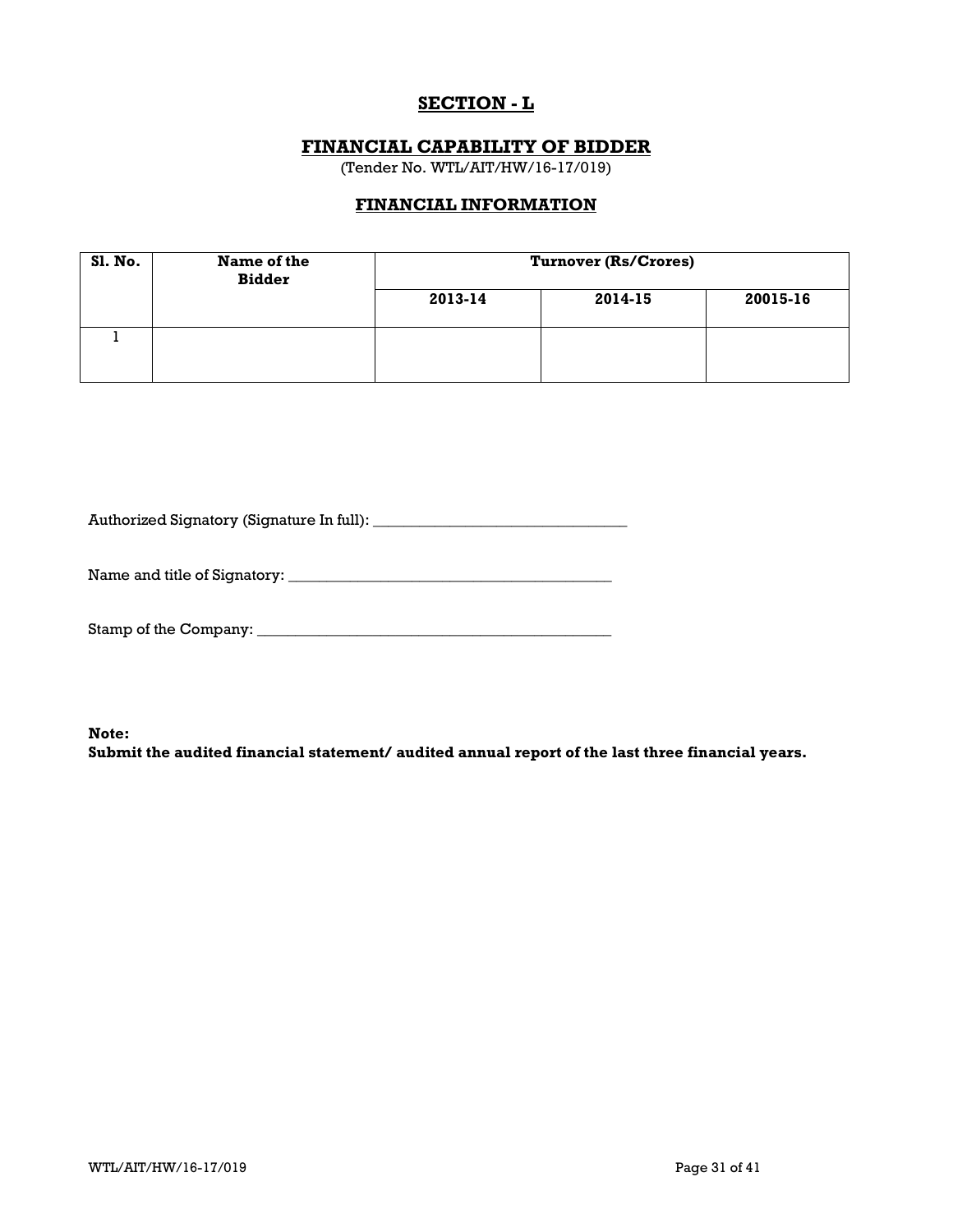# **SECTION - M**

# **BIDDER'S DETAILS**

(Tender No. WTL/AIT/HW/16-17/019)

| 1              | Name of the Firm                                                                                                                                                 |  |
|----------------|------------------------------------------------------------------------------------------------------------------------------------------------------------------|--|
| $\mathbf{2}$   | <b>Registered Office Address</b>                                                                                                                                 |  |
|                | <b>Contact Number</b>                                                                                                                                            |  |
|                | Fax Number                                                                                                                                                       |  |
|                | E-mail                                                                                                                                                           |  |
| 3              | Correspondence / Contact address                                                                                                                                 |  |
|                | Name & Designation of Contact person                                                                                                                             |  |
|                | <b>Address</b>                                                                                                                                                   |  |
|                | <b>Contact Number</b>                                                                                                                                            |  |
|                | Fax Number                                                                                                                                                       |  |
|                | E-mail                                                                                                                                                           |  |
| 4              | Is the firm a registered company? If yes, submit                                                                                                                 |  |
|                | documentary proof                                                                                                                                                |  |
|                | Year and Place of the establishment of the company                                                                                                               |  |
| 6              | Former name of the company, if any                                                                                                                               |  |
| $\overline{7}$ | Is the firm                                                                                                                                                      |  |
|                | a Government/ Public Sector Undertaking<br>٠                                                                                                                     |  |
|                | a propriety firm<br>٠                                                                                                                                            |  |
|                | a partnership firm (if yes, give partnership deed)<br>٠                                                                                                          |  |
|                | a limited company or limited corporation<br>٠                                                                                                                    |  |
|                | a member of a group of companies, (if yes,<br>٠                                                                                                                  |  |
|                | give                                                                                                                                                             |  |
|                | name and address and description of other<br>٠                                                                                                                   |  |
|                | companies)                                                                                                                                                       |  |
|                | a subsidiary of a large corporation (if yes give<br>٠                                                                                                            |  |
|                | the name and address of the parent                                                                                                                               |  |
|                | organization). If the company is subsidiary, state                                                                                                               |  |
|                | what involvement if any, will the parent company                                                                                                                 |  |
|                | have in the project.                                                                                                                                             |  |
| 8              | Is the firm registered with Sales Tax department? If yes,                                                                                                        |  |
|                | submit valid VAT Registration certificate.                                                                                                                       |  |
| 9              | Is the firm registered for Service Tax with Central Excise                                                                                                       |  |
|                | Department (Service Tax Cell)? If yes, submit valid                                                                                                              |  |
|                | Service Tax registration certificate.                                                                                                                            |  |
| 10             | Total number of employees. Attach the organizational                                                                                                             |  |
|                | chart showing the structure of the organization.                                                                                                                 |  |
| 11             | Are you registered with any Government/ Department/                                                                                                              |  |
|                | Public Sector Undertaking (if yes, give details)                                                                                                                 |  |
| 12             | How many years has your organization been in business                                                                                                            |  |
|                | under your present name? What were your fields when                                                                                                              |  |
|                | you established your organization                                                                                                                                |  |
| 13             | What type best describes your firm? (Purchaser reserves                                                                                                          |  |
|                | the right to verify the claims if necessary)                                                                                                                     |  |
|                | Manufacturer                                                                                                                                                     |  |
|                |                                                                                                                                                                  |  |
|                |                                                                                                                                                                  |  |
|                |                                                                                                                                                                  |  |
|                |                                                                                                                                                                  |  |
|                |                                                                                                                                                                  |  |
|                | Supplier<br><b>System Integrator</b><br>Consultant<br>Service Provider (Pl. specify details)<br>Software Development<br>Total Solution provider (Design, Supply, |  |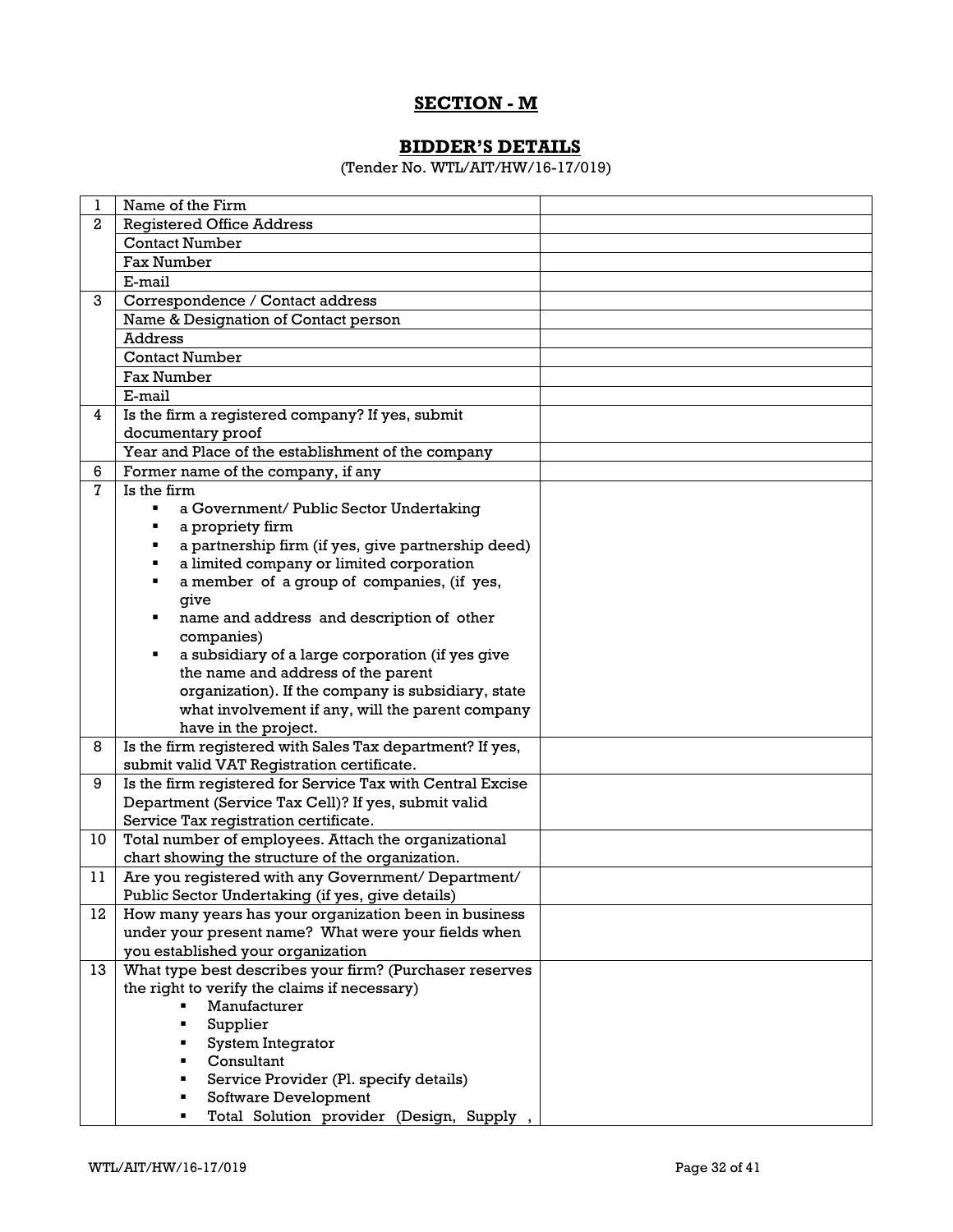|    | Integration, O&M)<br>IT Company<br>$\blacksquare$                                                                                              |  |
|----|------------------------------------------------------------------------------------------------------------------------------------------------|--|
| 14 | Number of Offices in district head quarters in West<br>Bengal                                                                                  |  |
| 15 | Is your organization has ISO 9001:2008 certificates?                                                                                           |  |
| 16 | List the major clients with whom your organization has<br>been / is currently associated.                                                      |  |
| 17 | Have you in any capacity not completed any work<br>awarded to you? (If so, give the name of project and<br>reason for not completing the work) |  |
| 18 | Have you ever been denied tendering facilities by any<br>Government / Department / Public sector Undertaking?<br>(Give details)                |  |

Authorized Signatory (Signature In full): \_\_\_\_\_\_\_\_\_\_\_\_\_\_\_\_\_\_\_\_\_\_\_\_\_\_\_\_\_\_\_\_\_

Name and title of Signatory: \_\_\_\_\_\_\_\_\_\_\_\_\_\_\_\_\_\_\_\_\_\_\_\_\_\_\_\_\_\_\_\_\_\_\_\_\_\_\_\_\_\_

Company Rubber Stamp: \_\_\_\_\_\_\_\_\_\_\_\_\_\_\_\_\_\_\_\_\_\_\_\_\_\_\_\_\_\_\_\_\_\_\_\_\_\_\_\_\_\_\_\_\_\_\_\_\_\_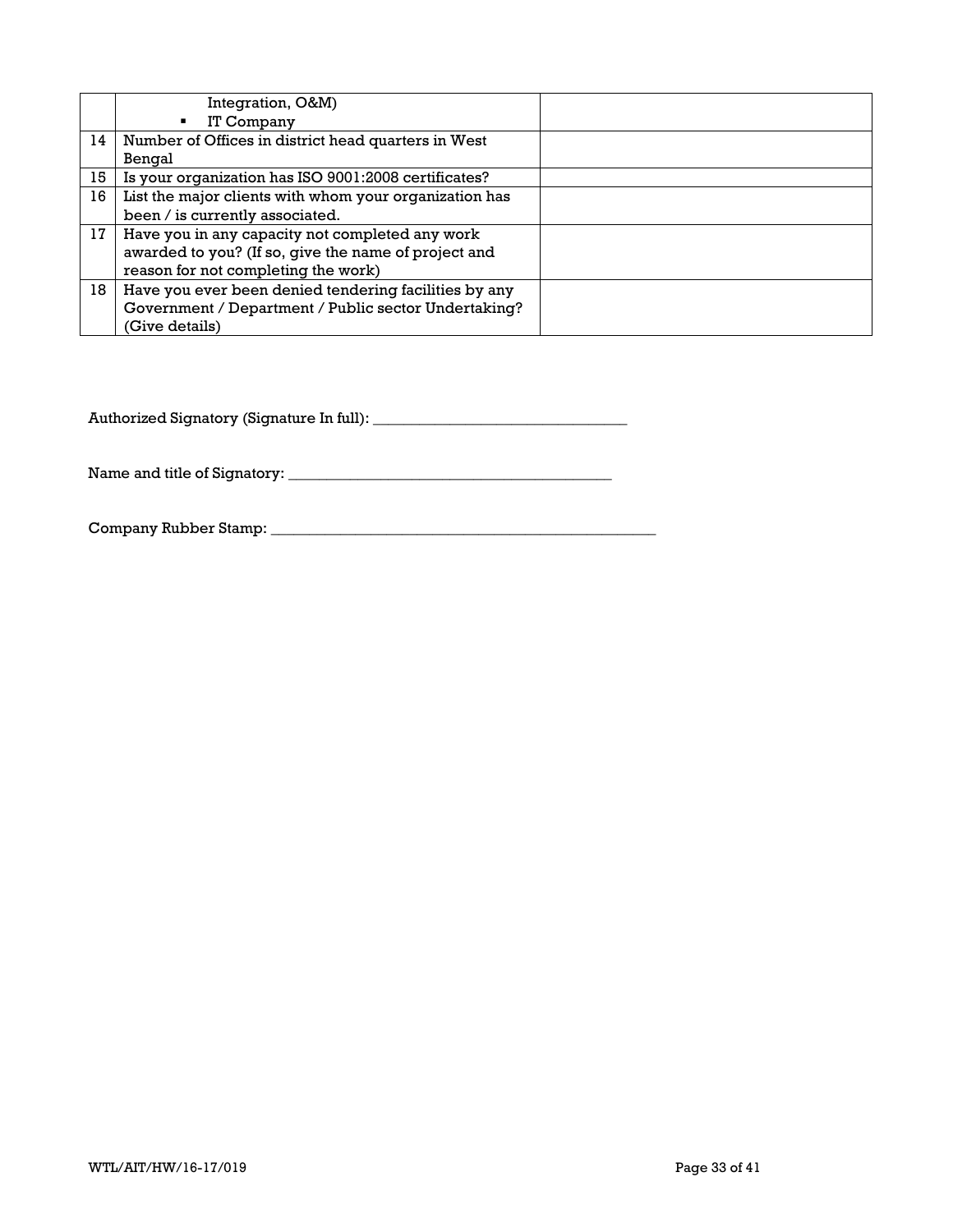# **SECTION – N**

## **PRE-BID MEETING QUERIES**

(Tender No. WTL/AIT/HW/16-17/019)

Name of the Bidder:

**Oueries** 

| <b>S1.</b><br>No. | Section<br>No. | <b>Clause</b><br>No. | Page<br>No. | Queries |
|-------------------|----------------|----------------------|-------------|---------|
|                   |                |                      |             |         |
|                   |                |                      |             |         |
|                   |                |                      |             |         |
|                   |                |                      |             |         |
|                   |                |                      |             |         |
|                   |                |                      |             |         |
|                   |                |                      |             |         |
|                   |                |                      |             |         |
|                   |                |                      |             |         |

Authorized Signatory (Signature In full): \_\_\_\_\_\_\_\_\_\_\_\_\_\_\_\_\_\_\_\_\_\_\_\_\_\_\_\_\_\_\_\_\_

Name and title of Signatory: \_\_\_\_\_\_\_\_\_\_\_\_\_\_\_\_\_\_\_\_\_\_\_\_\_\_\_\_\_\_\_\_\_\_\_\_\_\_\_\_\_\_

Company Rubber Stamp: \_\_\_\_\_\_\_\_\_\_\_\_\_\_\_\_\_\_\_\_\_\_\_\_\_\_\_\_\_\_\_\_\_\_\_\_\_\_\_\_\_\_\_\_\_\_\_\_\_\_

**Note:** The filled form to be submitted in XLS & PDF Format. There is a cutoff date for receiving of queries before Pre Bid Meeting. Queries received after the cutoff period will not be accepted. The Purchaser reserves the right to respond all queries over e-mail.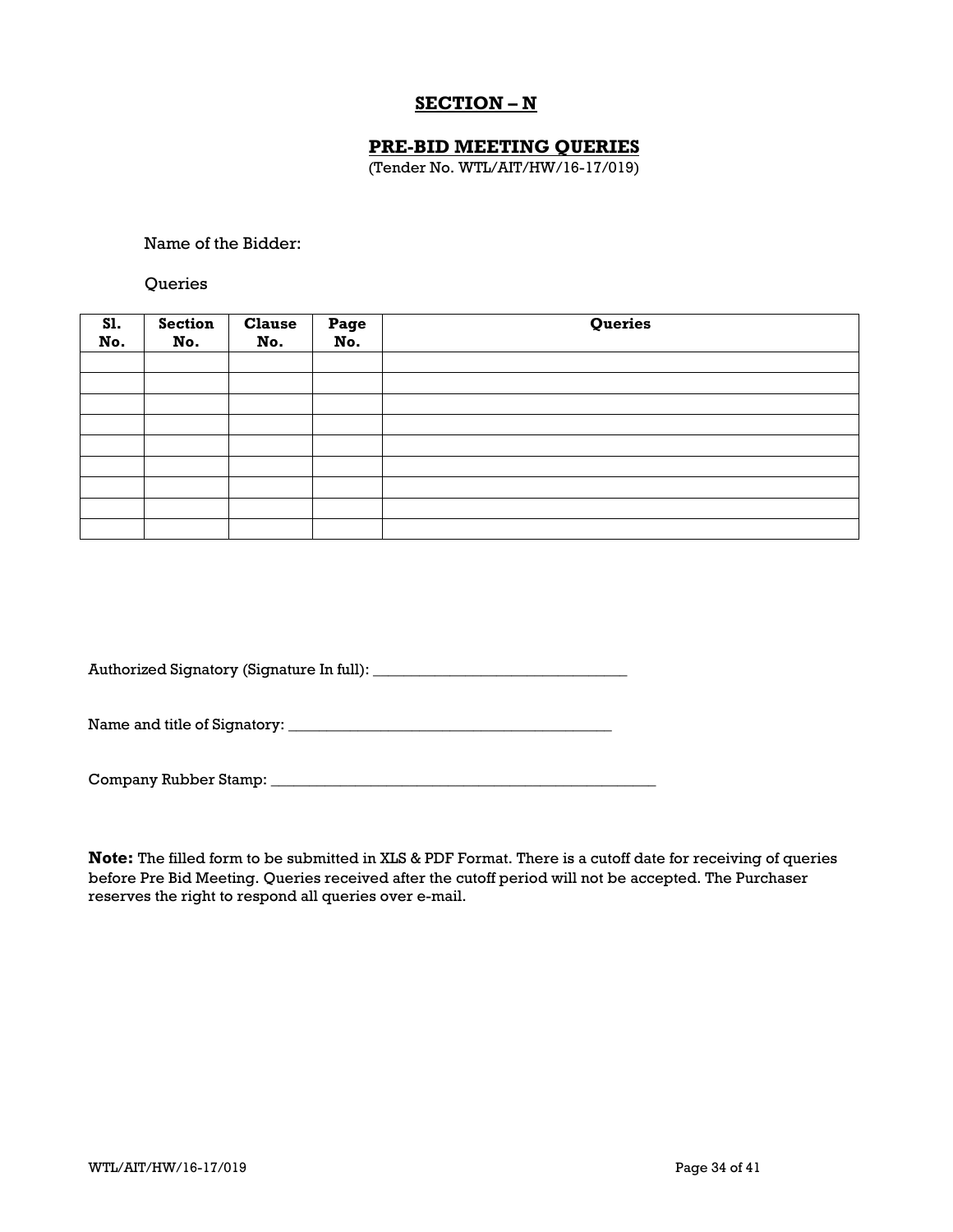# **SECTION – O**

## **LIST OF LOCATIONS FOR DELIVERY & INSTALLATION**

(Tender No. WTL/AIT/HW/16-17/019)

| S1.<br>No.   | Name of the Office                                                                                                                 | No. of<br>Desktop,                     | No. of Printer                           | <b>Contact Person</b>             | Contact<br>Phone No. |
|--------------|------------------------------------------------------------------------------------------------------------------------------------|----------------------------------------|------------------------------------------|-----------------------------------|----------------------|
|              |                                                                                                                                    | UPS,<br>Antivirus &<br><b>Software</b> |                                          |                                   |                      |
| 1            | O/o the CAIT, Kolkata (Head Office)<br>14, Beliaghata Road, 4th Building,<br>6th Floor, Kolkata- 700 015                           | 10                                     | 11 Laser Printer<br>and 01 MF<br>Printer | Ms. Papia Das,<br><b>ADCAITWB</b> | 9339145983           |
| $\mathbf{2}$ | O/o the AITO, North 24 PGS, Barasat<br>48, Jessore Road, 2nd Fl, Sethpukur,<br>Barasat, Kolkata-700 124                            | 2                                      | 01 Laser Printer                         | Ms. Sunipa Roy                    | 9433554299           |
| 3            | O/o the AITO, Howrah Range,<br>Old Collectorate Bld (Top Floor), Room<br>No. 26, Howrah-711 101                                    | 1                                      | 01 Laser Printer                         | Mr. Barun Joardar                 | 9007005271           |
| 4            | O/o the AITO, Burdwan Range,<br>67, Rash Behari Ghosh Road, 2nd Floor,<br>KhoshBagan, Burdwan-713101                               | 1                                      | 01 Laser Printer                         | Mr. Satya Narayan<br>Mukhopadhyay | 9432226223           |
| 5            | O/o the Deputy CAIT, Burdwan Circle,<br>67, Rash Behari Ghosh Road, 2nd Floor,<br>KhoshBagan, Burdwan-713101                       | 1                                      | 01 Laser Printer                         | Ms. Sanghamitra Devi              | 9836237661           |
| 6            | O/o the AITO, Purba Medinipur Range,<br>Nimtala More Bus Stop, Nimtala, Tamluk,<br>Purba Medinipur- 721636                         | $\mathbf{2}$                           | 01 Laser Printer                         | Mr. Imankalyan<br>Sarbajna        | 9800509515           |
| 7            | O/o the AITO, Darjeeling Range, Siliguri<br>SJDA Bld, Block-L4, Tenzing Norgey Rd.<br>Pradhan Nagar, Siliguri- 734 003             | 1                                      | 01 Laser Printer                         | Mr. Jaydeep Mandal                | 9832242313           |
| 8            | O/o the AITO, Hooghly Range, Chinsura<br>Mallick Garden House, Hossen Gali,<br>Chinsurah- 712 101, Hooghly                         | 1                                      | 01 Laser Printer                         | Ms. Emili Poddar                  | 9433340234           |
| 9            | O/o the AITO, Bankura Range, Bankura<br>Rampur, Bankura- 722 101                                                                   | 1                                      | 01 Laser Printer                         | Mr. Sudip Dasgupta                | 9830641686           |
| 10           | O/o the AITO, Birbhum Range, Birbhum<br>Samannay Palli, Suri-731 101                                                               | 1                                      | 01 Laser Printer                         | Mr. Soumen Das                    | 9748957769           |
| 11           | O/o the AITO, Nadia Range, Krishnagar<br>Krishnagar Collectorate Bld, 'A' Block,<br>3rd floor, Room No. 405, Krishnagar-<br>741101 | ı                                      | 01 Laser Printer                         | Ms. Amrita<br>Chakraborty         | 7278689558           |
| 12           | O/o the AITO, Murshidabad Range,<br>Baharampur Station Rd,<br>Baharampur- 742 101, Murshidabad                                     | ı                                      | 01 Laser Printer                         | Mr. Sanjib Kumar<br>Mukherjee     | 9831030542           |
| 13           | O/o the Deputy CAIT, Malda Circle,<br>1/1, Basulitala Lane, Makdumpur,<br>Malda-732 103                                            | ı                                      | 01 Laser Printer                         | Mr. Amit Kumar<br>Dikshit         | 9531699579           |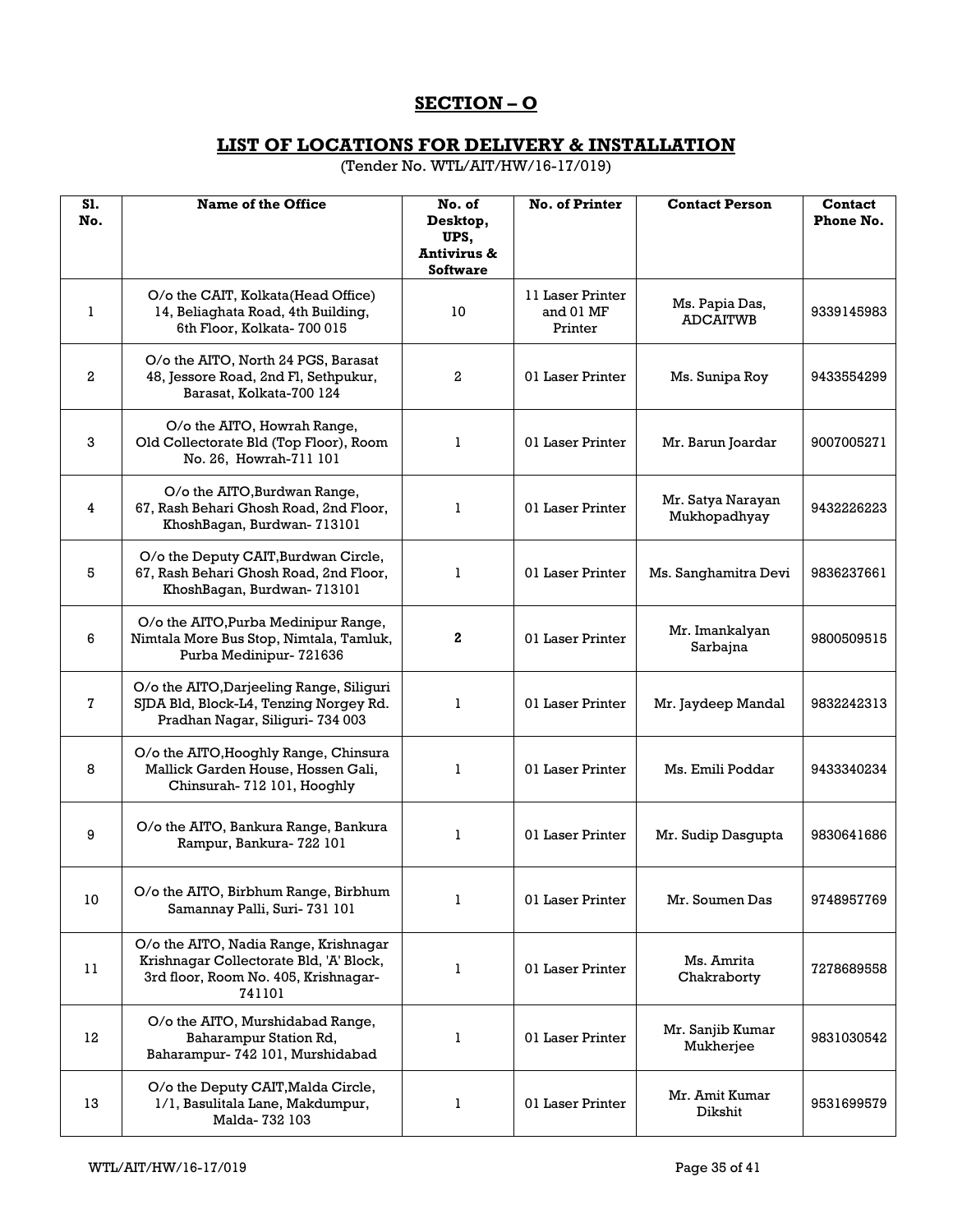| 14    | O/o the AITO, Uttar Dinajpur Range,<br>Ukil Para, (Near Raiganj P.S.)<br>Raiganj-733 134, Uttar Dinajpur                                |    | 01 Laser Printer | Mr. Uttam Saha      | 9126522242 |
|-------|-----------------------------------------------------------------------------------------------------------------------------------------|----|------------------|---------------------|------------|
| 15    | O/o the AITO, Jalpaiquri Range, Nimti<br>Bhavan(Khayerbari Bld) 2nd floor,<br>Samajpara, Merchant Road Crossing,<br>Jalpaiguri- 735 101 |    | 01 Laser Printer | Mr. Sudipta Mandal  | 9434460933 |
| 16    | O/o the AITO, Coohbehar Range,<br>Biswa Singha Rd, Coochbehar- 736 101                                                                  |    | 01 Laser Printer | Ms. Sahitri Das     | 9432565471 |
| 17    | O/o the AITO, Midnapore Range,<br>DRDC Buildings, 2nd floor, Zilla<br>Parishad Campus, Paschim Medinipur-<br>721 101                    |    | 01 Laser Printer | Mr. Palas Pramanick | 9051436626 |
| TOTAL |                                                                                                                                         | 28 | 28               |                     |            |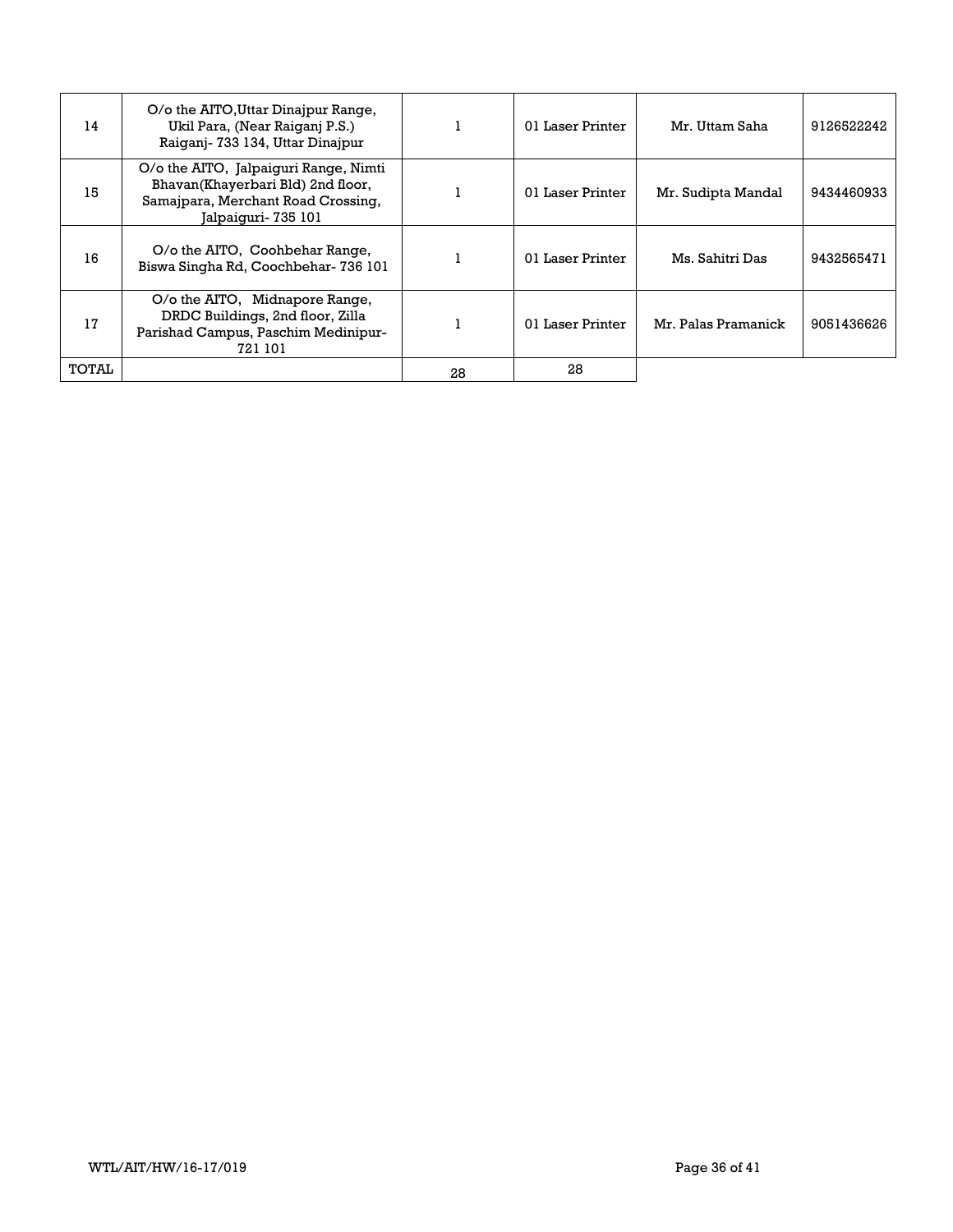# **SECTION – P**

## **PROFORMA FOR PERFORMANCE BANK GUARANTEE**

(On non-judicial stamp paper of appropriate value to be purchased in the name of executing Bank)

### PROFORMA OF BANK GUARANTEE FOR SECURITY DEPOSIT –CUM-PRFORMANCE GUARANTEE

Ref …………………….. Bank Guarantee no…………….

Date…………………..

## PROFORMA OF BG FOR SECURITY DEPOSIT

KNOW ALL MEN BY THESE PRESENTS that in consideration of WEBEL TECHNOLOGY LIMTED, a Government of West Bengal Undertaking incorporated under the Companies Act, 1956 having its Registered office at Webel Bhavan, Block EP&GP, Sector V, Kolkata-700 091 (hereinafter called "The Purchaser") having agreed to accept from \_\_\_\_\_\_\_\_\_\_\_\_\_\_\_\_\_\_\_\_\_\_(hereinafter called "The Contractor") Having its Head Office at \_\_\_\_\_\_\_\_\_\_\_\_\_\_\_\_\_\_\_\_\_\_, a Bank guarantee for Rs. \_\_\_\_\_\_\_\_\_\_\_\_\_ in lieu of Cash Security Deposit for the due fulfillment by the Contractor of the terms & conditions of the Work Order No. dated the second issued by the Purchaser for \_\_\_\_\_\_\_\_\_\_\_\_\_\_\_\_\_\_\_\_\_\_\_\_\_\_\_\_\_\_\_\_(hereinafter called "the said work order \_\_\_\_\_\_\_\_\_\_\_\_\_\_\_\_ \_\_\_\_\_\_\_dated\_\_\_\_\_\_\_\_\_\_\_\_)".We \_\_\_\_\_\_\_\_\_\_\_\_\_\_\_\_ (Name & detailed address of the branch) (hereinafter called "the Guarantor") do hereby undertake to indemnify and keep indemnified the Purchaser to the extent of Rs. \_\_\_\_\_\_\_\_\_ (Rupees \_\_\_\_\_\_\_\_\_\_\_\_\_\_\_\_\_\_\_\_\_\_\_\_\_\_\_) only against any loss or damage caused to or suffered by the Purchaser by reason of any breach by the Contractor of any of the terms and conditions contained in the said Work Order No. \_\_\_\_\_\_\_\_\_\_\_\_\_\_\_\_\_\_\_\_\_\_ dated\_\_\_\_\_\_\_\_\_\_\_\_\_\_\_\_\_\_\_ of which breach the opinion of the Purchaser shall be final and conclusive.

(2) AND WE, The Solution CO HEREBY Guarantee and undertake to pay forthwith on demand to the Purchaser such sum not exceeding the said sum of \_\_\_\_\_\_\_Rupees\_\_\_\_\_\_\_\_\_\_\_\_\_\_) only as may be specified in such demand, in the event of the Contractor failing or neglecting to execute fully efficiently and satisfactorily the order for \_\_\_\_\_\_\_\_\_\_\_\_\_\_\_\_\_\_\_\_\_\_\_\_\_\_ \_\_\_\_\_\_\_\_\_\_\_\_\_\_\_ Work Order no. ,  $\Delta$ dated  $\Box$ 

(3) WE \_\_\_\_\_\_\_\_\_\_\_\_\_\_\_\_\_\_\_\_\_\_\_\_\_\_ further agree that the guarantee herein contained shall remain in full force and effect during the period that would be taken for the performance of the said order as laid down in the said Work Order No. \_\_\_\_\_\_\_\_\_\_\_\_\_\_\_\_\_\_ dated \_\_\_\_\_\_\_\_\_\_\_\_\_\_\_ including the warranty obligations and that it shall continue to be enforceable till all the dues of the Purchaser under or by virtue of the said Work Order No. \_\_\_\_\_\_\_\_\_\_\_\_\_\_\_\_\_\_\_ dated \_\_\_\_\_\_\_\_\_\_\_\_\_\_ have been fully paid and its claims satisfied or is charged or till the Purchaser or its authorized representative certified that the terms and conditions of the said Work Order No. \_\_\_\_\_\_\_\_\_\_\_\_\_\_\_\_\_\_\_\_\_\_ dated \_\_\_\_\_\_\_\_\_\_\_\_\_\_\_\_\_ have been fully and properly carried out by the said contractor and accordingly discharged the guarantee.

(4) We \_\_\_\_\_\_\_\_\_\_\_\_\_\_\_\_\_\_\_\_\_\_\_\_\_\_\_\_\_ the Guarantor undertake to extend the validity of Bank Guarantee at the request of the contractor for further period of periods from time to time beyond its present validity period failing which we shall pay the Purchaser the amount of Guarantee.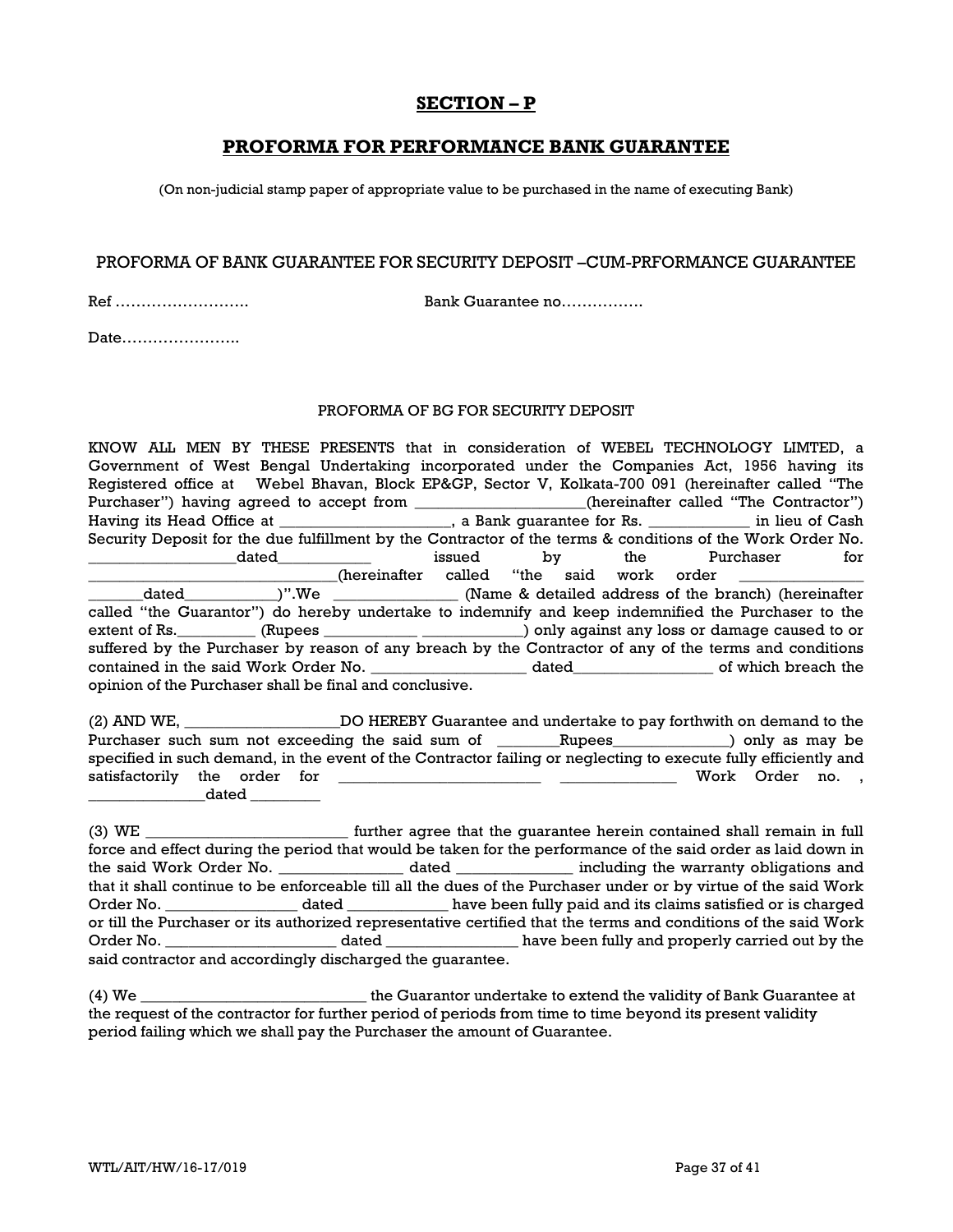(5) The liability under the Guarantee is restricted to Rs.  $\_\_\_\_\_\_\_\_$  (Rupees  $\_\_\_\_\_\_\_\_$ \_\_\_\_\_\_\_\_\_\_\_\_\_\_\_\_\_\_\_) only and will expire on \_\_\_\_\_\_\_\_\_\_\_\_\_\_ and unless a claim in writing is presented to us or an action or suit to enforce the claim is filled against us within 6 months from \_\_\_\_\_\_\_\_\_\_\_\_\_\_\_ all your rights will be forfeited and we shall be relieved of and discharged from all our liabilities (thereinafter)

(6) The Guarantee herein contained shall not be determined or effected by liquidation or winding up or insolvency or closer of the Contractor.

(7) The executants has the power to issue this guarantee on behalf of Guarantor and holds full and valid power of Attorney granted in his favour by the Guarantor authorizing him to execute the Guarantee.

(8) Notwithstanding anything contained herein above, our liability under this guarantee is restricted to Rs. \_\_\_\_\_\_\_\_\_\_ (Rupees \_\_\_\_\_\_\_\_\_\_\_\_\_\_\_\_\_\_\_\_\_\_\_\_\_) only and our guarantee shall remain in force up to \_\_\_\_\_\_\_\_\_\_\_\_\_\_\_ and unless a demand or claim under the guarantee is made on us in writing on or before \_\_\_\_\_\_\_\_\_\_\_\_\_\_\_ all your rights under the guarantee shall be forfeited and we shall be relieved and discharged from all liabilities there under.

WE, \_\_\_\_\_\_\_\_\_\_\_\_\_\_\_\_\_\_\_\_\_\_\_\_\_\_ lastly undertake not to revoke this guarantee during the currency except with the previous consent of the Purchaser in writing. In witness whereof we \_\_\_\_\_\_\_\_\_\_\_\_\_\_\_\_\_\_\_\_\_\_\_\_\_\_\_have set and subscribed our hand on

this \_\_\_\_\_\_\_\_\_\_\_\_\_\_\_\_\_\_\_\_\_\_\_\_ day of \_\_\_\_\_\_\_\_\_\_\_\_\_\_\_\_\_\_\_\_\_.

SIGNED, SEALED AND DELIVERED

WITNESS

1) \_\_\_\_\_\_\_\_\_\_\_\_\_\_\_\_\_\_\_\_\_\_ \_\_\_\_\_\_\_\_\_\_\_\_\_\_\_\_\_\_\_\_\_

(Stamp of the executants)

2) \_\_\_\_\_\_\_\_\_\_\_\_\_\_\_\_\_\_\_\_\_\_ (Name & address in full with Rubber Stamp)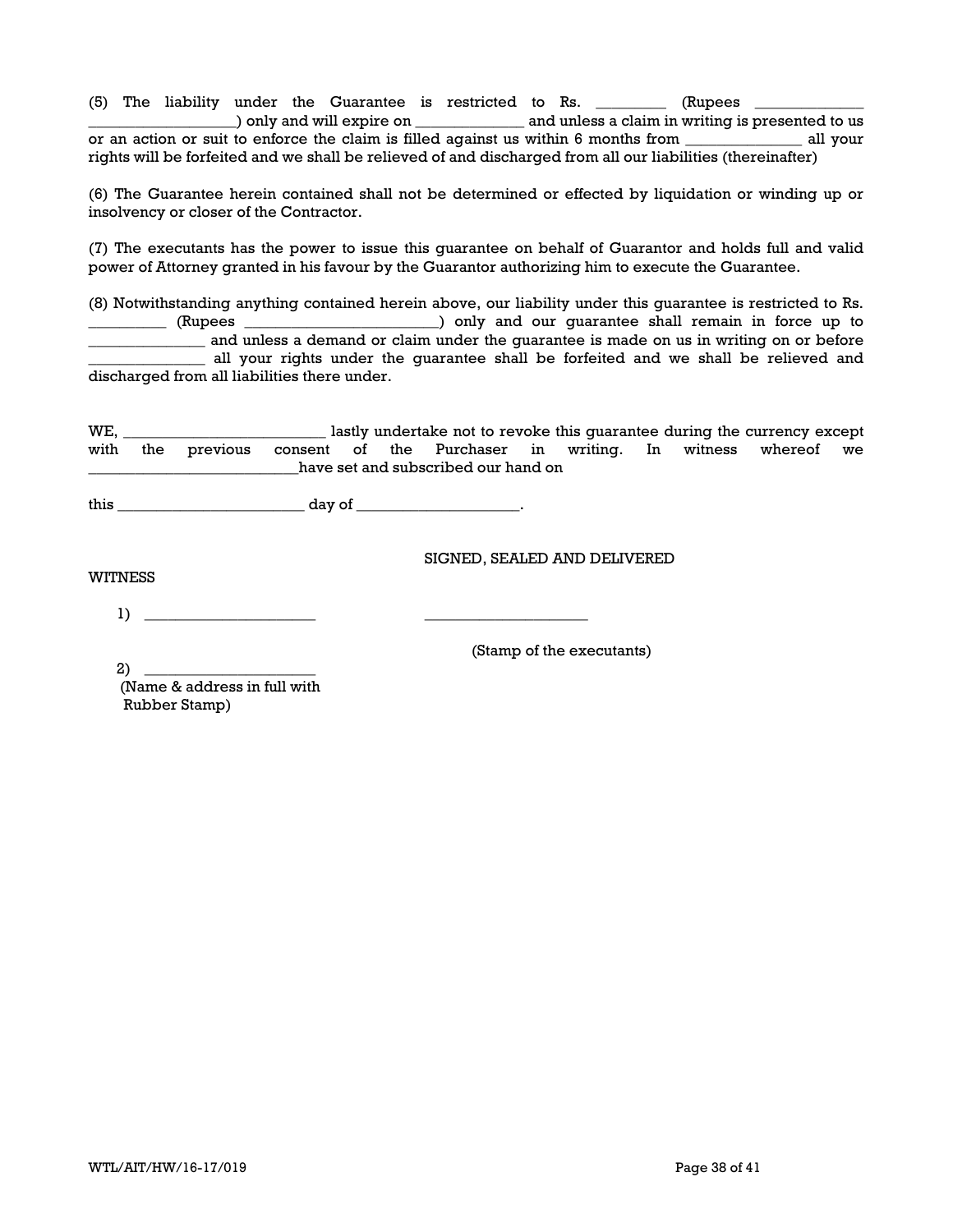## **INSTRUCTIONS FOR FURNISHING BANK GUARANTEE**

- 1. Bank Guarantee (B.G.) for Advance payment, Mobilization Advance, B.G. for security Deposit-cum-Performance Guarantee, Earnest Money should be executed on the Non-Judicial Stamp paper of the applicable value and to be purchased in the name of the Bank.
- 2. The Executor (Bank authorities) may mention the Power of Attorney No. and date of execution in his/her favour with authorization to sign the documents. The Power of Attorney is to be witnessed by two persons mentioning their full name and address.
- 3. The B.G. should be executed by a Nationalised Bank/ Scheduled Commercial Bank preferably on a branch located in Kolkata. B.G. from Co-operative Bank / Rural Banks is not acceptable.
- 4. A Confirmation Letter of the concerned Bank must be furnished as a proof of genuineness of the Guarantee issued by them.
- 5. Any B.G. if executed on Non-Judicial Stamp paper after 6 (six) months of the purchase of such stamp shall be treated as Non-valid.
- 6. Each page of the B.G. must bear signature and seal of the Bank and B.G. Number.
- 7. The content of the B.G. shall be strictly as Proforma prescribed by WTL in line with Purchase Order /LOI/ Work Order etc. and must contain all factual details.
- 8. Any correction, deletion etc. in the B.G. should be authenticated by the Bank Officials signing the B.G.
- 9. In case of extension of a Contract the validity of the B.G. must be extended accordingly.
- 10. B.G. must be furnished within the stipulated period as mentioned in Purchase Order / LOI / Work Order etc.
- 11. Issuing Bank / The Vendor are requested to mention the Purchase Order / Contract / Work Order reference along with the B. G. No. for making any future queries to WTL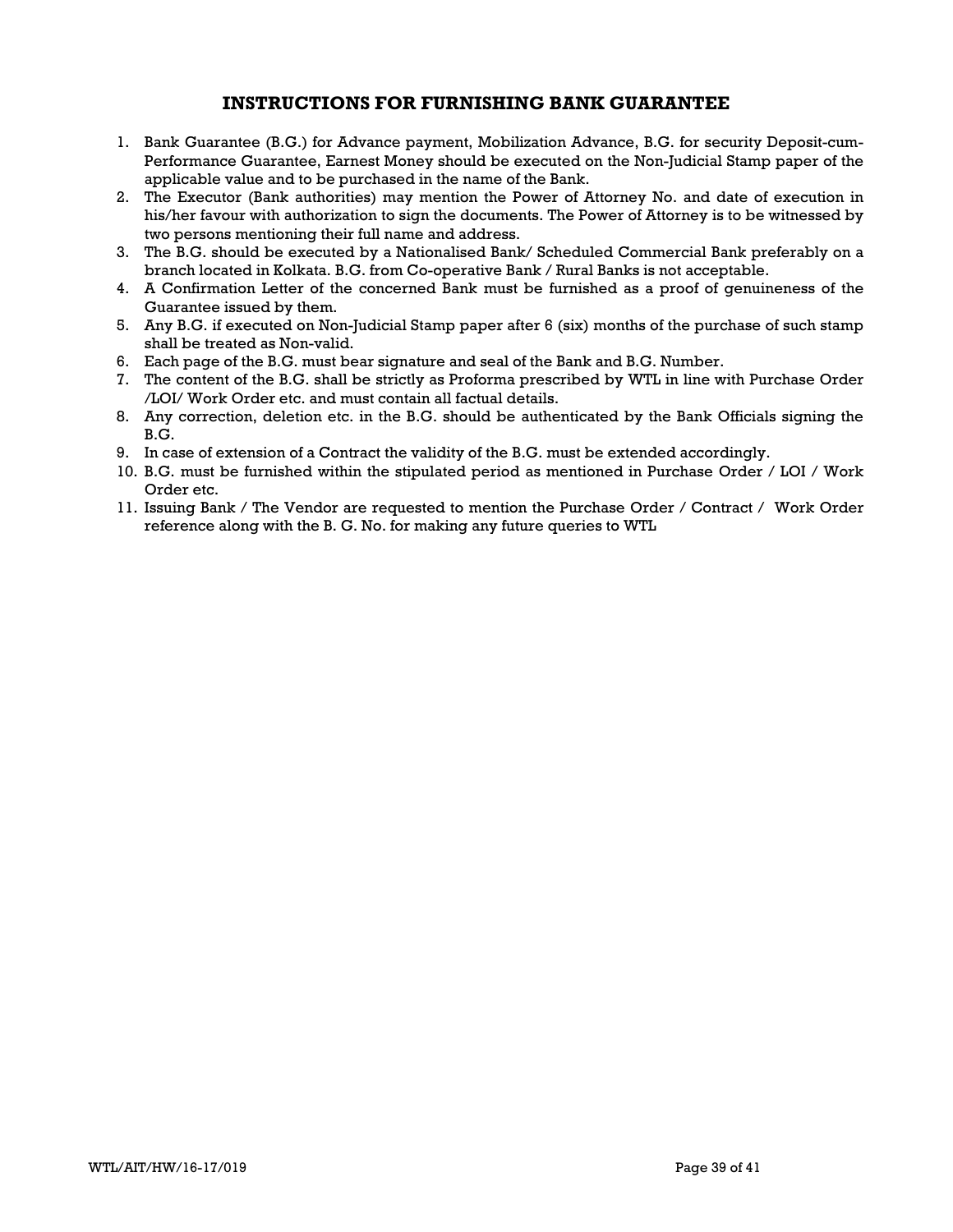# **SECTION – Q**

# **DECLARATION OF ELIGIBILITY CRITERIA**

(Tender No. WTL/AIT/HW/16-17/019)

| S1.<br>No.   | <b>Eligibility Criteria</b>                                                                                                                                                                                                                                                                                                                                 | <b>Document</b><br><b>Submitted</b> | <b>Reference Document</b><br><b>Submitted</b> |
|--------------|-------------------------------------------------------------------------------------------------------------------------------------------------------------------------------------------------------------------------------------------------------------------------------------------------------------------------------------------------------------|-------------------------------------|-----------------------------------------------|
| $\mathbf{1}$ | The bidder must be a company registered under Companies Act, 1956/2013 or<br>Partnership or LLP or OPC or Proprietary Firm. Documentary (Certificate of                                                                                                                                                                                                     | Yes/No                              |                                               |
| $\mathbf{2}$ | incorporation/Relevant document) evidence to be submitted.<br>The bidder should have their presence in Kolkata with own office. Valid proof<br>should be submitted along with the bid.                                                                                                                                                                      | Yes/No                              |                                               |
| 3            | The bidder should have valid VAT/CST Registration Certificate, Service Tax<br>Registration Certificate, & PAN. Bidder shall have to submit photocopy of the<br>documents.                                                                                                                                                                                   | Yes/No                              |                                               |
| 4            | The bidder shall have execute "Similar Nature" of single order an amount not<br>less than Rs.10.00 Lakhs in last three financial years (considering FY - 2013-14,<br>2014-15 & 2015-16) in Government Department/PSU/Autonomous Body any<br>reputed organization. References order copy for the project to be provided.                                     | Yes/No                              |                                               |
| 5            | The bidder should have a Call Centre operational on all days of the year except<br>Sundays & National holidays. Call Center details with number & detailed<br>escalation matrix to be submitted.                                                                                                                                                            | Yes/No                              |                                               |
| 6            | The bidder should have an annual turnover of not less than Rs.150.00 Lacs each<br>year in the last three financial years (FY -2013-14, 2014-15 & 2015-16). Bidder<br>shall have to submit Audited Accounts / Auditor Certificate in support of their<br>claim.                                                                                              | Yes/No                              |                                               |
| $\mathbf{7}$ | Bidder should submit Earnest Money Deposit (EMD) of Rs. 60000.00 (Rupees<br>Sixty thousand only) in the form of Demand Draft from any Scheduled Bank in<br>favour of Webel Technology Limited payable at Kolkata.                                                                                                                                           | Yes/No                              |                                               |
| 8            | Bidder should submit Tender Fee of of Rs. 4000.00 (Rupees Four thousand only)<br>in the form of Demand Draft from any Scheduled Bank in favour of Webel<br>Technology Limited payable at Kolkata.                                                                                                                                                           | Yes/No                              |                                               |
| 9            | Tender specific Manufacturer's Authorizations for Desktop Computer, Printer &<br>UPS must be submitted as per format (Section - I), without which the offer will be<br>treated as non-responsive and summarily rejected.                                                                                                                                    | Yes/No                              |                                               |
| 10           | The bidder shall have Quality Certificate (ISO 9001:2008). Copy of valid<br>Certificate to be submitted.                                                                                                                                                                                                                                                    | Yes/No                              |                                               |
| 11           | The bidder shall submit Bid Form (Section $- E$ ) duly signed by the authorized<br>signatory of the company as per the format enclosed. Deviation in format may not<br>be accepted.                                                                                                                                                                         | Yes/No                              |                                               |
| 12           | The Bidder/OEM must have Support Service Center with manpower in Kolkata<br>and so that any call reported is attended within the response time. The detailed<br>Support Service with manpower for bidder & OEM should be submitted as per<br>format (Section $-$ [).                                                                                        | Yes/No                              |                                               |
| 13           | The bidder shall not have been blacklisted by any State/Central Government or<br>PSU Organization or bilateral/multilateral funding agencies for breach of ethical<br>conduct or fraudulent practices as on date of submission of the proposal (as per<br>DIT guidance note issued on 26-Dec-2011). Declaration on bidder's letter head to<br>be submitted. | Yes/No                              |                                               |

## **Stamp & Signature of Bidder**